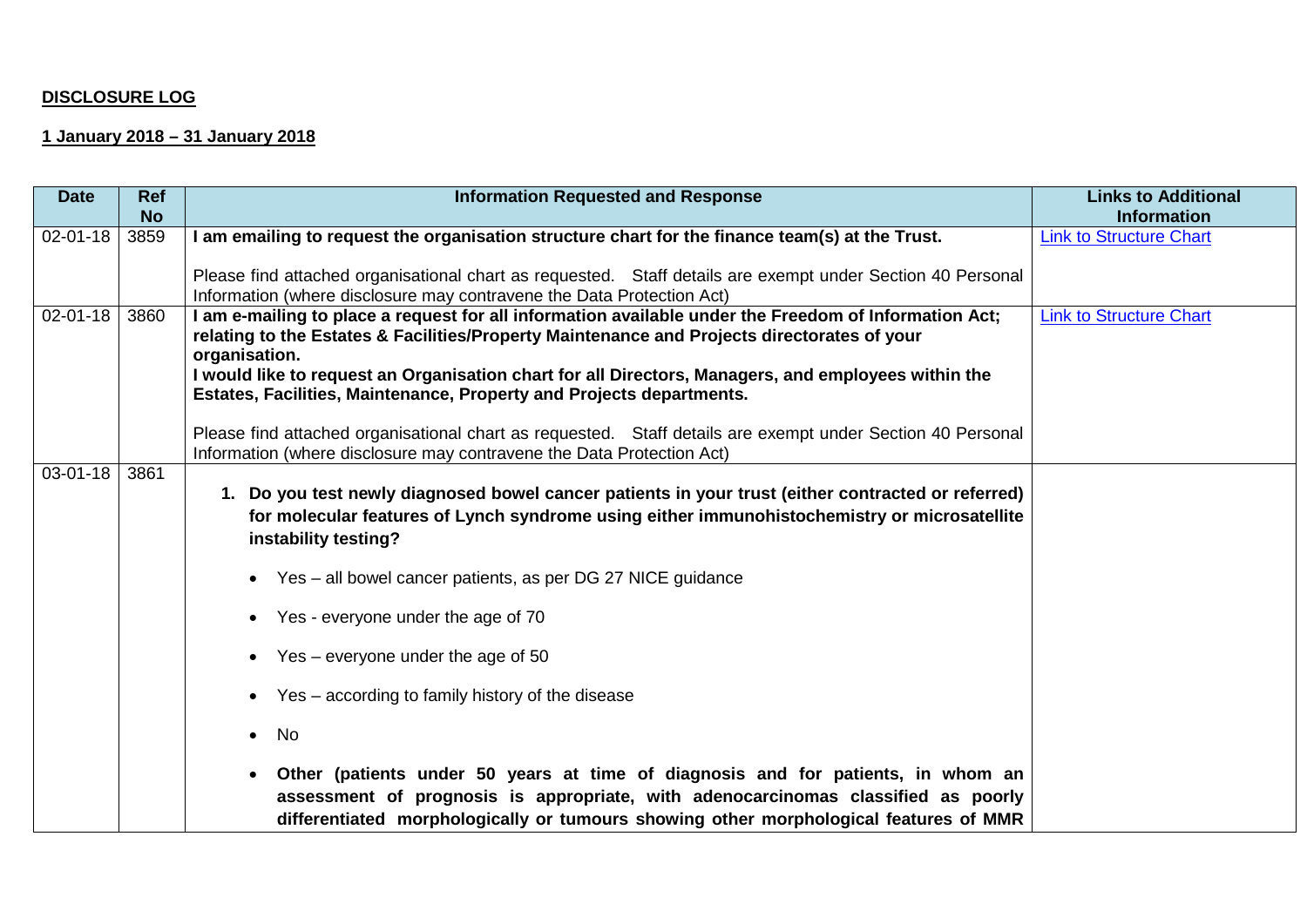**deficiency.)-based on previous RCPath recommendation( 2014)\***

- **The current recommendation is to provide MMR to all patients with colorectal carcinoma however, and it is decided that this will be reviewed at Trust level, with respect to funding.**
- **2. If yes, at what stage does this testing take place?**
	- Pre-treatment i.e. at diagnosis (on a biopsy of the tumour)
	- **Post treatment i.e. test is carried out on the tumour resection specimen only.**
	- Not applicable
- **3. Is this test carried out as a reflex test i.e. automatically or upon referral?**
	- Reflex
	- Referral via MDT
	- Referral via Genetics Centre
	- Referral via GP
	- Other (please explain)
	- **Not applicable**
- **4. In their published [adoption support resource](https://www.nice.org.uk/guidance/dg27/resources/adoption-support-resource-insights-from-the-nhs-4365652429/chapter/1-Introduction) NICE suggest identifying a named 'clinical champion' within each colorectal multidisciplinary team to effectively implement testing people for molecular features for Lynch syndrome. Is this established in your trust?** 
	- Yes, Gastroenterologist
	- Yes, Colorectal Surgeon
	- Yes, Oncologist
	- Yes, Clinical Geneticist
	- Other (please explain)
	- **No**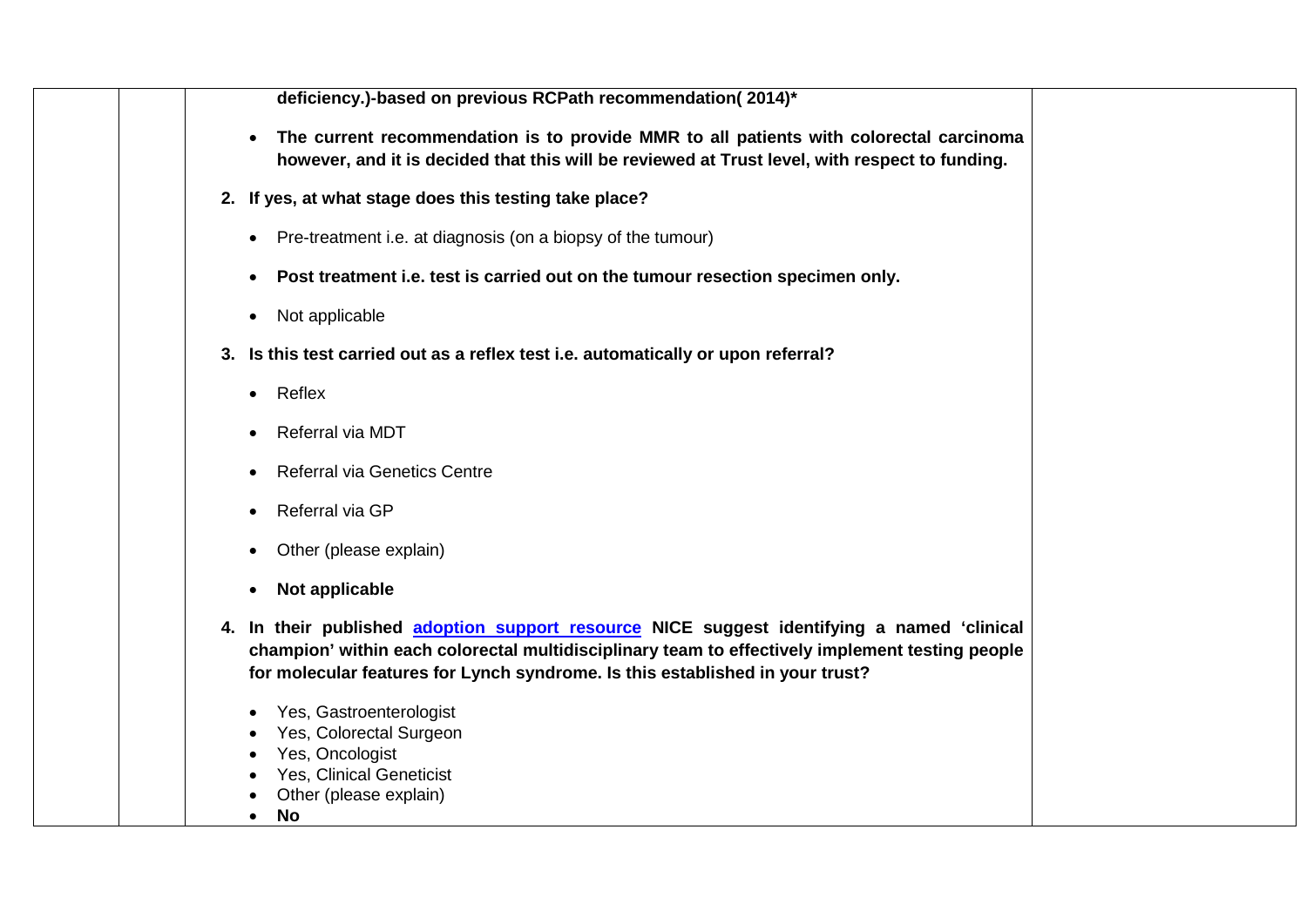|                |      | 5. Do you audit diagnostic outcomes within your trust to ensure that every patient is tested for<br>molecular features for Lynch syndrome?                                                                                                  |                       |
|----------------|------|---------------------------------------------------------------------------------------------------------------------------------------------------------------------------------------------------------------------------------------------|-----------------------|
|                |      | Yes, as part of private audit                                                                                                                                                                                                               |                       |
|                |      | Yes, and the data is publicly released<br><b>No</b>                                                                                                                                                                                         |                       |
|                |      | 6. Have you had to submit a business case for funding in order to effectively implement this new<br>guidance?                                                                                                                               |                       |
|                |      | Yes, and additional funding was provided fully/partially as requested. Please provide information.<br>$\bullet$<br>Yes, but no additional funding was provided. Please provide information on why.<br>No please provide information on why. |                       |
|                |      | 7. If no such testing is in place, do you have information on whether there are any plans to<br>introduce molecular testing for Lynch syndrome as per NICE guidance?                                                                        |                       |
|                |      | We are currently reviewing the process                                                                                                                                                                                                      |                       |
|                |      | 8. What are the main barriers you have faced if no molecular testing or only selected testing is<br>performed? Please specify.                                                                                                              |                       |
|                |      | Financial                                                                                                                                                                                                                                   |                       |
|                |      | Policy                                                                                                                                                                                                                                      |                       |
|                |      | Awareness of current guidance                                                                                                                                                                                                               |                       |
|                |      | <b>Staff resources</b>                                                                                                                                                                                                                      |                       |
|                |      | Other (please specify)                                                                                                                                                                                                                      |                       |
| $04 - 02 - 18$ | 3862 | Provide or attach location of policy regarding one to one/specialling/bedwatch/Enhanced Care<br>services at your Trust.?                                                                                                                    | <b>Link to policy</b> |
|                |      | Please find the policy request attached.                                                                                                                                                                                                    |                       |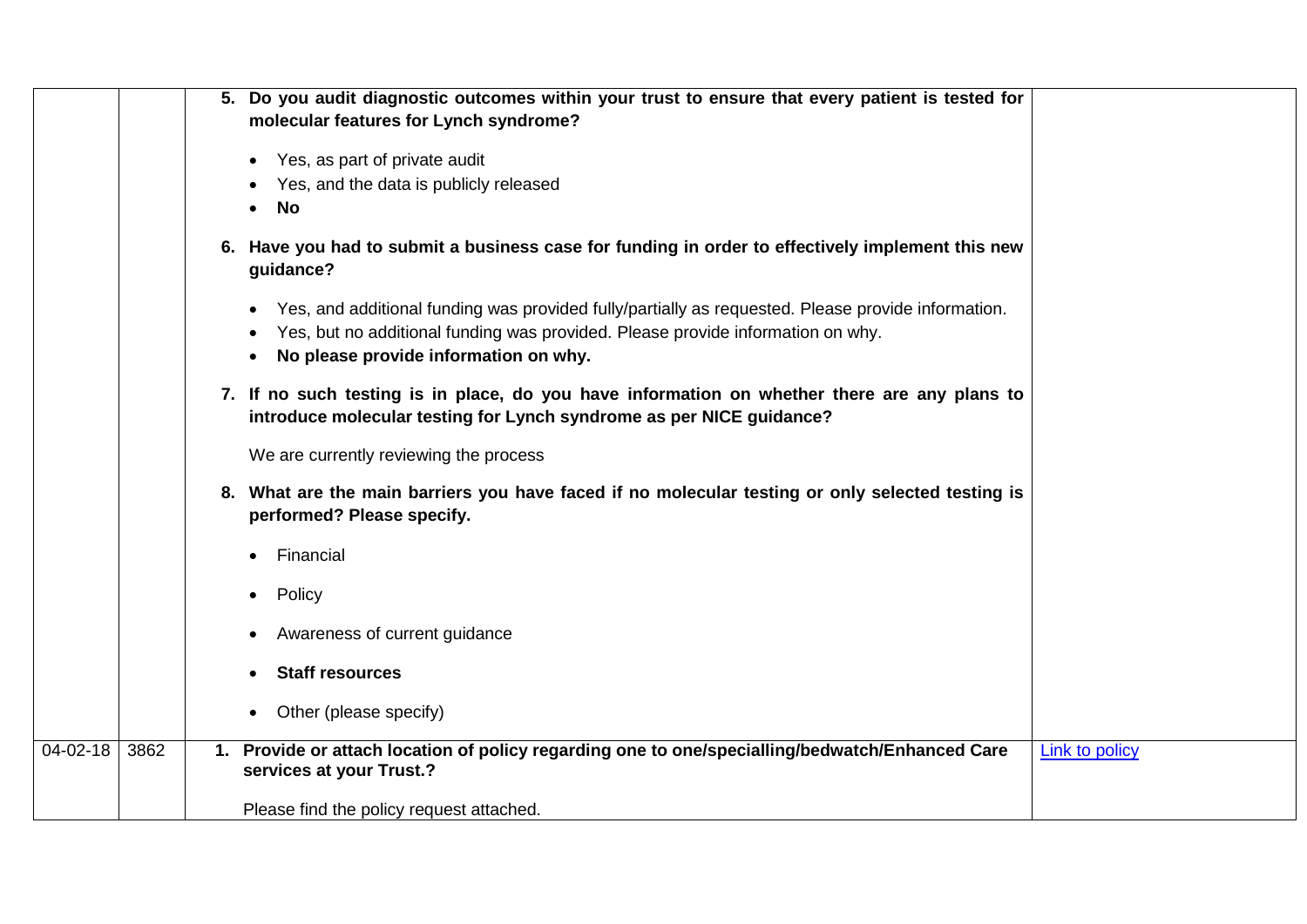| 2. Does the current system fulfil the requirements of the policy?                                                                                                                                                                                                                                             |
|---------------------------------------------------------------------------------------------------------------------------------------------------------------------------------------------------------------------------------------------------------------------------------------------------------------|
| Yes                                                                                                                                                                                                                                                                                                           |
| 3. Do you currently outsource any 1-1 care for patients displaying challenging behaviours or have<br>to rely on backfilling or security?                                                                                                                                                                      |
| After a risk assessment the level of support required would be set. If a Registered Mental Health Nurse<br>is required it be would requested from an appropriate Agency. We have in-house security team which<br>support the clinical teams with the care of a patients with challenging behaviours.          |
| 4. If out-sourced which department or individuals would be responsible for deciding to call<br>additional staff onto site?                                                                                                                                                                                    |
| In working hours the Matron with the Heads of Nursing are responsible . Out of hours it will be senior<br>nurse with the Clinical Site Manager.                                                                                                                                                               |
| 4.b. Which department would be responsible for arranging the contract with the service provider?                                                                                                                                                                                                              |
| Temporary Staffing with procurement department would be responsible for the contracts.                                                                                                                                                                                                                        |
| 5. How often does the Trust require assistance with patients displaying challenging behaviours?                                                                                                                                                                                                               |
| Every day.                                                                                                                                                                                                                                                                                                    |
| 6. What is the current average monthly spend on these services (last 3 months)?                                                                                                                                                                                                                               |
| The Trust system does not allow us to separate costs as all agency and bank are coded to the same<br>account codes.                                                                                                                                                                                           |
| 7. What specific training do staff providing these services receive?                                                                                                                                                                                                                                          |
| All staff must attend an essential skills training day in which they are taught the skills of managing<br>patients with challenging behaviours. We also have Advanced Nurses in Dementia, Mental Healthy<br>liaison nurses and Safeguarding teams, that support and advise clinical teams with plans of care. |
| 8. Who is the Trust Lead for these services, please provide contact details.                                                                                                                                                                                                                                  |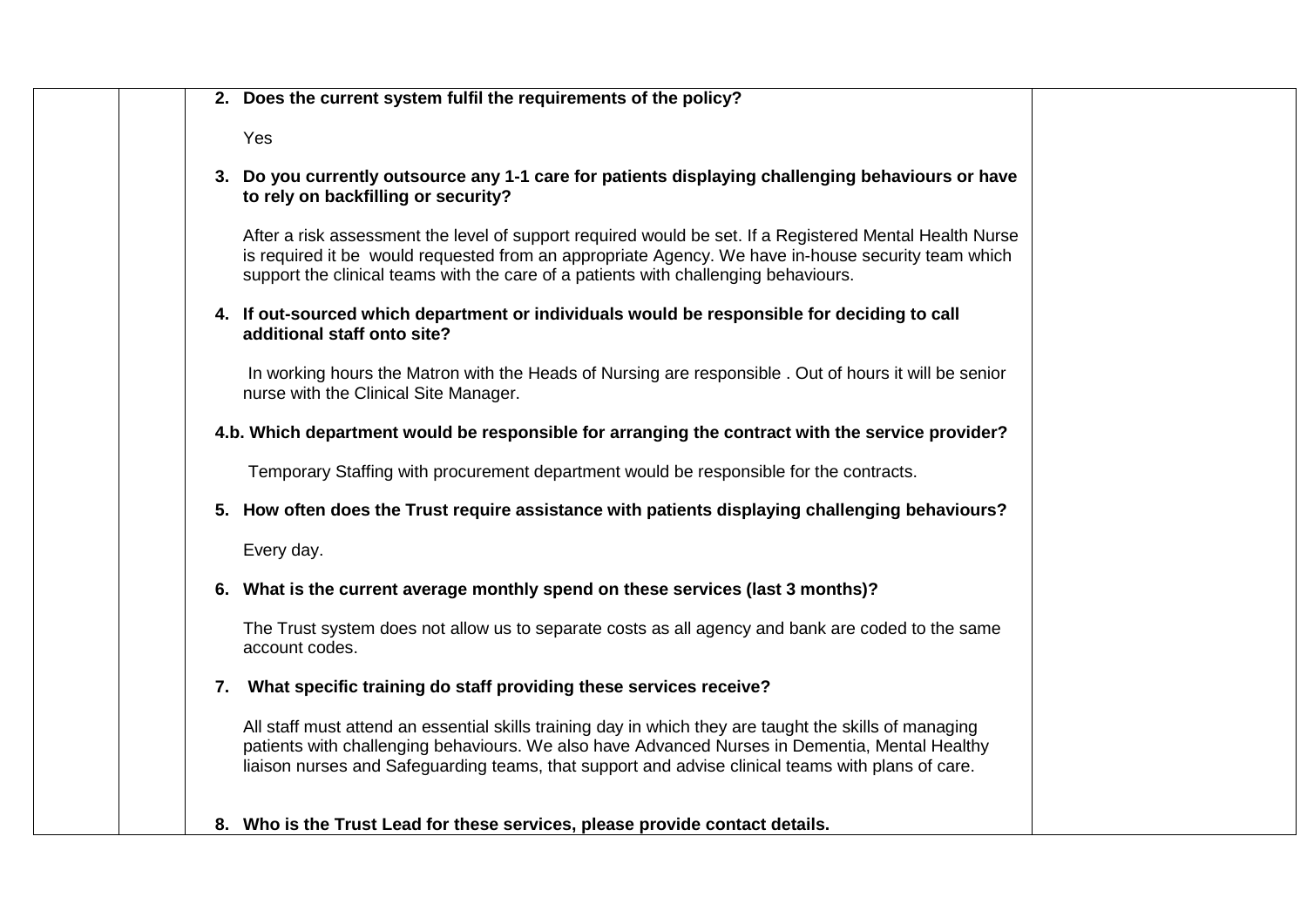|                | 3863 | The Trust lead is the Head of Nursing for quality.                                                                                                                                                                                                                                                                                                                                                                     |  |
|----------------|------|------------------------------------------------------------------------------------------------------------------------------------------------------------------------------------------------------------------------------------------------------------------------------------------------------------------------------------------------------------------------------------------------------------------------|--|
| 08-01-18       | 3864 | Please could you provide me with the following information under the Freedom of Information Act<br>regarding General Data Protection Regulations (GDPR)                                                                                                                                                                                                                                                                |  |
|                |      | Total summary or estimate of expenditure to date to prepare your organisation for the<br>$\bullet$<br>incoming GDPR legislation<br>Detail on this expenditure e.g. staff training, software, department policies, hiring<br>Projected spend or budget for managing GDPR within your department for the rest of the<br>calendar year                                                                                    |  |
|                |      | Two members of Information Governance staff are undertaking additional training in GDPR compliance at the<br>cost of £1489.00.                                                                                                                                                                                                                                                                                         |  |
|                |      | With the exception of this training, all work carried out regarding GDPR compliance is covered in business as<br>usual spend (i.e. covered through existing Information Governance resources and budget, including internal<br>training packages and etc).                                                                                                                                                             |  |
| $10 - 01 - 18$ | 3865 | 1. The name and email address for the Clinical Director responsible for Maternity Services within your<br>Trust 2. The name and email address for The Head of Midwifery within your Trust 3. The name and<br>email address for The Matron responsible for Midwifery within your Trust 4. The name, job title and<br>email address for the person responsible for Clinical systems used within the midwifery department |  |
|                |      | The information requested can be found on the Trusts website at:<br>http://www.mkhospital.nhs.uk/images/comms/BoD/MKUH_Org_Chart_Spring_2017_web.pdf                                                                                                                                                                                                                                                                   |  |
|                |      | Please note individual staff details are exempt under Section 40, Personal Information (where disclosure may<br>contravene the Data Protection Act) unless permission to release is given or the information is already in the<br>public domain.                                                                                                                                                                       |  |
| $10 - 01 - 18$ | 3866 | 1. Network Provider(s) - Please provide me with the network provider name e.g. EE, Telefonica,<br><b>Vodafone, Three</b>                                                                                                                                                                                                                                                                                               |  |
|                |      | 2. Annual Average Spend- Can you please provide me with the average annual spend over the 3 years.<br>If this is a new contract can you please provide the estimated annual spend.                                                                                                                                                                                                                                     |  |
|                |      | 3. Number of Connections- Number of connections for each network provider.                                                                                                                                                                                                                                                                                                                                             |  |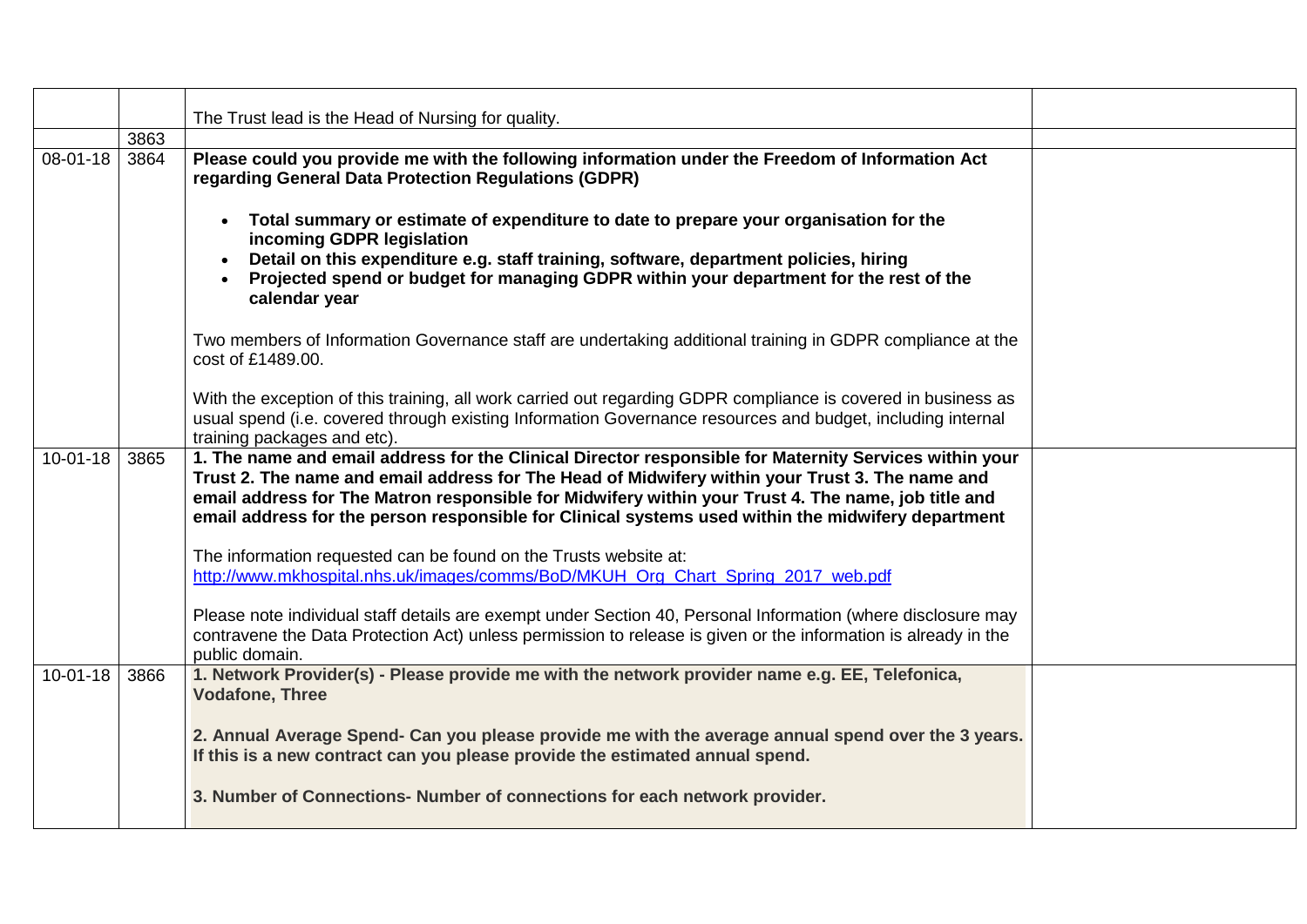|               | 4. Duration of the contract- please state if the contract also includes contract extensions for each<br>provider.                                                                                                                                                                                            |  |
|---------------|--------------------------------------------------------------------------------------------------------------------------------------------------------------------------------------------------------------------------------------------------------------------------------------------------------------|--|
|               | 5. Contract Start Date- please can you provide me with the start date of the signed agreement. Please<br>do not provide me with the framework contract date I require the contract dates of the signed<br>agreement.                                                                                         |  |
|               | 6. Contract Expiry Date- please can you provide me with the expiry date of the signed agreement.<br>Please do not provide me with the framework contract date I require the contract dates of the signed<br>agreement. If the contract is rolling please state.                                              |  |
|               | 7. Contract Review Date- Please can you provide me with a date on when the organisation plans to<br>review this contract.                                                                                                                                                                                    |  |
|               | 8. The person within the organisation responsible for this particular contract. Can you send me the<br>full contact details Contact Name, Job Title, Contact Number and direct email address for each<br>network provider? If full contact details cannot be provided please send me their actual job title. |  |
|               | If the mobile phone contract is provided by a managed contract please provide me with the actual<br>name of the network provider along with the number of connections and the internal contact from<br>within the organisation responsible for this contract.                                                |  |
|               | Please can you provide me with the latest information- If the organisations are currently out to tender<br>please can you also state the approx. date of the award along with the information above.                                                                                                         |  |
|               | Also if the contract in the response has expired / rolling please can you provide me with further<br>information if available of the organisation's plans going forward with regards to mobiles and the<br>current status?                                                                                   |  |
|               | If this contract was awarded within the past three months can you please provide me with a shortlist<br>of suppliers that bid on the contract?                                                                                                                                                               |  |
|               | The Trust has produced a document entitled "IT FOI Answers" which can be found on the website at<br>http://www.mkhospital.nhs.uk/index.php?view=download&alias=1559-it-foi-answers&category_slug=freedom-<br>of-information-foi-disclosure-logs-2017&option=com_docman&layout=table&Itemid=700               |  |
| 11-01-18 3867 | 1. I wish to know how much your trust has spent on specialist equipment for bariatric patients                                                                                                                                                                                                               |  |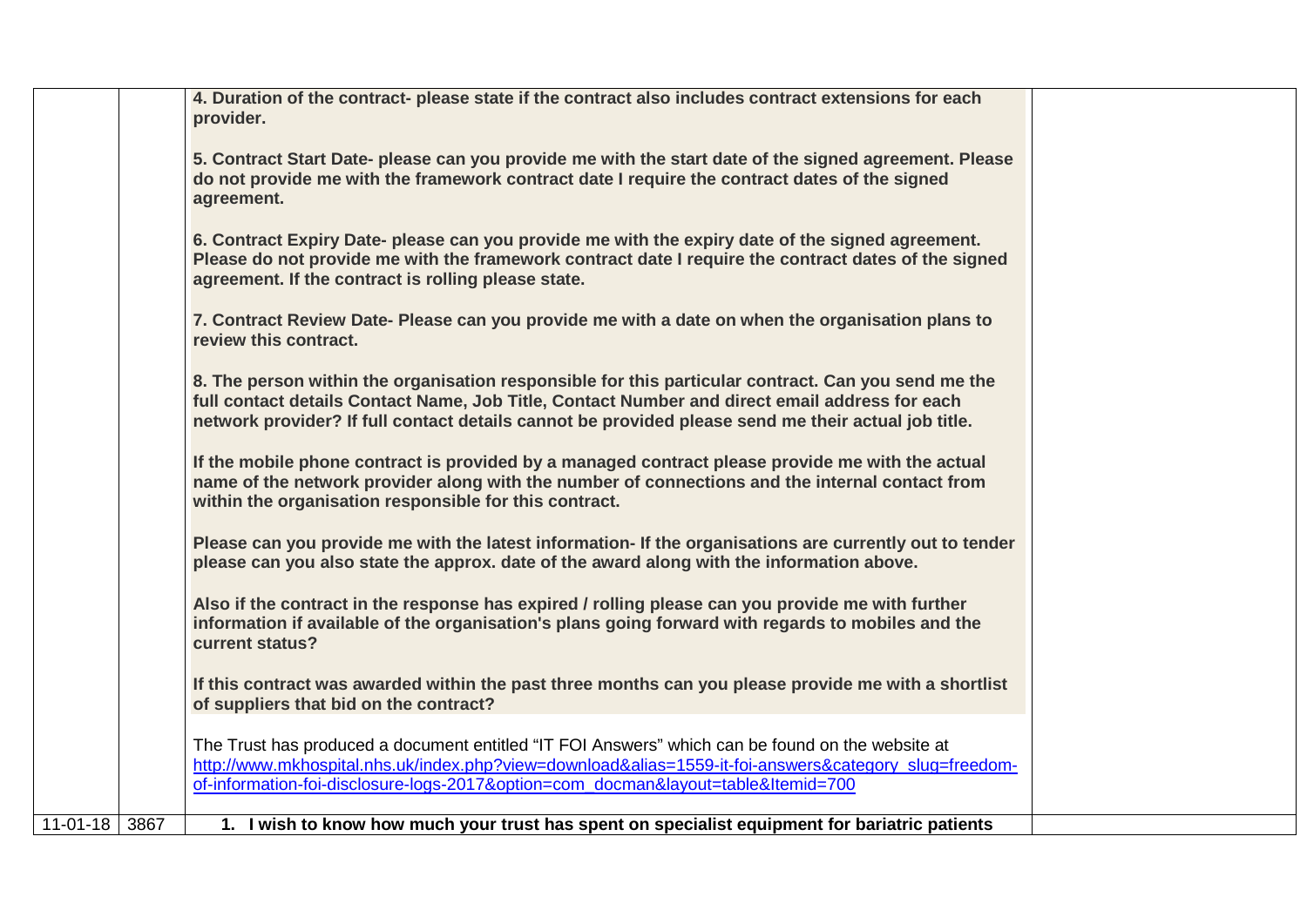| (patients over 160kg) during the last three years?                                                                                                                                                                                                                                                                                     |
|----------------------------------------------------------------------------------------------------------------------------------------------------------------------------------------------------------------------------------------------------------------------------------------------------------------------------------------|
| The wards have devolved budgets and are authorised to purchase their own equipment from their own<br>budgets, so unfortunately we cannot provide you with a figure.                                                                                                                                                                    |
| 2. Please give a breakdown of the type of specialist bariatric equipment used by the trust and the<br>amounts spent, split between Rental Expenditure and Purchased Equipment?                                                                                                                                                         |
| If equipment used is on a Rental basis, please specify if this was under a contract basis<br>1.<br>or ad hoc?                                                                                                                                                                                                                          |
| 2.<br>If under contract, when is this due for renewal?<br>3 <sub>1</sub><br>If known, who is the contract with?                                                                                                                                                                                                                        |
| The Trust have 2 bariatric beds on long term lease with Siemens and the contract is due for<br>renewal in 2020/21. We are unable to provide a cost as the beds are part of a lease deal with other<br>equipment and to obtain this information with entail trawling through invoices which would exceed<br>the appropriate time limit. |
| 3. How many bariatric beds does the Trust own?                                                                                                                                                                                                                                                                                         |
| $\mathbf 0$                                                                                                                                                                                                                                                                                                                            |
| 4. How many bariatric patients have been admitted to your hospital/hospitals during the past 12 &<br>24 months for all procedures?                                                                                                                                                                                                     |
| Please note we do not hold data to specifically identify bariatric patients. We can only provide the<br>number of patients admitted to the hospital in 2016 and 2017 who were identified as Obese using the<br>following Diagnosis codes:<br>E66.0 : Obesity due to excess calories<br>E66.1 : Drug-induced obesity                    |
| E66.2 : Extreme obesity with alveolar hypoventilation<br>E66.8 : Other obesity - Morbid obesity                                                                                                                                                                                                                                        |
| E66.9 : Obesity, unspecified - Simple obesity NOS                                                                                                                                                                                                                                                                                      |
| Kindly note that patients who have been counted in 2016 may appear in 2017 if they have had another<br>admission in 2017.                                                                                                                                                                                                              |
| Diagnosis Order is shown as an indication of whether a patient might have been admitted to MKUH<br>primarily as a result of obesity (Primary Diagnosis) or for another reason and they just happened to be                                                                                                                             |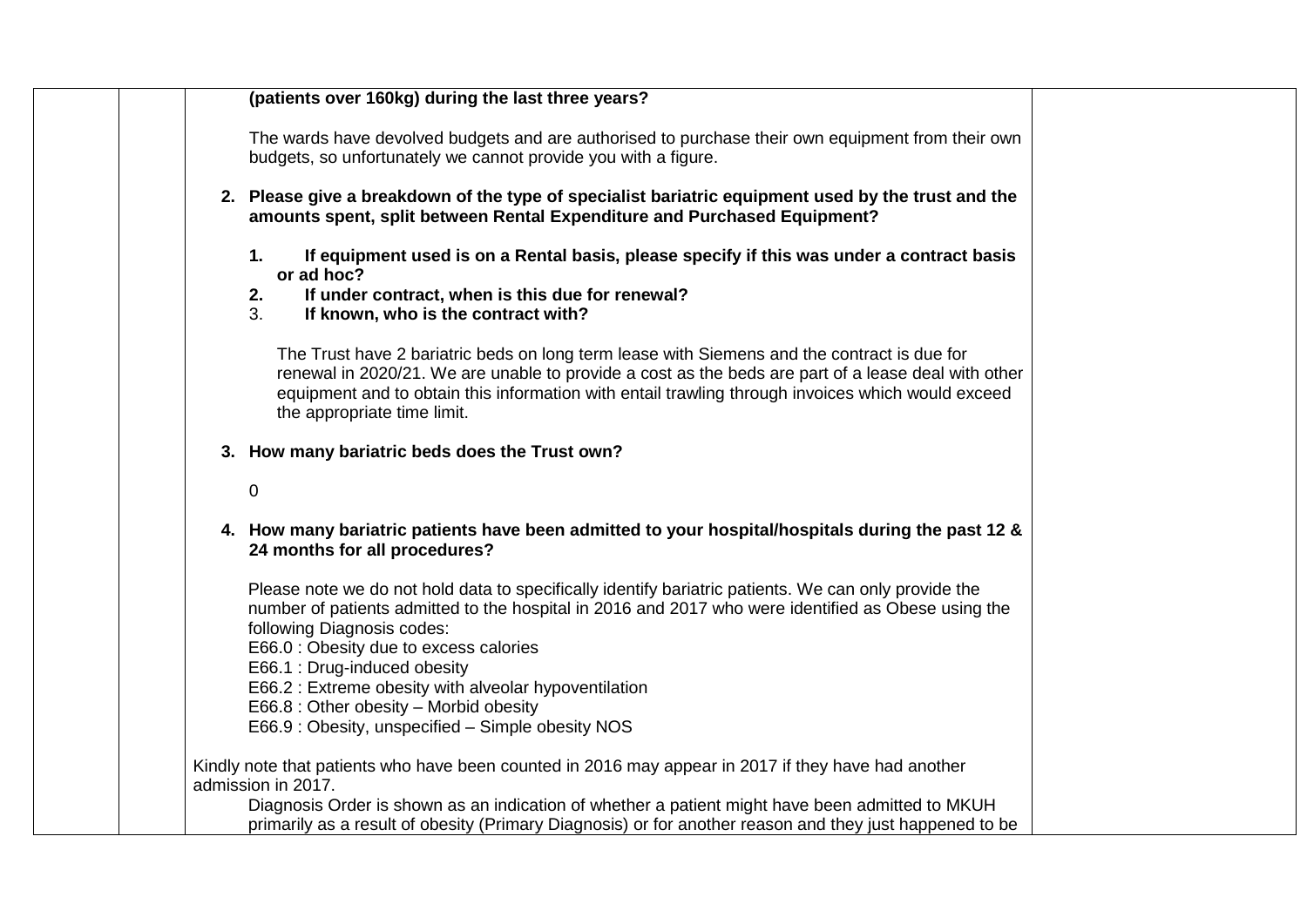|                |      | obese (Secondary or Other Diagnosis).                                                                        |                          |     |              |  |  |                            |  |
|----------------|------|--------------------------------------------------------------------------------------------------------------|--------------------------|-----|--------------|--|--|----------------------------|--|
|                |      | With the above caveats, the number of Obese patients admitted to MKUH in 2016 and 2017 were:                 |                          |     |              |  |  |                            |  |
|                |      |                                                                                                              |                          |     |              |  |  |                            |  |
|                |      | <b>YE</b>                                                                                                    |                          |     |              |  |  |                            |  |
|                |      | <b>AR</b>                                                                                                    | <b>Diagnosis Order</b>   |     | <b>Total</b> |  |  |                            |  |
|                |      | 20                                                                                                           |                          |     |              |  |  |                            |  |
|                |      | 16                                                                                                           | <b>Primary Diagnosis</b> |     | 7            |  |  |                            |  |
|                |      | 20                                                                                                           | Secondary or Other       |     |              |  |  |                            |  |
|                |      | 16                                                                                                           | Diagnosis                |     | 1732         |  |  |                            |  |
|                |      | 20                                                                                                           |                          |     |              |  |  |                            |  |
|                |      | 17                                                                                                           | <b>Primary Diagnosis</b> |     | 4            |  |  |                            |  |
|                |      | 20                                                                                                           | Secondary or Other       |     |              |  |  |                            |  |
|                |      | 17                                                                                                           | <b>Diagnosis</b>         |     | 2539         |  |  |                            |  |
| $11 - 01 - 18$ | 3868 | How many times in each of the last five years it has engaged the services of a pest control company;         |                          |     |              |  |  | <b>Link to Spreadsheet</b> |  |
|                |      | The Trust has continually maintained a contract with a pest control contractor over the past five years.     |                          |     |              |  |  |                            |  |
|                |      |                                                                                                              |                          |     |              |  |  |                            |  |
|                |      | For each occasion, please state:<br>(i) the type of pest reported;                                           |                          |     |              |  |  |                            |  |
|                |      | (ii) the location of the pest (please be as specific as possible e.g. cardiology ward/ITU/operating          |                          |     |              |  |  |                            |  |
|                |      | theatre/mortuary);                                                                                           |                          |     |              |  |  |                            |  |
|                |      | (iii) the cost of the call out                                                                               |                          |     |              |  |  |                            |  |
|                |      | Attached is a summary of callouts covering the requested period. The contract we maintain covers all callout |                          |     |              |  |  |                            |  |
|                |      | so no additional expense is incurred for individual instances.                                               |                          |     |              |  |  |                            |  |
| $11 - 01 - 18$ | 3869 | Kindly note that we do not code diagnoses for outpatient attendances and diagnosis codes are only available  |                          |     |              |  |  |                            |  |
|                |      | for inpatient admissions. So we can only provide the number of patients discharged from MKUH (i.e.           |                          |     |              |  |  |                            |  |
|                |      | Inpatients) who have been diagnosed with Type 1 diabetes (as a primary or secondary diagnosis)               |                          |     |              |  |  |                            |  |
|                |      |                                                                                                              |                          |     |              |  |  |                            |  |
|                |      | Within your Trust how many                                                                                   |                          | 408 |              |  |  |                            |  |
|                |      | patients have you treated with                                                                               |                          |     |              |  |  |                            |  |
|                |      | Type 1 Diabetes in the year                                                                                  |                          |     |              |  |  |                            |  |
|                |      | 2016/17?                                                                                                     |                          |     |              |  |  |                            |  |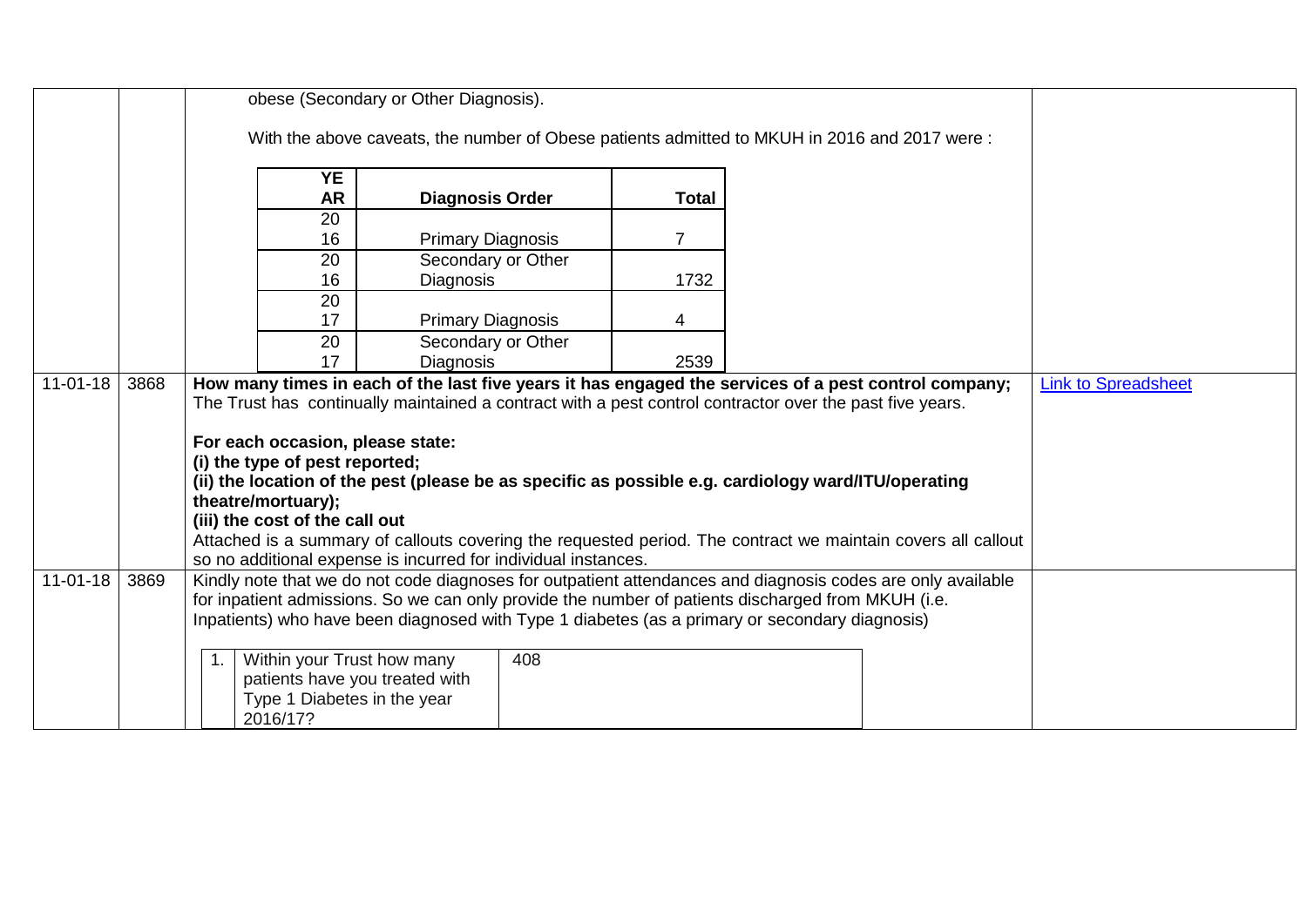|  | 2. | In the year 2016/17 how many         | $\overline{0}$                                 |  |
|--|----|--------------------------------------|------------------------------------------------|--|
|  |    | patients with Type 1 Diabetes        |                                                |  |
|  |    | have you treated that are also       |                                                |  |
|  |    | diagnosed with the following:        |                                                |  |
|  |    | (Please state whether patients       |                                                |  |
|  |    | were treated as an inpatient,        |                                                |  |
|  |    | outpatient or non-elective).         |                                                |  |
|  |    | Anorexia Nervosa?                    | $\boldsymbol{0}$                               |  |
|  |    | <b>Bulimia Nervosa?</b>              | $\mathbf 0$                                    |  |
|  |    | <b>Binge Eating Disorder?</b>        | $\mathbf 0$                                    |  |
|  |    | <b>Eating Disorder Not Otherwise</b> | $\overline{0}$                                 |  |
|  |    | Specified (EDNOS)/Other              |                                                |  |
|  |    | Specified Feeding or Eating          |                                                |  |
|  |    | Disorder (OSFED)?                    |                                                |  |
|  |    |                                      |                                                |  |
|  |    |                                      |                                                |  |
|  | 3. | What is the total number of          | $\overline{0}$                                 |  |
|  |    | patients treated within your         |                                                |  |
|  |    | Trust in the year 2016/17 with a     |                                                |  |
|  |    | dual diagnosis of Type 1             |                                                |  |
|  |    | Diabetes and any variant of          |                                                |  |
|  |    | <b>Eating Disorders?</b>             |                                                |  |
|  |    |                                      |                                                |  |
|  | 4. | Are there any challenges you         | As can be seen in the figures above, this is   |  |
|  |    | face in managing and treating        | not a frequent combination of diagnoses and    |  |
|  |    | patients with a dual diagnosis of    | therefore specific challenges have not been    |  |
|  |    | Type 1 Diabetes and any variant      | articulated.                                   |  |
|  |    | of Eating Disorders? For             |                                                |  |
|  |    | example, service gaps or             |                                                |  |
|  |    | commissioning obstacles? If so,      |                                                |  |
|  |    | what are these? Reference to         |                                                |  |
|  |    | the year 2016/17 can be used at      |                                                |  |
|  |    | your convenience.                    |                                                |  |
|  | 5. | Can you share a copy of the          | There is no specific pathway for the patient   |  |
|  |    | pathway for these patients?          | group described.                               |  |
|  | 6. | What protocols and treatment         | There are no specific guidelines for this dual |  |
|  |    |                                      |                                                |  |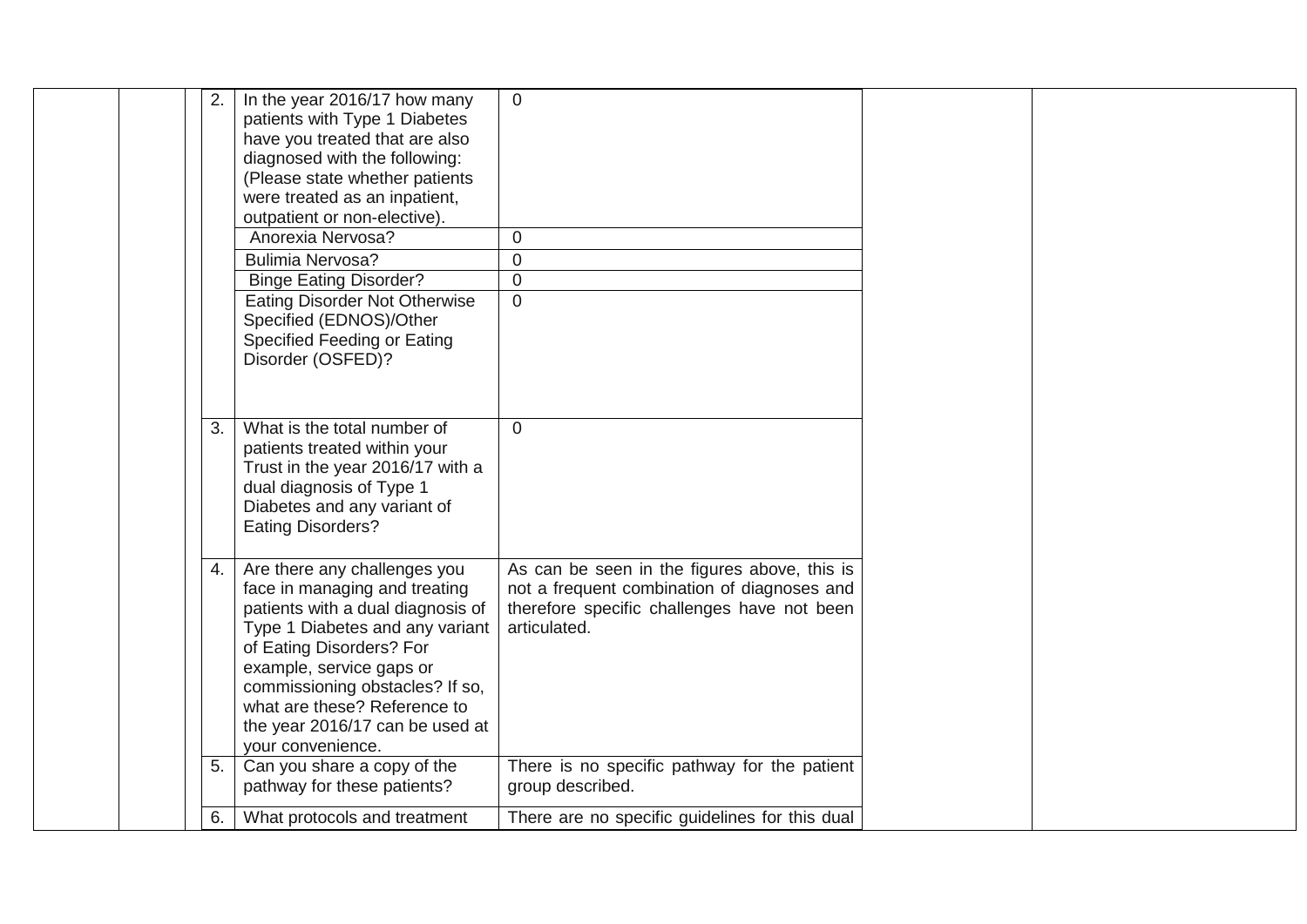|                |      |    | guidelines do you have in place<br>for the treatment of patients with<br>a dual diagnosis of Type 1<br>Diabetes and any variant of<br>Eating Disorders? Reference to<br>the year 2016/17 can be used at<br>your convenience. | diagnosis.                                                                                                                                                                                                                                                                  |  |
|----------------|------|----|------------------------------------------------------------------------------------------------------------------------------------------------------------------------------------------------------------------------------|-----------------------------------------------------------------------------------------------------------------------------------------------------------------------------------------------------------------------------------------------------------------------------|--|
|                |      | 7. | Have you an agreed tariff in the<br>years 2016/17 and 2017/18 with<br>commissioners for this care, if<br>so what is it and what does this<br>care include?                                                                   | No.                                                                                                                                                                                                                                                                         |  |
|                |      | 8. | What is the average cost of the<br>treatment for an individual with a<br>dual diagnosis of Type 1<br>Diabetes and any variant of<br>Eating Disorders in the year<br>2016/17?                                                 | We have no patients coded with this dual<br>diagnosis and did not have patient level<br>costing systems in place in 2016/17.                                                                                                                                                |  |
|                |      | 9. | Do you have the ability to fund<br>prolonged stays in private<br>hospitals for the patients that<br>are most in-need of treatment?                                                                                           | No. We would liaise with commissioners in<br>such a case.                                                                                                                                                                                                                   |  |
| $12 - 01 - 18$ | 3870 |    |                                                                                                                                                                                                                              | 1. In the (a)2015/16 and (b) 2016/17 financial year what was the budget on ingredients for patients'<br>meals provided in the hospital trust. Please provide this figure as a financial amount on<br>ingredients only (no labour or preparation costs) per patient per day. |  |
|                |      |    | 2015/16 - £3.90<br>2016/17 - £3.96                                                                                                                                                                                           | 2. In the (a) 2015/16 and (b) 2016/17 financial year what was the most expensive restaurant bill                                                                                                                                                                            |  |
|                |      |    | of the director/executive who claimed the meal on expenses.                                                                                                                                                                  | claimed on expenses by any of the Trust's executives/ directors? Please state the name and<br>address of the restaurant, how many people were dining, the date of the dinner and the job title                                                                              |  |
|                |      |    | form individually which would exceed the appropriate time limit.                                                                                                                                                             | The Trust does not record this information centrally, to obtain this would entail going through each claim                                                                                                                                                                  |  |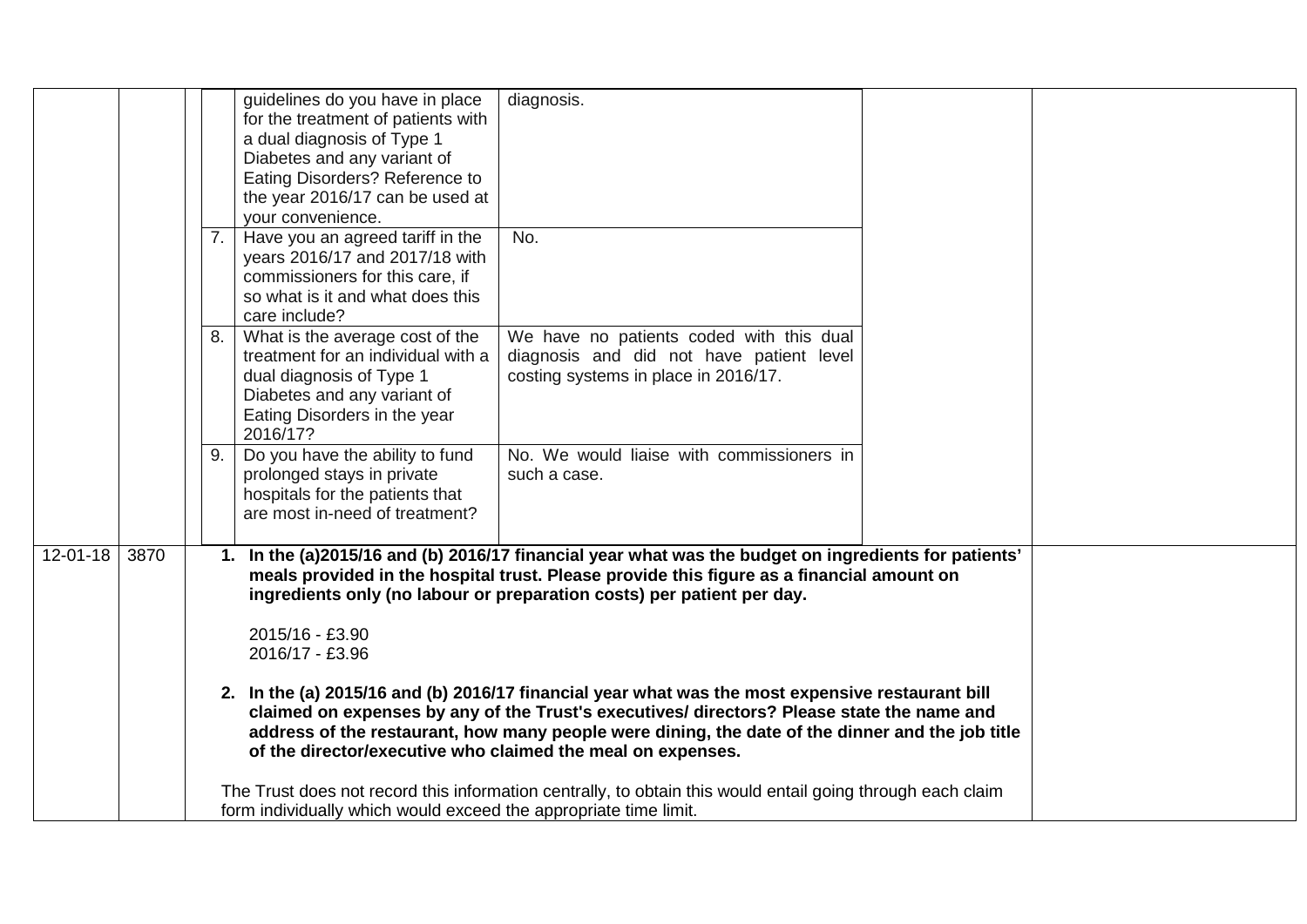| 12-01-18       | 3871 | Within your trust how many intra-vitreal vials/implants have been used in the latest 4 months, if<br>possible between September to December 2017.<br>Please state the number of vials dispensed from your pharmacy in this period, if the number for wet<br>AMD is not known, then regardless of reason for use.                                                                                                                                                                                                                                                                                                                                  |                                                                                                                 |                                         |                                       |                                               |                                                  |  |  |  |
|----------------|------|---------------------------------------------------------------------------------------------------------------------------------------------------------------------------------------------------------------------------------------------------------------------------------------------------------------------------------------------------------------------------------------------------------------------------------------------------------------------------------------------------------------------------------------------------------------------------------------------------------------------------------------------------|-----------------------------------------------------------------------------------------------------------------|-----------------------------------------|---------------------------------------|-----------------------------------------------|--------------------------------------------------|--|--|--|
|                |      |                                                                                                                                                                                                                                                                                                                                                                                                                                                                                                                                                                                                                                                   | Lucentis<br>(ranibizuma<br>b) Injections                                                                        | Avastin<br>(bevacizuma<br>b) Injections | Eylea<br>(aflibercept<br>) Injections | <b>Illuvien</b><br>(Fluocinolone<br>) Impants | Ozudex<br>(Dexamet<br>hasone)<br><i>Implants</i> |  |  |  |
|                |      | <b>Total Vials / Implants</b>                                                                                                                                                                                                                                                                                                                                                                                                                                                                                                                                                                                                                     | 209                                                                                                             | 30                                      | 165                                   | $\overline{1}$                                | $\overline{4}$                                   |  |  |  |
|                |      | Vials / Impants for Wet Age<br>Related Macular Degeneration<br>(wAMD)<br>Vials / Impants for Diabetic<br>Macular Oedema [DMO], Retinal<br>Vein Occlusion [RVO] or other<br>such as mVNV                                                                                                                                                                                                                                                                                                                                                                                                                                                           |                                                                                                                 |                                         |                                       |                                               |                                                  |  |  |  |
| $12 - 01 - 18$ | 3872 |                                                                                                                                                                                                                                                                                                                                                                                                                                                                                                                                                                                                                                                   |                                                                                                                 |                                         |                                       |                                               |                                                  |  |  |  |
|                |      | - The name of your Head of Dermatology<br>- Dermatology Tel No.<br>- Dermatology Email<br>Please note individual staff details are exempt under Section 40, Personal Information (where<br>disclosure may contravene the Data Protection Act) unless permission to release is given or the<br>information is already in the public domain.<br>- Do you have a melanoma unit? Y/N - No<br>- If yes, the name of your Head of Melanoma $- N/A$<br>- Melanoma Tel No - N/A<br>- Melanoma Email - N/A<br>- Melanoma Nurse - N/A<br>- Clinical Trials - Nil<br>- Do you have a centre of excellence? - No<br>- Do you offer Sentinel Node Biopsy? - No |                                                                                                                 |                                         |                                       |                                               |                                                  |  |  |  |
|                |      | - Is CT available on site? $-$ Yes                                                                                                                                                                                                                                                                                                                                                                                                                                                                                                                                                                                                                |                                                                                                                 |                                         |                                       |                                               |                                                  |  |  |  |
| $12 - 01 - 18$ | 3873 | Within your trust how many patients have been treated, in the past 6 months July to December 2017<br>by diagnosed eye condition.                                                                                                                                                                                                                                                                                                                                                                                                                                                                                                                  |                                                                                                                 |                                         |                                       |                                               |                                                  |  |  |  |
|                |      |                                                                                                                                                                                                                                                                                                                                                                                                                                                                                                                                                                                                                                                   | Please see table below the sum of the diagnosis split does not sum to the total – this is because there are two |                                         |                                       |                                               |                                                  |  |  |  |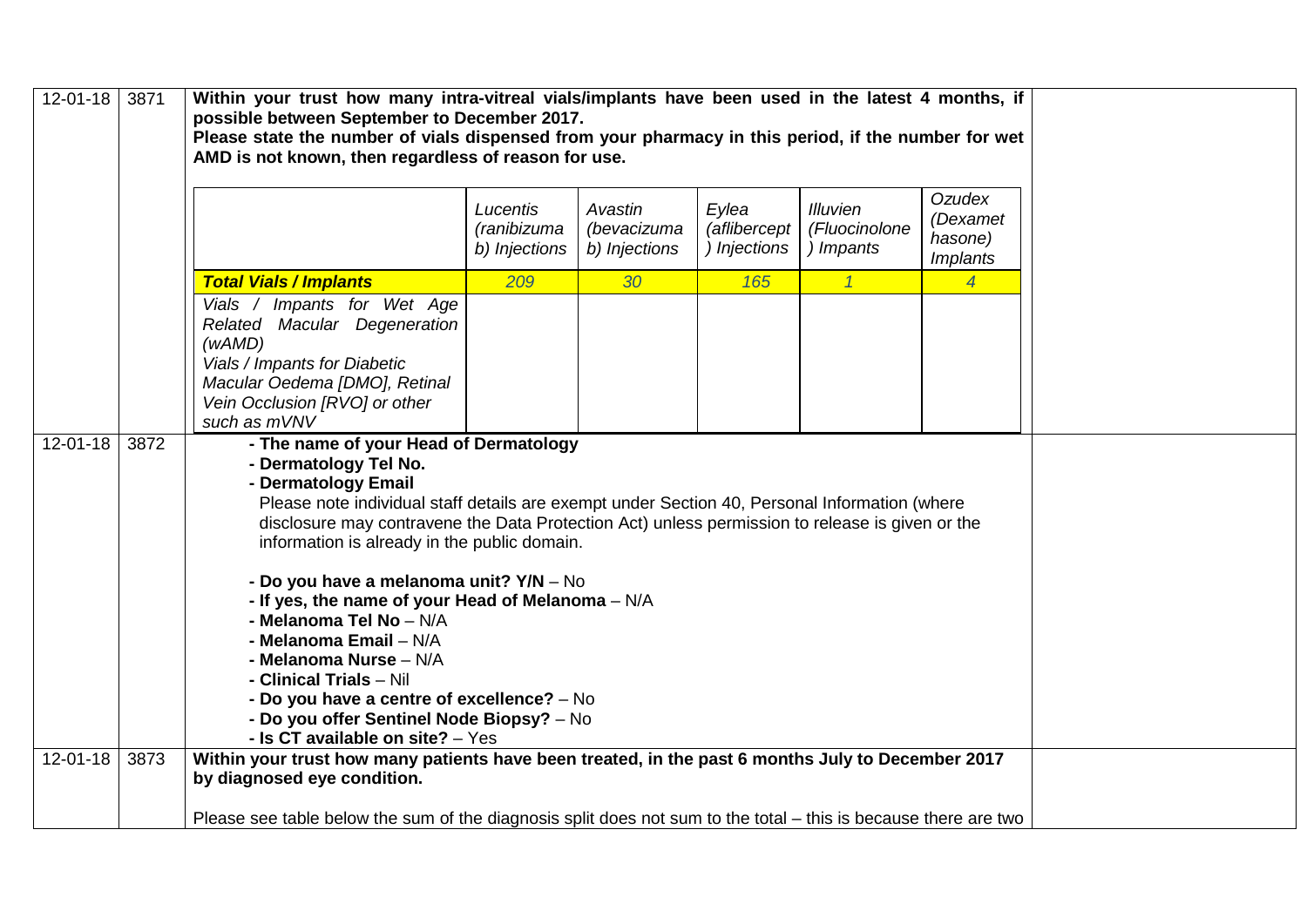|                |      | patients who have had both diagnoses and therefore appear once in each category Note that as we do not<br>record diagnosis against outpatient attendances, the figures below only include patients admitted to MKUH as<br>an inpatient, restricted to those that did not have a procedure.<br>Of these patients how many are new to treatment [they have not previously received an injection /<br>implant]?<br>The Trusts system does not record how many are new to treatment. To ascertain this would entail manually<br>trawling through patient records which would require permission and exceed the appropriate time limit. |                          |                        |                                                                                                         |                                    |                   |                                 |  |  |
|----------------|------|------------------------------------------------------------------------------------------------------------------------------------------------------------------------------------------------------------------------------------------------------------------------------------------------------------------------------------------------------------------------------------------------------------------------------------------------------------------------------------------------------------------------------------------------------------------------------------------------------------------------------------|--------------------------|------------------------|---------------------------------------------------------------------------------------------------------|------------------------------------|-------------------|---------------------------------|--|--|
|                |      |                                                                                                                                                                                                                                                                                                                                                                                                                                                                                                                                                                                                                                    | Total<br><b>Patients</b> | <b>New</b><br>Patients | Lucentis<br>$($ ranibizumab $)$ $($ ranibizumab $)$ $($ aflibercept $)$ $($ aflibercept $)$<br>Patients | Lucentis<br><b>NEW</b><br>Patients | Eylea<br>Patients | Eylea<br><b>NEW</b><br>Patients |  |  |
|                |      | Total                                                                                                                                                                                                                                                                                                                                                                                                                                                                                                                                                                                                                              | 127                      |                        | 105                                                                                                     | 58                                 | 72                | 47                              |  |  |
|                |      | Wet Age Related Macular<br>Degeneration (wAMD)                                                                                                                                                                                                                                                                                                                                                                                                                                                                                                                                                                                     | 57                       |                        |                                                                                                         |                                    |                   |                                 |  |  |
|                |      | Other conditions (DMO,<br>RVO or mCNV)                                                                                                                                                                                                                                                                                                                                                                                                                                                                                                                                                                                             | 72                       |                        |                                                                                                         |                                    |                   |                                 |  |  |
| $15 - 01 - 18$ | 3874 | <b>Question 1</b><br>How many hours did nurses on the hospital/Trust bank work during 2017?<br>$\bullet$<br>209,451 hours<br>How many nurses from the hospital/Trust bank worked during 2017?<br>$\bullet$<br>Unable to answer as the question is too broad.<br>How much did the Trust spend on bank nurses in 2017?<br>$\bullet$<br>£7m<br>How many hours did external temporary (agency) nurses work for the Trust during 2017?<br>72,838 hours                                                                                                                                                                                  |                          |                        |                                                                                                         |                                    |                   |                                 |  |  |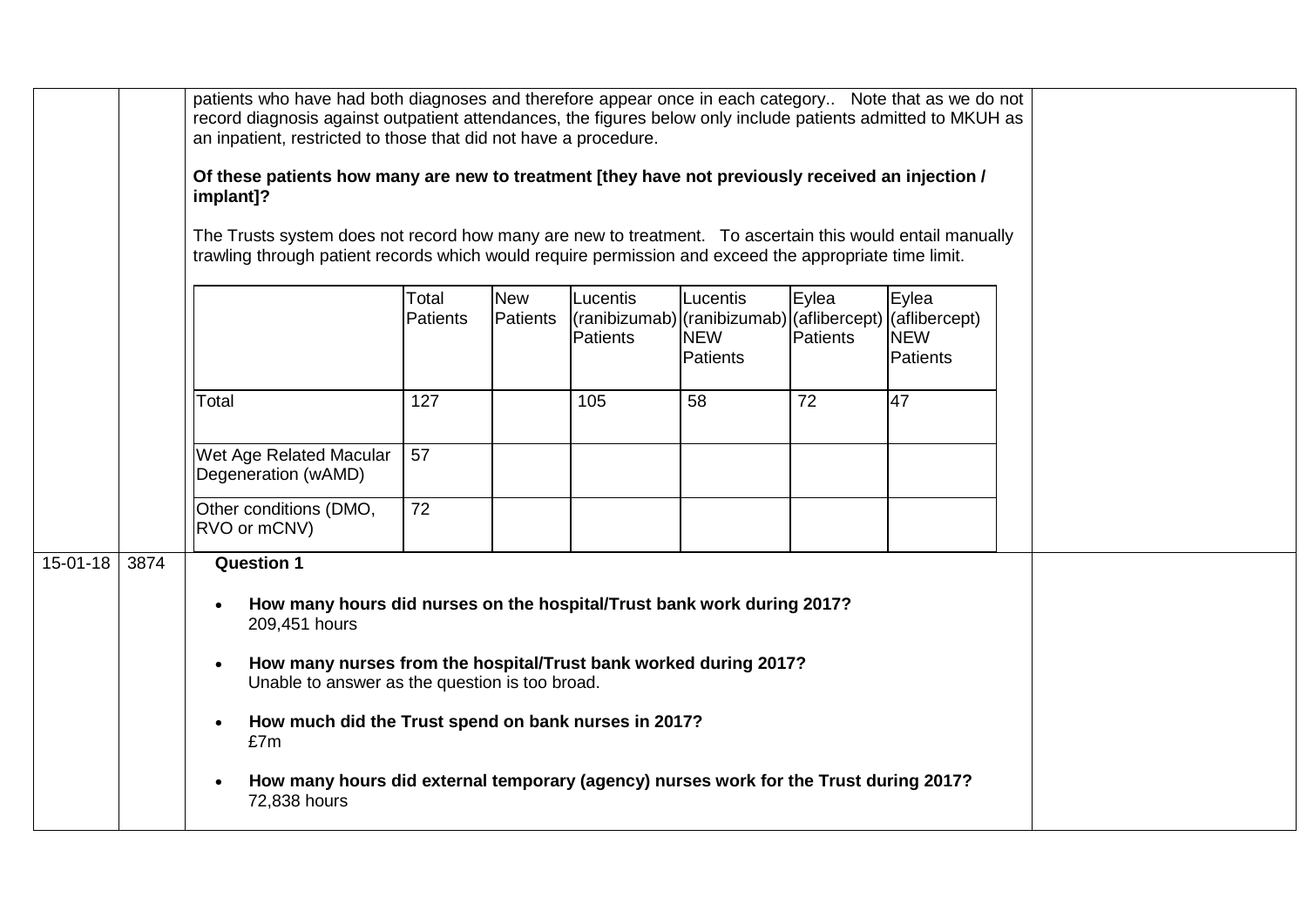| How much did the Trust spend on external temporary (agency) nursing staff during 2017?<br>£3.99m – Please note this does not include Midwives.                  |
|-----------------------------------------------------------------------------------------------------------------------------------------------------------------|
| <b>Question 2</b>                                                                                                                                               |
| How many registered nurses (full time equivalent) are employed by the Trust on permanent or<br>fixed term contracts?<br>870.48                                  |
| How many vacancies for registered nurses (full time equivalent) on permanent or fixed term<br>contracts are there in the Trust?<br>169.05                       |
| How many registered nurses (full time equivalent) employed permanently or on fixed term by<br>$\bullet$<br>the Trust resigned or retired during 2017?<br>100.29 |
| How many registered nurses (full time equivalent) joined the Trust under permanent or fixed-<br>term employment during 2017?<br>93.30                           |
| <b>Question 3</b>                                                                                                                                               |
| How many new registered nurses is the Trust planning to train using apprenticeship levy<br>$\bullet$<br>funding?<br>Approximately 20                            |
| How many new nursing associates is the Trust planning to train using apprenticeship levy<br>funding?<br>None planned through levy funding in the near future    |
| If the time limit of 18 hours for responses has not been reached:                                                                                               |
| <b>Question 4</b>                                                                                                                                               |
| <b>Please note</b> the answers are numbers of Student Nurses ONLY; this does NOT include Midwifery<br>Students.                                                 |
|                                                                                                                                                                 |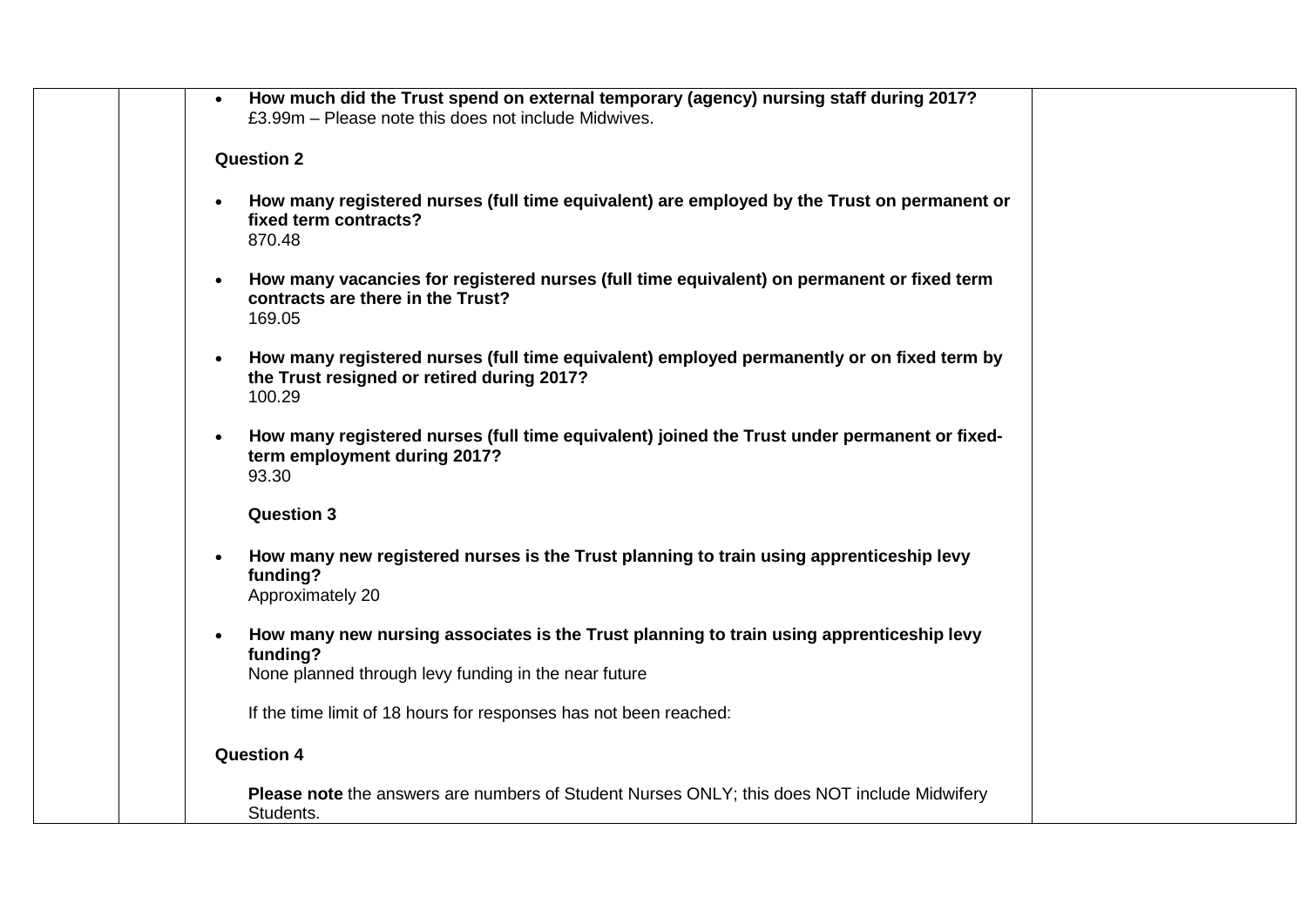|                |      | How many student nurses did the Trust support on practice placements in 2017?<br>209<br>How many of the student nurses on practice placement in 2017 were recruited by your Trust<br>once qualified?<br>The Trust does not record this information centrally, to obtain this would entail trawling through staff<br>records which would require permission and exceed the appropriate time limit.<br>How many student nurses does the Trust plan to support on practice placements in 2018?<br>223                                                                                                                                                                                                                                                                                                                                                                                                                                                                                                                                                                                                                                                                                                                                                                                                                                                                                     |                             |               |  |  |
|----------------|------|----------------------------------------------------------------------------------------------------------------------------------------------------------------------------------------------------------------------------------------------------------------------------------------------------------------------------------------------------------------------------------------------------------------------------------------------------------------------------------------------------------------------------------------------------------------------------------------------------------------------------------------------------------------------------------------------------------------------------------------------------------------------------------------------------------------------------------------------------------------------------------------------------------------------------------------------------------------------------------------------------------------------------------------------------------------------------------------------------------------------------------------------------------------------------------------------------------------------------------------------------------------------------------------------------------------------------------------------------------------------------------------|-----------------------------|---------------|--|--|
| $16 - 01 - 18$ | 3875 | Could you please kindly let us know that how many redundancies have been made in the hospital for<br>the last 5 years as of 16th Jan 2018 and what is their job band and the job title.                                                                                                                                                                                                                                                                                                                                                                                                                                                                                                                                                                                                                                                                                                                                                                                                                                                                                                                                                                                                                                                                                                                                                                                                |                             |               |  |  |
|                |      |                                                                                                                                                                                                                                                                                                                                                                                                                                                                                                                                                                                                                                                                                                                                                                                                                                                                                                                                                                                                                                                                                                                                                                                                                                                                                                                                                                                        |                             |               |  |  |
|                |      | Job Role                                                                                                                                                                                                                                                                                                                                                                                                                                                                                                                                                                                                                                                                                                                                                                                                                                                                                                                                                                                                                                                                                                                                                                                                                                                                                                                                                                               | <b>Band</b>                 | Date          |  |  |
|                |      | Senior Manager                                                                                                                                                                                                                                                                                                                                                                                                                                                                                                                                                                                                                                                                                                                                                                                                                                                                                                                                                                                                                                                                                                                                                                                                                                                                                                                                                                         | VSM - Senior manager salary | <b>Nov-13</b> |  |  |
|                | 3876 |                                                                                                                                                                                                                                                                                                                                                                                                                                                                                                                                                                                                                                                                                                                                                                                                                                                                                                                                                                                                                                                                                                                                                                                                                                                                                                                                                                                        |                             |               |  |  |
| $16 - 01 - 18$ | 3877 | The Trust does not hold the information requested below, except point 5 which we have responded to.<br>Any complaints or escalations from each trust across the UK relating to technology. Including new<br>technology being introduced (iPads etc.) as well as complaints about the internal computer systems. I<br>would like this information broken down by hospital or other location (e.g. ambulance dispatch centre<br>or community area), and would like the details of each the complaint.<br>If the above has an impact on the A&E department, I would like that detailed separately.<br>$\bullet$<br>Any information that is submitted internally relating to complaints about technology<br>$\bullet$<br>Information about any tech trials your trust has been a part of, including smart watches, iPads etc. and<br>$\bullet$<br>any feedback you have had on these.<br>Any instances of periods of time where hospitals are unable to function normally because of<br>$\bullet$<br>issues with the IT systems. Including details of the trust and time it took to fix the issue<br>The Trust suffered a network failure a number of years ago. This was investigated at the time and a<br>new system was approved and is now in place.<br>Results of the employee survey for the past 2 years, including any mentions of frustrations around<br>$\bullet$<br>technology. |                             |               |  |  |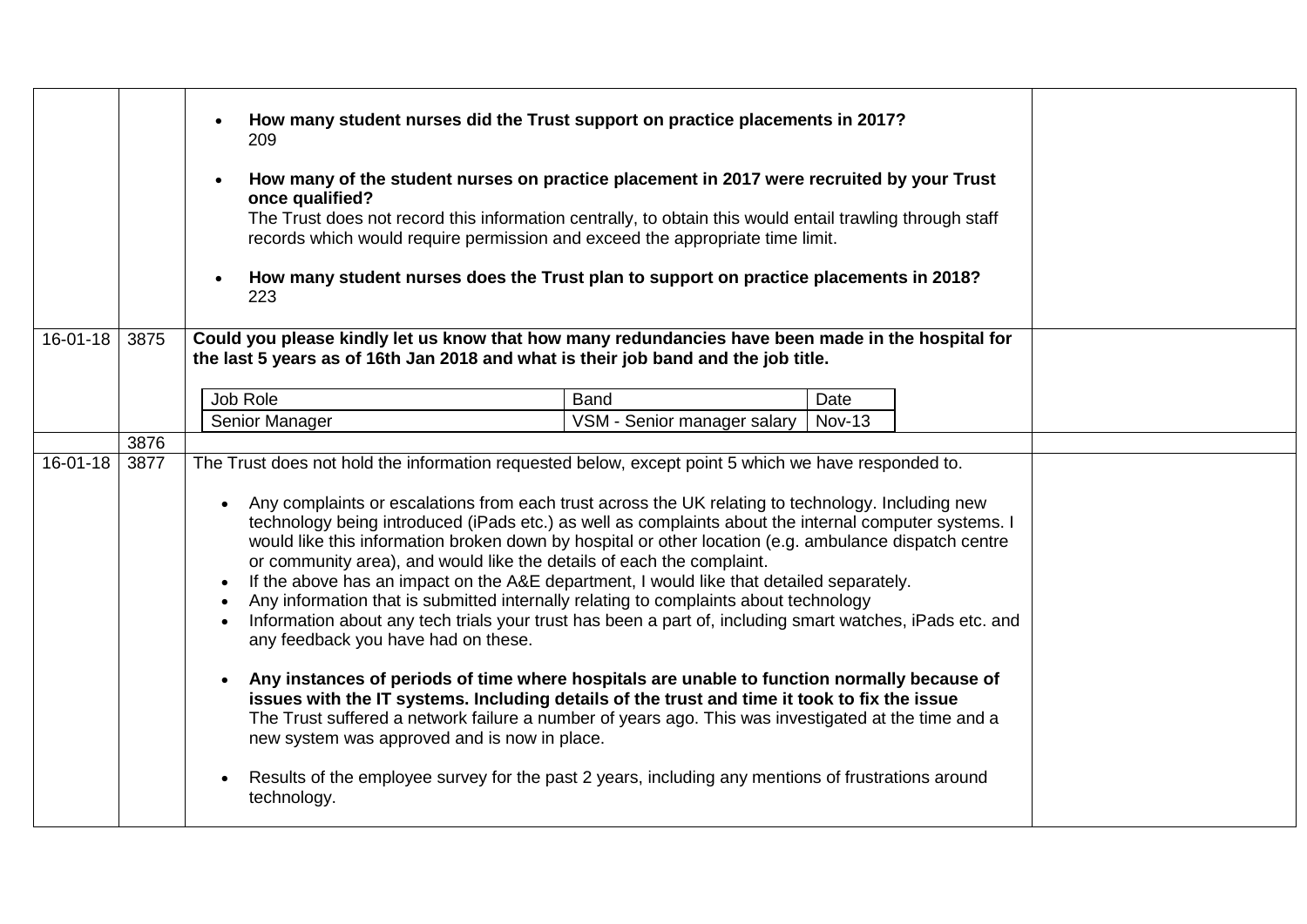|                |      |          | I would also like information on:                                                                                                            |                                         |              |                                                                                     |                      |  |
|----------------|------|----------|----------------------------------------------------------------------------------------------------------------------------------------------|-----------------------------------------|--------------|-------------------------------------------------------------------------------------|----------------------|--|
|                |      |          | Information on the computer systems and operating systems that are currently being used in each trust                                        |                                         |              |                                                                                     |                      |  |
| $16 - 01 - 18$ | 3878 |          |                                                                                                                                              | No. of OVMs /                           | No. overseas | Total charges                                                                       | <i><b>*Total</b></i> |  |
|                |      |          |                                                                                                                                              | <b>OVAs</b>                             | patients     | invoiced £                                                                          | payments             |  |
|                |      |          |                                                                                                                                              |                                         | invoiced     |                                                                                     | recovered £          |  |
|                |      |          |                                                                                                                                              |                                         |              |                                                                                     |                      |  |
|                |      |          | 2013/14                                                                                                                                      |                                         | 162          | 260886                                                                              | 74600                |  |
|                |      |          | 2014/15                                                                                                                                      |                                         | 176          | 528832                                                                              | 107323               |  |
|                |      |          | 2015/16                                                                                                                                      |                                         | 198          | 542908                                                                              | 73956                |  |
|                |      |          | 2016/17                                                                                                                                      |                                         | 191          | 480854                                                                              | 81925                |  |
|                |      |          | 2017/18 YTD                                                                                                                                  |                                         | 128          | 299750                                                                              | 59906                |  |
| 16-01-18       | 3879 | 1.<br>2. | Please confirm what frameworks are used to source medical locum doctors.<br>Please confirm what frameworks are used to source agency nurses. |                                         |              |                                                                                     |                      |  |
|                |      |          |                                                                                                                                              |                                         |              |                                                                                     |                      |  |
|                |      |          | The following frameworks are used for both locum doctors and agency nurses -                                                                 |                                         |              |                                                                                     |                      |  |
|                |      |          | EoECPH:                                                                                                                                      | East of England Central Procurement Hub |              |                                                                                     |                      |  |
|                |      |          | LPP:                                                                                                                                         | <b>London Procurement Partnership</b>   |              |                                                                                     |                      |  |
|                |      |          | CCS:                                                                                                                                         | <b>Crown Commercial Services</b>        |              |                                                                                     |                      |  |
|                |      |          | HTE:                                                                                                                                         | Health Trust Europe.                    |              |                                                                                     |                      |  |
|                |      | 3.       | Please confirm if there are any contractual relationship in place to source medical locum<br>doctors.                                        |                                         |              |                                                                                     |                      |  |
|                |      |          | None                                                                                                                                         |                                         |              |                                                                                     |                      |  |
|                |      | 4.       | Please confirm if there are any contractual relationship in place to source agency nurses.                                                   |                                         |              |                                                                                     |                      |  |
|                |      |          | None                                                                                                                                         |                                         |              |                                                                                     |                      |  |
|                |      | 5.       | Please confirm your current procurement/HR personnel and contact details for the procurement<br>of medical locum doctors.                    |                                         |              |                                                                                     |                      |  |
|                |      | 6.       | Please confirm your current procurement/HR personnel and contact details for the procurement                                                 |                                         |              |                                                                                     |                      |  |
|                |      |          | of agency nurses.                                                                                                                            |                                         |              |                                                                                     |                      |  |
|                |      |          | Deputy Purchasing Manager, contact details via address and telephone number above.                                                           |                                         |              |                                                                                     |                      |  |
|                |      | 7.       |                                                                                                                                              |                                         |              | Please confirm the spend on medical locum doctors for the financial year 2016/2017. |                      |  |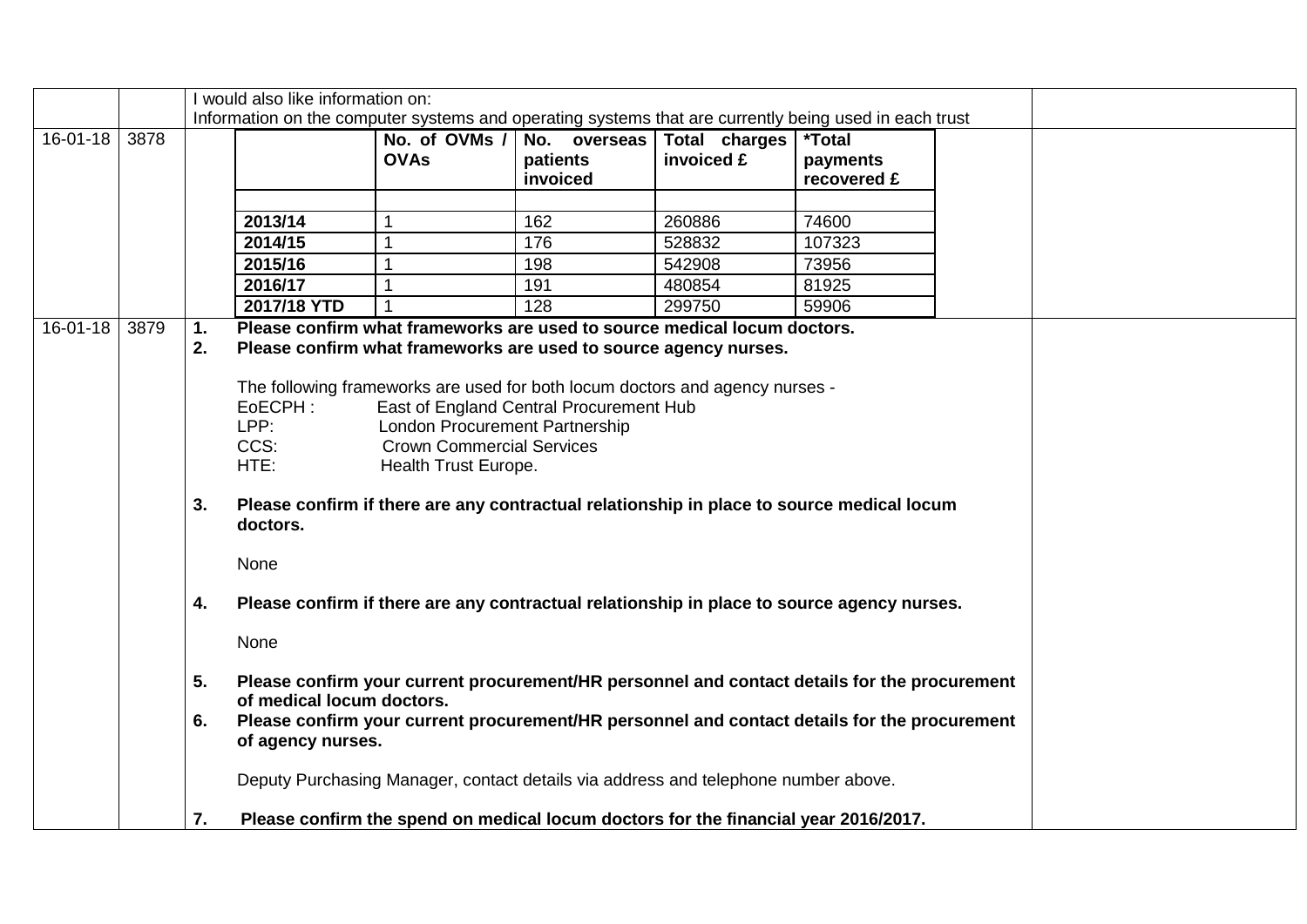### £6,281,000

### **a. Can this be broken down by agency.**

The Trust does not record this information centrally, to obtain this would entail going through patient records which would require permission and exceed the appropriate time limit.

## **b. Can this be broken down by specialty.**

| Medicine                       | £753,000   |
|--------------------------------|------------|
| <b>Emergency Medicine</b>      | £1,515,000 |
| Trauma & Orthopaedics          | £374,000   |
| <b>General Surgery</b>         | £805,000   |
| Urology                        | £258,000   |
| <b>Childrens Services</b>      | £344,000   |
| <b>Womens Health Services</b>  | £138,000   |
| Anaesthetics and Critical Care | £310,000   |
| <b>ENT</b>                     | £41,000    |
| Pathology CSU                  | £55,000    |
| Ophthalmology                  | £199,000   |
| <b>Speciality Medicine</b>     | £94,000    |
| Internal Medicine              | £1,219,000 |
| Acute Medicine                 | £176,000   |
|                                |            |

## **8. Please confirm the spend on agency nurses for the financial year 2016/2017.**

£4,778,152

## **a. Can this be broken down by agency.**

| <b>DRC Locums LTD</b>       | £140,000   |
|-----------------------------|------------|
| <b>ID Medical Group LTD</b> | £3,093,000 |
| Mayday Healthcare PLC       | £242,000   |
| Medicspro LTD               | £127,000   |
| <b>Pulse Healthcare LTD</b> | £630,000   |
| Other                       | £547,000   |
|                             |            |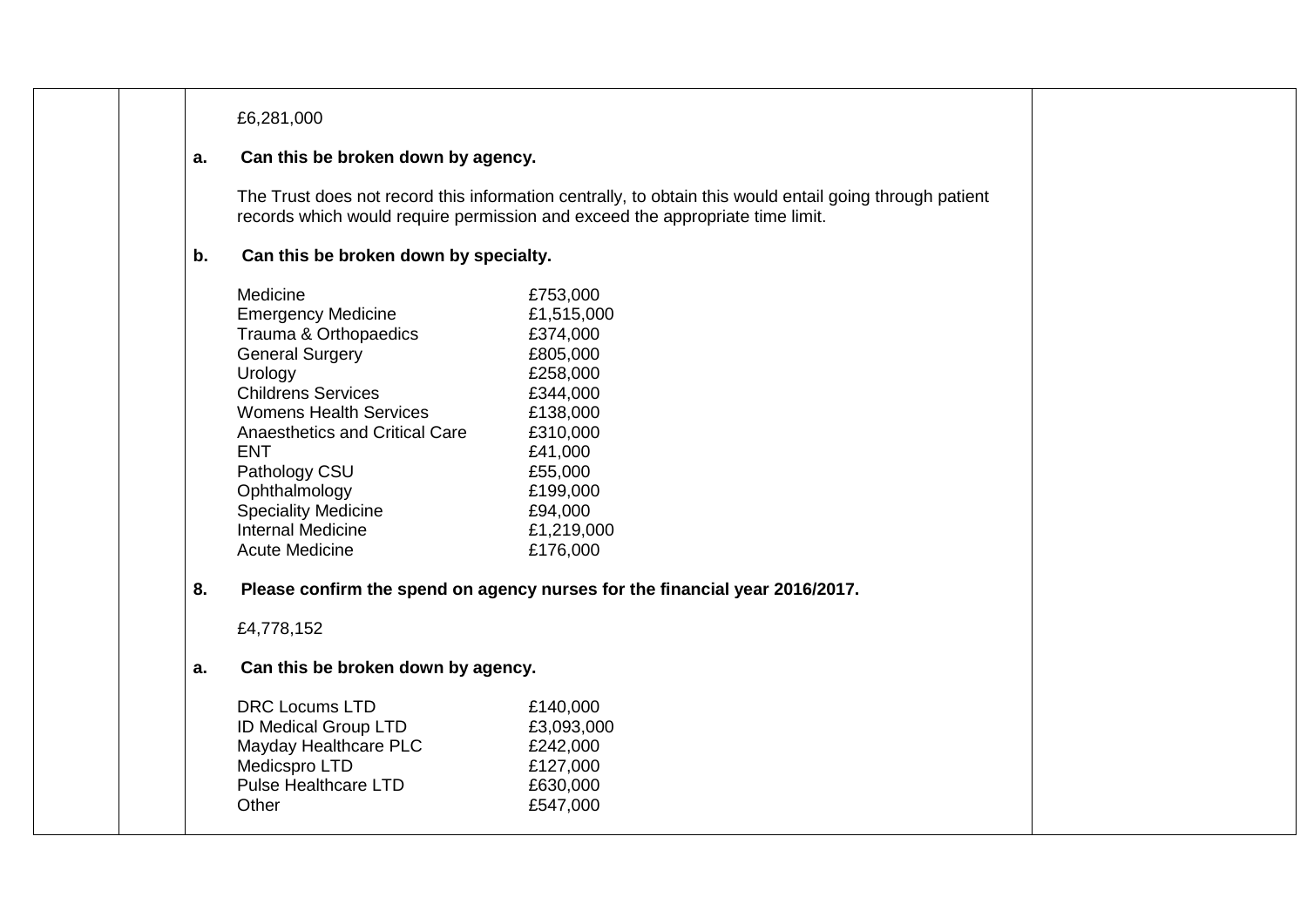|            |      | Can this be broken down by specialty.<br>b.                                                                                                                                                                                                                                                                                                                              |                                                                                                                                                                                                                                                                          |  |
|------------|------|--------------------------------------------------------------------------------------------------------------------------------------------------------------------------------------------------------------------------------------------------------------------------------------------------------------------------------------------------------------------------|--------------------------------------------------------------------------------------------------------------------------------------------------------------------------------------------------------------------------------------------------------------------------|--|
|            |      | Medicine<br><b>Emergency Medicine</b><br>Trauma & Orthopaedics<br><b>General Surgery</b><br><b>Operating Theatres</b><br><b>Childrens Services</b><br><b>Womens Health Services</b><br>Anaesthetics and Critical Care<br><b>Cancer Services</b><br><b>Central Operations</b><br><b>Speciality Medicine</b><br><b>Internal Medicine</b><br><b>Acute Medicine</b><br>Other | £1,258,000<br>£348,000<br>£221,000<br>£453,000<br>£230,000<br>£414,000<br>£14,000<br>£58,000<br>£4,000<br>£180,000<br>£58,000<br>£572,000<br>£908,000<br>£59,000                                                                                                         |  |
| $17-01-18$ | 3880 | Please note the figures given for Question 8 exclude midwives.                                                                                                                                                                                                                                                                                                           | 1. The name and email address of the Clinical Director responsible for Radiology                                                                                                                                                                                         |  |
|            |      | 2. The name and email address of the Head of Radiology<br>3. The name and email address of your Radiology Manager<br>4. The name and email address of your Radiologist's.<br>domain.                                                                                                                                                                                     | Individual staff details are exempt under Section 40, Personal Information (where disclosure may contravene<br>the Data Protection Act) unless permission to release is given or the information is already in the public                                                |  |
| $17-01-18$ | 3881 | denomination each employee belongs to.<br>- 2 F/T chaplains - both Baptist                                                                                                                                                                                                                                                                                               | Please provide information on whether your NHS Trust currently employ any individuals for the<br>purpose of 'spiritual care' and/or, 'pastoral care' - if applicable, please indicate which<br>- 4 relief chaplains – one C of E, one Methodist, one URC and one Baptist |  |
|            |      | individual; detailing which are part-time and full-time roles.                                                                                                                                                                                                                                                                                                           | 2. Please list the specific job titles and, salary figures (per annum or pro rota) for each respective                                                                                                                                                                   |  |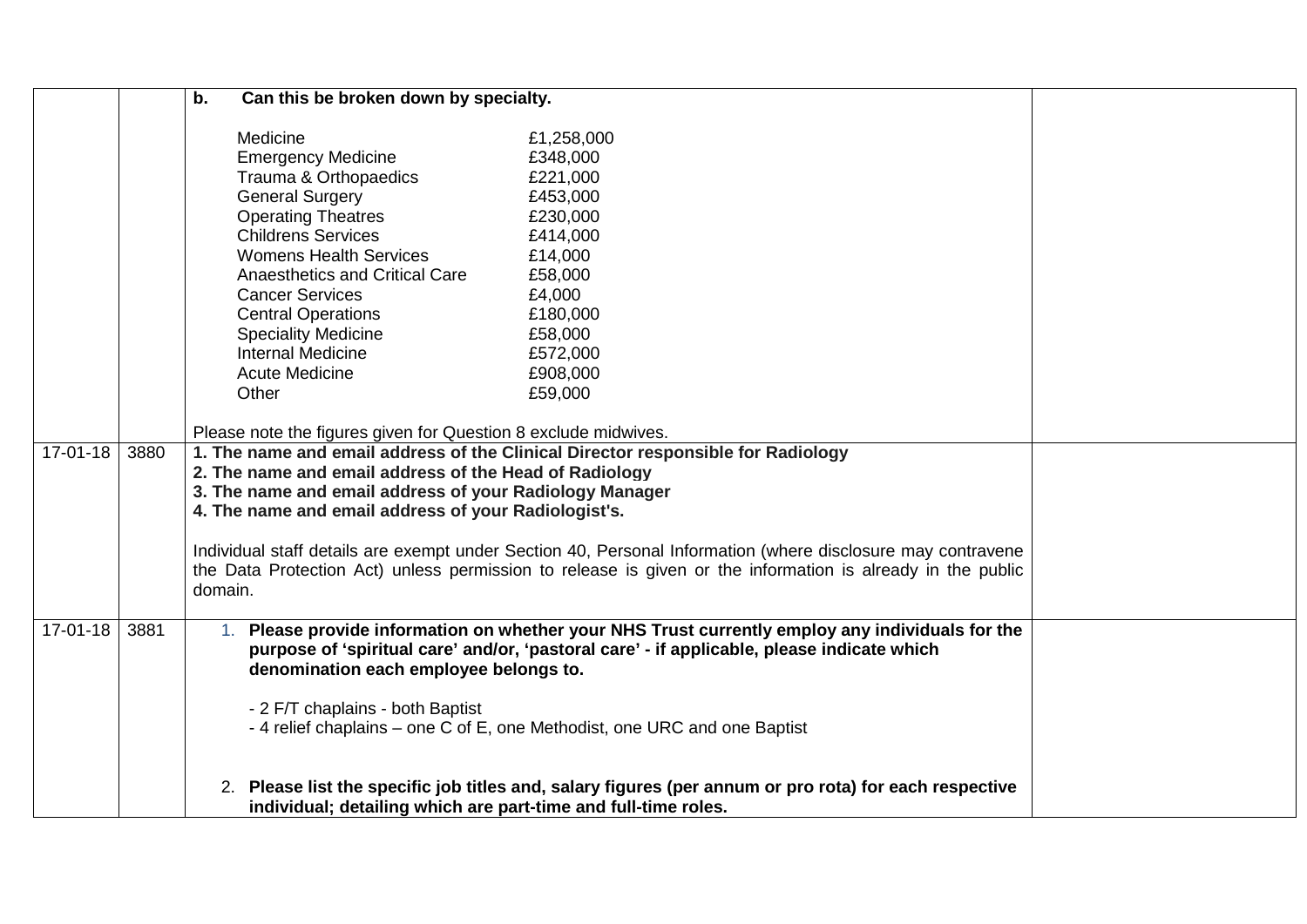|                |      | Lead Chaplain is F/T NHS Agenda for Change band 7<br>Team Chaplain is F/T NHS Agenda for Change band 6<br>3. Please provide details on whether NHS Trust have a specific budget for the purpose of<br>'spiritual care' or 'pastoral care' and, if so, please detail the total amount (£). |                     |
|----------------|------|-------------------------------------------------------------------------------------------------------------------------------------------------------------------------------------------------------------------------------------------------------------------------------------------|---------------------|
|                |      | £117,000                                                                                                                                                                                                                                                                                  |                     |
| $17 - 01 - 18$ | 3882 | How many locum doctors and agency nurses the Trust has employed on the following dates, and at<br>what rates they were paid.                                                                                                                                                              | Link to spreadsheet |
|                |      | The dates I require information for are:                                                                                                                                                                                                                                                  |                     |
|                |      | 2016                                                                                                                                                                                                                                                                                      |                     |
|                |      | 1 January 2016<br>25 March 2016<br>28 March 2016<br>2 May 2016<br>30 May 2016<br><b>29 August 2016</b><br>25 December 2016<br>26 December 2016                                                                                                                                            |                     |
|                |      | 2017                                                                                                                                                                                                                                                                                      |                     |
|                |      | 1 January 2017<br>30 March 2017<br>2 April 2017<br>7 May 2017<br>28 May 2017<br><b>27 August 2017</b><br>25 December 2017<br>26 December 2017                                                                                                                                             |                     |
|                |      | 2018                                                                                                                                                                                                                                                                                      |                     |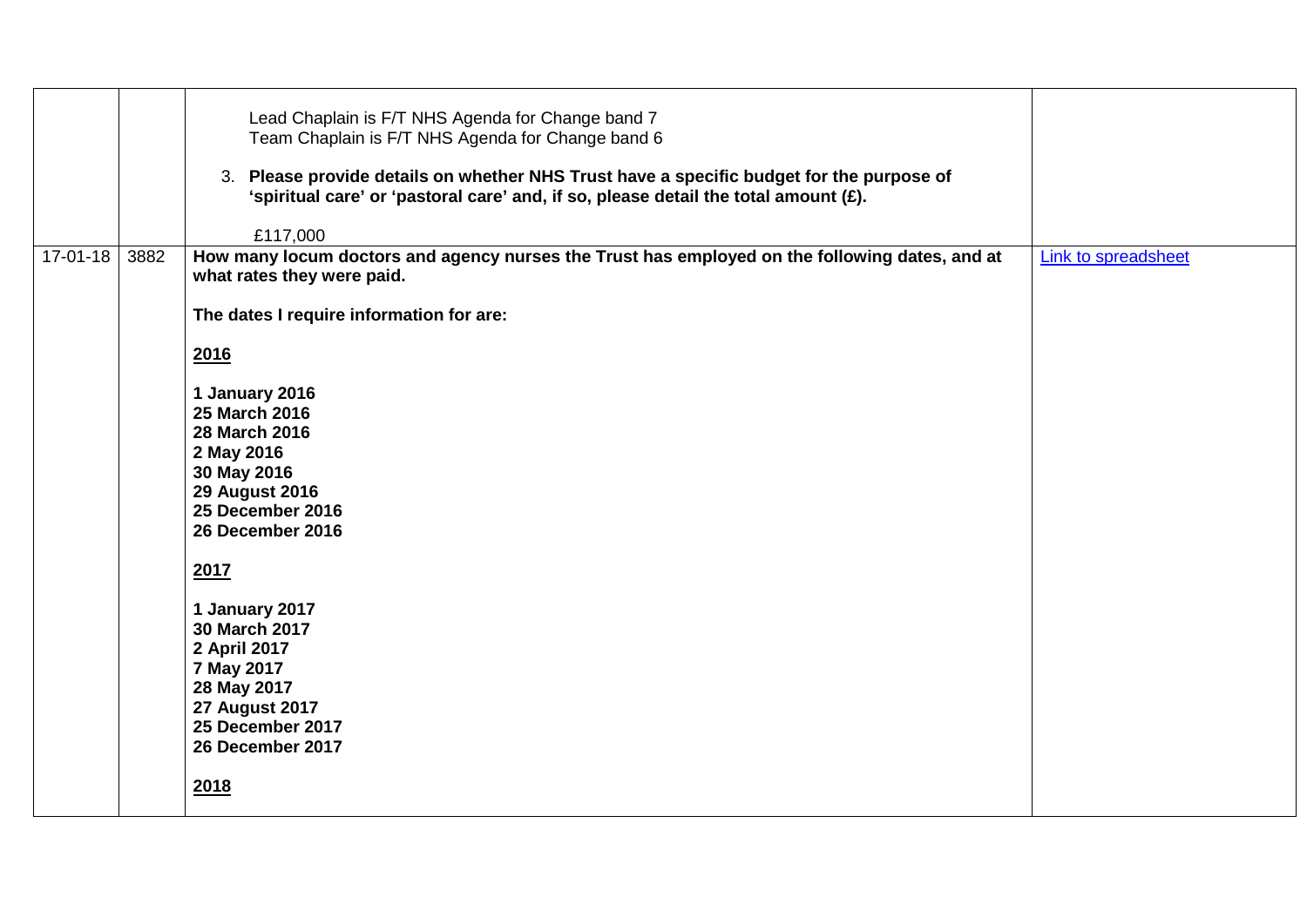|                |      | 1 January 2018                                                                                                                                                                                                                                                                                                                      |
|----------------|------|-------------------------------------------------------------------------------------------------------------------------------------------------------------------------------------------------------------------------------------------------------------------------------------------------------------------------------------|
|                |      | For each date, can you tell me how many locum doctors and/or agency nurses were employed, how<br>long they worked, and how much they were paid.                                                                                                                                                                                     |
|                |      | Please see spreadsheet attached.                                                                                                                                                                                                                                                                                                    |
|                |      | NB; we are unable to provide pay rates for Nurses. These are held on a separate system to the Doctors and<br>we cannot split the costs.                                                                                                                                                                                             |
| $15-01-18$     | 3883 | Do you produce food waste?<br>Yes.                                                                                                                                                                                                                                                                                                  |
|                |      | Do you know how much food waste you produce, either in terms of annual tonnages, number<br>of food waste containers collected per week or other suitable measures?<br>2 x 60Ltr waste bins are generated each week.                                                                                                                 |
|                |      | Is your food waste segregated from your general waste and recycled?<br>$\bullet$<br>If not, do you know how much residual/general waste you produce, either in terms of<br>$\circ$<br>annual tonnages, number of food waste containers collected per week or other suitable<br>measures?<br>It is segregated and recycled off site. |
|                |      | If food waste is segregated:<br>o Who is the contractor collecting your food waste?<br>Grundons                                                                                                                                                                                                                                     |
|                |      | How much does the service provided by the contractor cost?<br>$\circ$<br>£2500 per year                                                                                                                                                                                                                                             |
|                |      | Would you be interested in an alternative collection if the price was cheaper?<br>$\circ$<br>This is part of a larger 3 year contract so not at this time.                                                                                                                                                                          |
| $18 - 01 - 18$ | 3884 | Please confirm the Heads of Departments for each of the following categories?                                                                                                                                                                                                                                                       |
|                |      | Dental Consumables ("E Class Code: IKB");<br>Dental Laboratory Consumables ("E Class Code: IRB");                                                                                                                                                                                                                                   |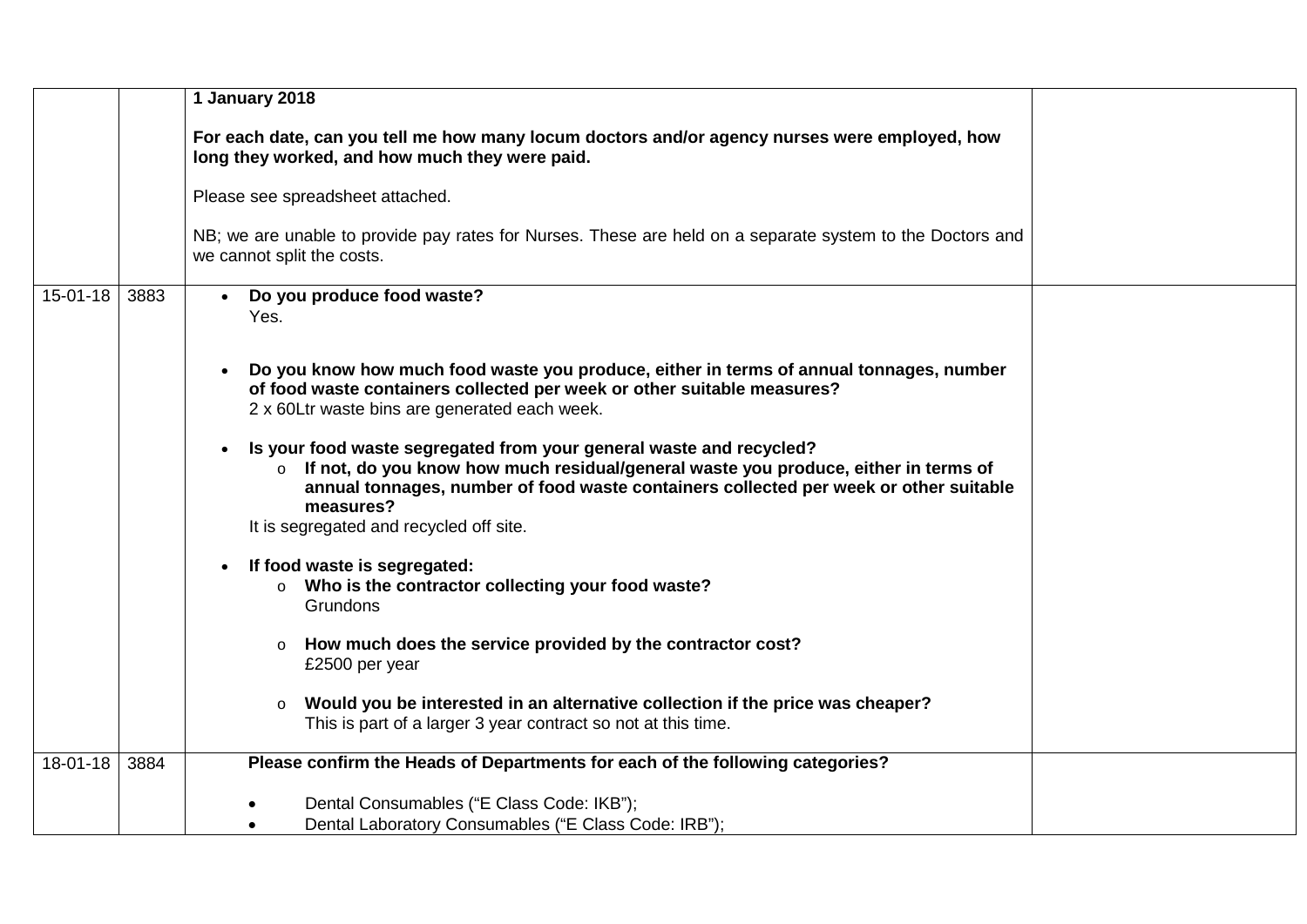| Dental Implants ("E Class Code IKA);<br>$\bullet$                                                                                                                                                                                                                                                                                                                                                                                                             |
|---------------------------------------------------------------------------------------------------------------------------------------------------------------------------------------------------------------------------------------------------------------------------------------------------------------------------------------------------------------------------------------------------------------------------------------------------------------|
| Orthodontic Materials/Consumables ("E Class Code: GGB");                                                                                                                                                                                                                                                                                                                                                                                                      |
| Dental Equipment ("E Class Code: IBB"); and                                                                                                                                                                                                                                                                                                                                                                                                                   |
| Dental Laboratory Equipment ("E Class Code: ITL").                                                                                                                                                                                                                                                                                                                                                                                                            |
| Please confirm if the same person you have identified above is also responsible for the                                                                                                                                                                                                                                                                                                                                                                       |
| procurement of goods and services in each of the following categories?                                                                                                                                                                                                                                                                                                                                                                                        |
| The Department Manager approves orders for goods which are then processed by Purchasing.                                                                                                                                                                                                                                                                                                                                                                      |
| Dental Consumables;                                                                                                                                                                                                                                                                                                                                                                                                                                           |
| Dental Laboratory Consumables;                                                                                                                                                                                                                                                                                                                                                                                                                                |
| <b>Orthodontic Materials/Consumables</b>                                                                                                                                                                                                                                                                                                                                                                                                                      |
| Dental Equipment; and                                                                                                                                                                                                                                                                                                                                                                                                                                         |
| Dental Laboratory Equipment.                                                                                                                                                                                                                                                                                                                                                                                                                                  |
| Please indicate how decisions are made to procure goods and services in the following<br>categories?                                                                                                                                                                                                                                                                                                                                                          |
| All product and equipment is specified by clinical staff, procurement would seek alternative sources to<br>establish more effective and efficient supply chains. Suggested products would then be subject to<br>clinical trial through the Clinical Product Review Group. If clinical trials provide a positive outcome and<br>there is a commercial benefit to the Trust in changing the source of supply, then the Trust would engage<br>with the supplier. |
| Are they evaluated prior to being accepted?                                                                                                                                                                                                                                                                                                                                                                                                                   |
| No.                                                                                                                                                                                                                                                                                                                                                                                                                                                           |
| Would this be part of a clinical evaluation or clinical trial?                                                                                                                                                                                                                                                                                                                                                                                                |
| No.                                                                                                                                                                                                                                                                                                                                                                                                                                                           |
| Please provide the detail?                                                                                                                                                                                                                                                                                                                                                                                                                                    |
| Dental Consumables;                                                                                                                                                                                                                                                                                                                                                                                                                                           |
| Dental Laboratory Consumables;                                                                                                                                                                                                                                                                                                                                                                                                                                |
| Dental Implants;                                                                                                                                                                                                                                                                                                                                                                                                                                              |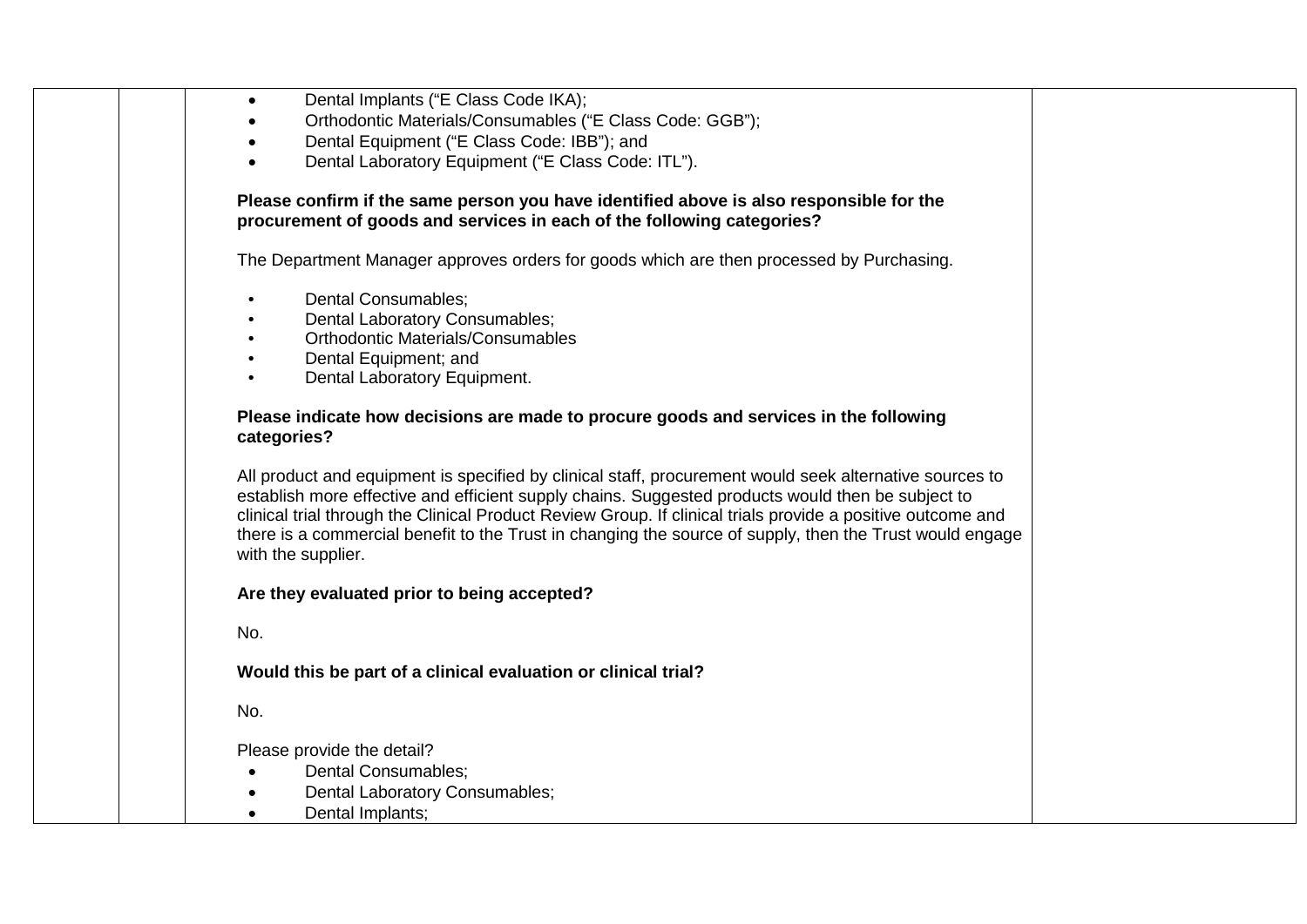| <b>Orthodontic Materials/Consumables</b> |
|------------------------------------------|
|                                          |

- Dental Equipment; and
- Dental Laboratory Equipment.

**Please could you advise who is responsible for the cost of your Dental Practices/Dental Care Services Provider(s) in your setting? Is it the CCG or is it the NHS Acute Trust/NHS Foundation Trust/NHS Health and Care Service?**

Not known

#### **Please identify who the main decision maker/influencer is, in either of the settings stated above, for each of the following categories?**

All product and equipment is specified by clinical staff, procurement would seek alternative sources to establish more effective and efficient supply chains. Suggested products would then be subject to clinical trial through the Clinical Product Review Group. If clinical trials provide a positive outcome and there is a commercial benefit to the Trust in changing the source of supply, then the Trust would engage with the supplier.

- Dental Consumables;
- Dental Laboratory Consumables;
- Dental Implants;
- Orthodontic Materials/Consumables
- Dental Equipment: and
- Dental Laboratory Equipment.

**Please provide any reports you hold which include or illustrate your patient demographic and the most common treatments provided by your Dental Practices/Dental Care Services Provider(s), for your patient demographic?**

#### Not known

**Please list and confirm, as far as possible, what your average monthly usage is, for each product used, in each of the following categories?** 

Not known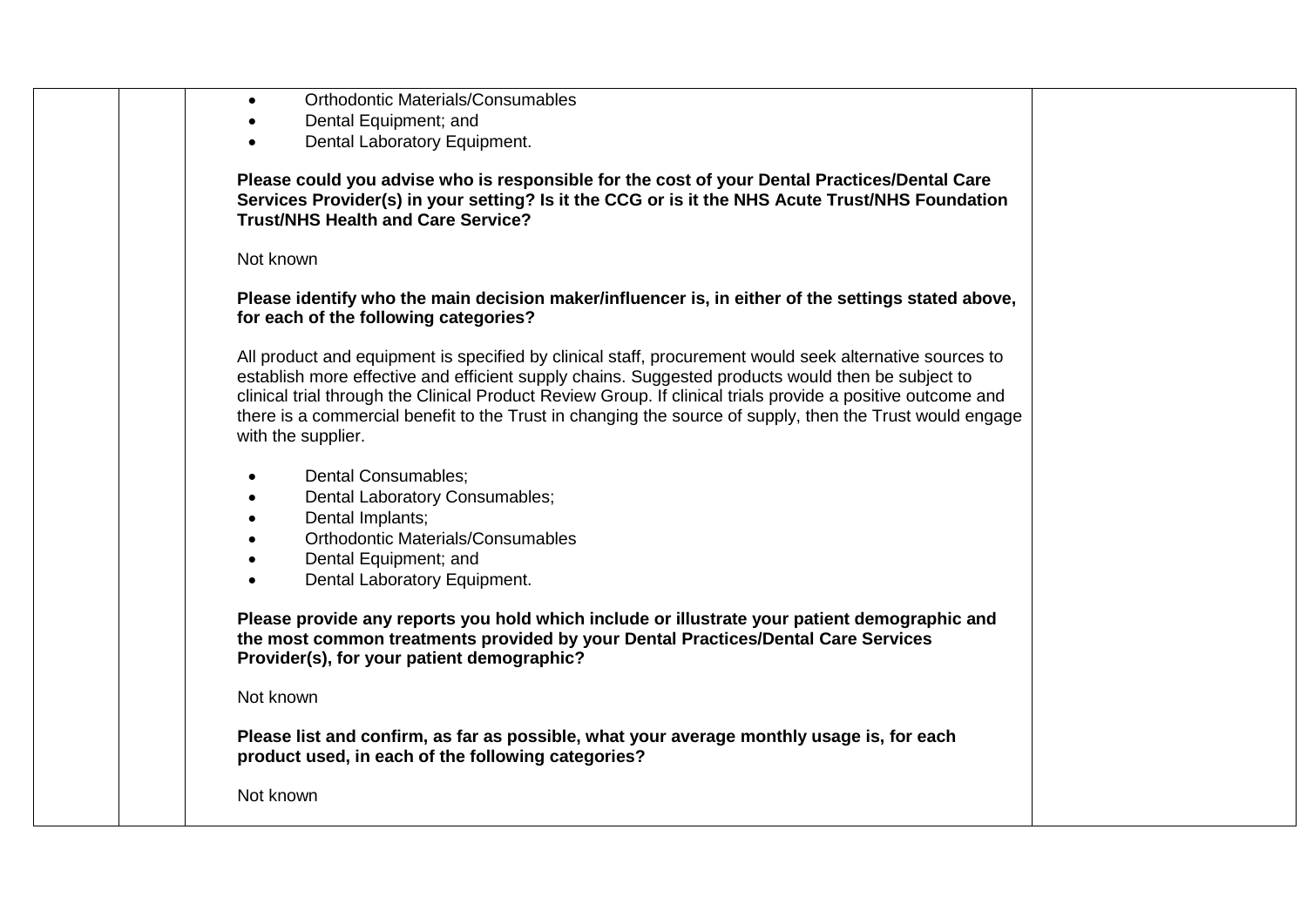| Dental Consumables; |
|---------------------|
|                     |

- Dental Laboratory Consumables;
- Dental Implants;
- Orthodontic Materials/Consumables
- Dental Equipment; and
- Dental Laboratory Equipment.

### **Please confirm, what your total spend has been, during the last financial year (1st April 2016 to 31st March 2017), in each of the following categories?**

Please note the Trust does not categorise expenditure under the headings given below.

- Dental Consumables;
- Dental Laboratory Consumables;
- Dental Implants;
- Orthodontic Materials/Consumables
- Dental Equipment; and
- Dental Laboratory Equipment.

Consumables 01/04/2016 to 31/03/2017 - £152,700 Lab equipment 01/04/2016 to 31/03/2017 - £3600

#### **Please provide a list of the suppliers that you currently purchase goods and services from in each of the following categories?**

- Dental Consumables;
- Dental Laboratory Consumables;
- Dental Implants;
- Orthodontic Materials/Consumables
- Dental Equipment; and
- Dental Laboratory Equipment.

NHS SUPPLY CHAIN **ORTHOCARE** ORMCO<sub>.</sub> 3M UNITEK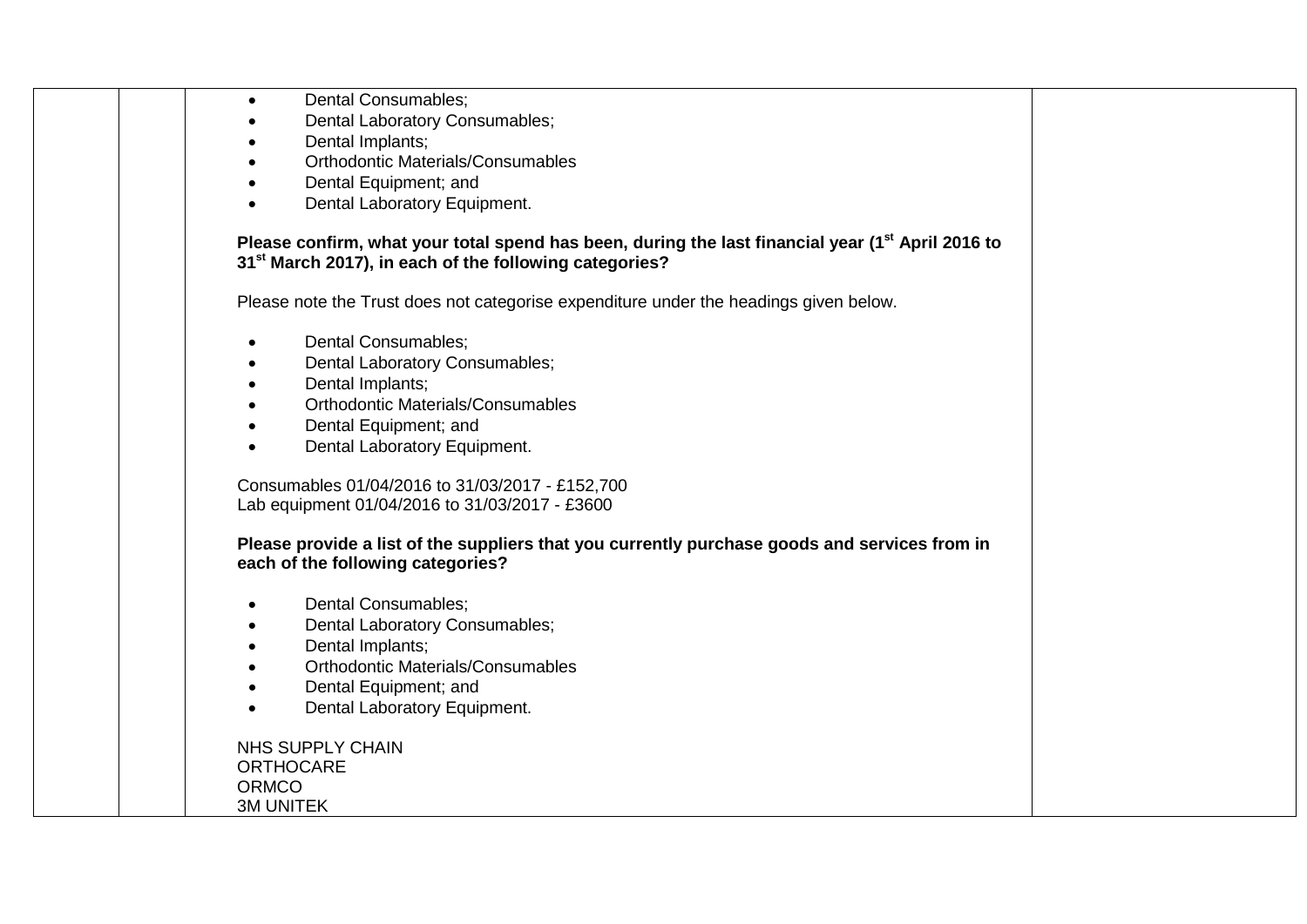| <b>SCHOTTLANDER</b>                                                                                         |  |
|-------------------------------------------------------------------------------------------------------------|--|
| <b>TOC</b>                                                                                                  |  |
| DB ORTHODONTICS                                                                                             |  |
| <b>HENRY SCHEIN</b>                                                                                         |  |
| <b>TP ORTHODONTICS</b>                                                                                      |  |
| <b>MEDTRONIC LTD</b>                                                                                        |  |
| <b>KEY MED</b>                                                                                              |  |
| <b>TRISTEL</b>                                                                                              |  |
| <b>VISION SCIENCES</b>                                                                                      |  |
| QED                                                                                                         |  |
| De ROYAL                                                                                                    |  |
| <b>PENLON</b>                                                                                               |  |
| <b>CLAUDIUS ASH</b>                                                                                         |  |
| <b>DIXEY INSTRUMENTS</b>                                                                                    |  |
|                                                                                                             |  |
| Are you intending to collaborate with another healthcare entity to procure your goods and                   |  |
| services in the following categories for your Dental Practices/Dental Care Services Provider(s)?            |  |
| All product and equipment is specified by clinical staff, procurement would seek alternative sources to     |  |
| establish more effective and efficient supply chains. Suggested products would then be subject to           |  |
| clinical trial through the Clinical Product Review Group. If clinical trials provide a positive outcome and |  |
| there is a commercial benefit to the Trust in changing the source of supply, then the Trust would engage    |  |
| with the supplier.                                                                                          |  |
|                                                                                                             |  |
| <b>Dental Consumables;</b>                                                                                  |  |
| Dental Laboratory Consumables;                                                                              |  |
| Dental Implants;                                                                                            |  |
| <b>Orthodontic Materials/Consumables</b>                                                                    |  |
| Dental Equipment; and                                                                                       |  |
| Dental Laboratory Equipment.                                                                                |  |
|                                                                                                             |  |
| Can you please provide information on your current supply route for the following categories                |  |
| (e.g. NHS Supply Chain also known as DHL, Direct from a Third-Party Distributor; or Direct from             |  |
| a Manufacturer)?                                                                                            |  |
| NHS Supply Chain and direct from manufacturer.                                                              |  |
|                                                                                                             |  |
| Dental Consumables;                                                                                         |  |
| Dental Laboratory Consumables;                                                                              |  |
|                                                                                                             |  |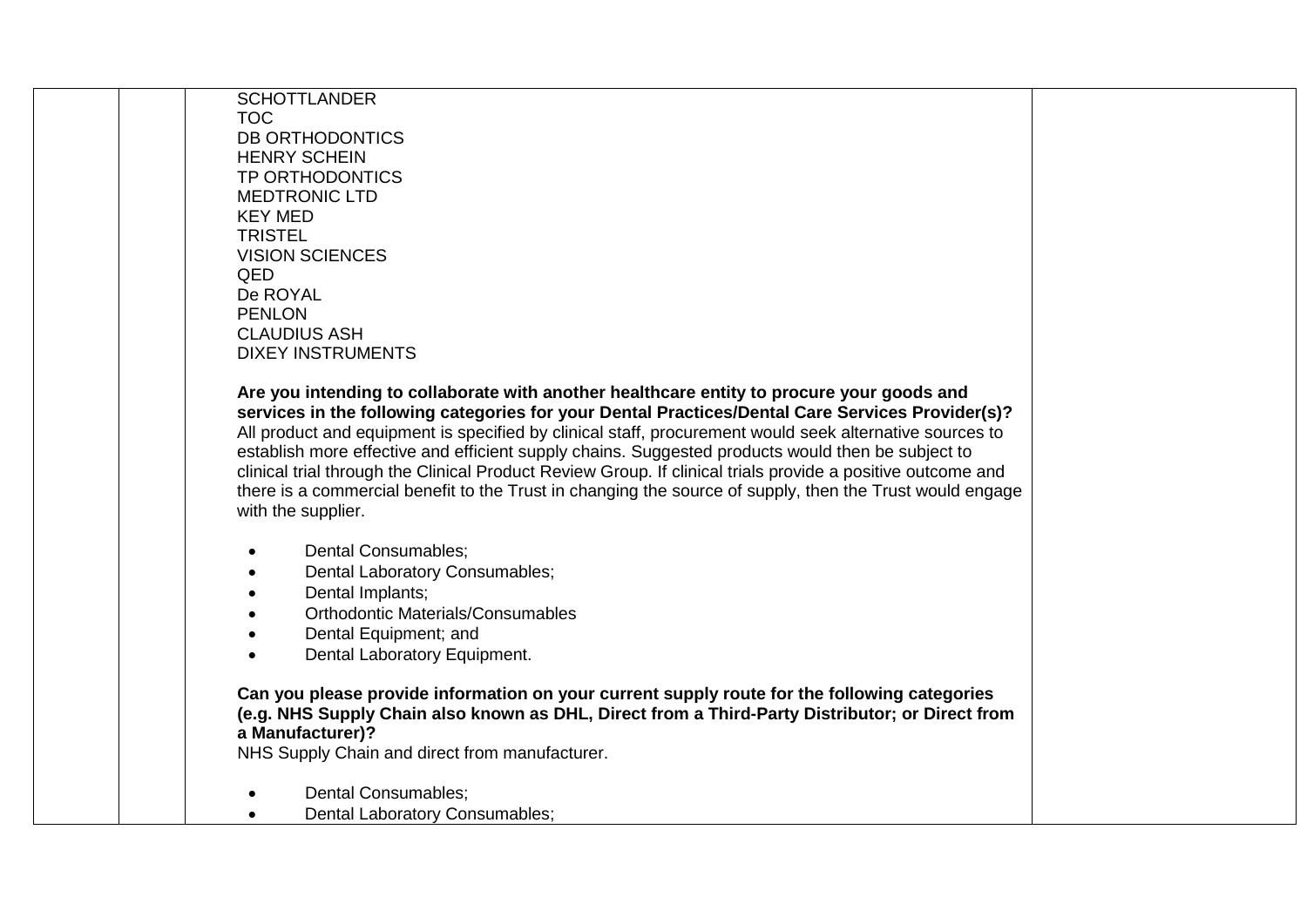| Dental Implants;<br>$\bullet$                                                                                             |
|---------------------------------------------------------------------------------------------------------------------------|
| <b>Orthodontic Materials/Consumables</b>                                                                                  |
| Dental Equipment; and                                                                                                     |
| Dental Laboratory Equipment.                                                                                              |
| Do you currently have a contract in place for any of the following categories? If so when does<br>each expire?            |
| No.                                                                                                                       |
| Dental Consumables;<br>$\bullet$                                                                                          |
| Dental Laboratory Consumables;<br>$\bullet$                                                                               |
| Dental Implants;<br>$\bullet$                                                                                             |
| <b>Orthodontic Materials/Consumables</b>                                                                                  |
| Dental Equipment; and                                                                                                     |
| Dental Laboratory Equipment.                                                                                              |
| Can you provide information on how many delivery points you have for each of the following<br>categories?                 |
| One.                                                                                                                      |
| Dental Consumables;<br>$\bullet$                                                                                          |
| Dental Laboratory Consumables;                                                                                            |
| Dental Implants;                                                                                                          |
| <b>Orthodontic Materials/Consumables</b>                                                                                  |
| Dental Equipment; and                                                                                                     |
| Dental Laboratory Equipment.                                                                                              |
| Can you provide information on how many locations you have that are holding stock in each of<br>the following categories? |
| One.                                                                                                                      |
| <b>Dental Consumables;</b>                                                                                                |
| Dental Laboratory Consumables;                                                                                            |
|                                                                                                                           |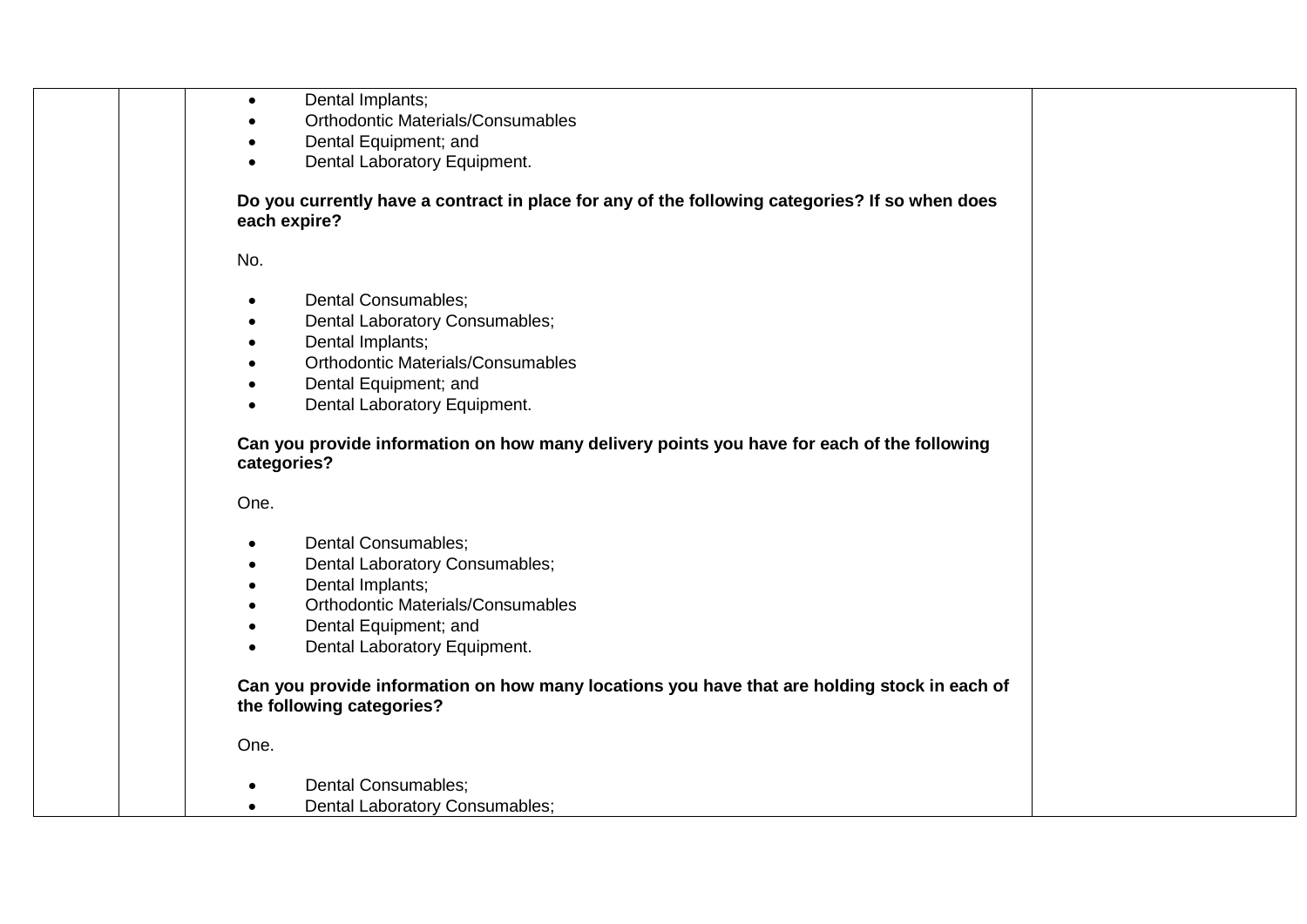|          |      | Dental Implants;<br>$\bullet$                                                                                                                                                                                            |                       |
|----------|------|--------------------------------------------------------------------------------------------------------------------------------------------------------------------------------------------------------------------------|-----------------------|
|          |      | <b>Orthodontic Materials/Consumables</b>                                                                                                                                                                                 |                       |
|          |      | Dental Equipment; and                                                                                                                                                                                                    |                       |
|          |      | Dental Laboratory Equipment.                                                                                                                                                                                             |                       |
|          |      | Can you provide information on what software platform you use for ordering goods and services<br>in the following categories?                                                                                            |                       |
|          |      | Shared Business Services for all categories below.                                                                                                                                                                       |                       |
|          |      | Dental Consumables;                                                                                                                                                                                                      |                       |
|          |      | Dental Laboratory Consumables;                                                                                                                                                                                           |                       |
|          |      | Dental Implants;                                                                                                                                                                                                         |                       |
|          |      | <b>Orthodontic Materials/Consumables</b>                                                                                                                                                                                 |                       |
|          |      | Dental Equipment; and                                                                                                                                                                                                    |                       |
|          |      | Dental Laboratory Equipment.                                                                                                                                                                                             |                       |
|          |      | Please classify against the three bullet points below, which of those Dental Practices/Dental<br>Care Service Provider(s), you are directly responsible for (within your setting/locality); what<br>proportion provides: |                       |
|          |      | A service to NHS patients only? 100% we are a hospital OMFS unit                                                                                                                                                         |                       |
|          |      | A service to both NHS and Private patients?                                                                                                                                                                              |                       |
|          |      | A service to Private patients only?                                                                                                                                                                                      |                       |
| 18-01-18 | 3885 | Does the Trust perform orthopaedic surgical procedures?<br>1.                                                                                                                                                            | <b>Breast Surgery</b> |
|          |      | Yes                                                                                                                                                                                                                      | <b>Consent Form</b>   |
|          |      |                                                                                                                                                                                                                          | Leaflet 1             |
|          |      | What pre-designed consent forms does the Trust use for orthopaedic procedures?<br>2.<br>Generic Trust consent form                                                                                                       | Leaflet <sub>2</sub>  |
|          |      | What Trust-specific patient-information leaflets does the Trust provide for orthopaedic<br>3.                                                                                                                            |                       |
|          |      | procedures?                                                                                                                                                                                                              |                       |
|          |      | <b>ELECTIVE SURGERY:</b>                                                                                                                                                                                                 |                       |
|          |      | Anterior cruciate ligament reconstruction (ACL)                                                                                                                                                                          |                       |
|          |      | Sub-Acromial decompression/shoulder (ASD)                                                                                                                                                                                |                       |
|          |      | Spinal decompression                                                                                                                                                                                                     |                       |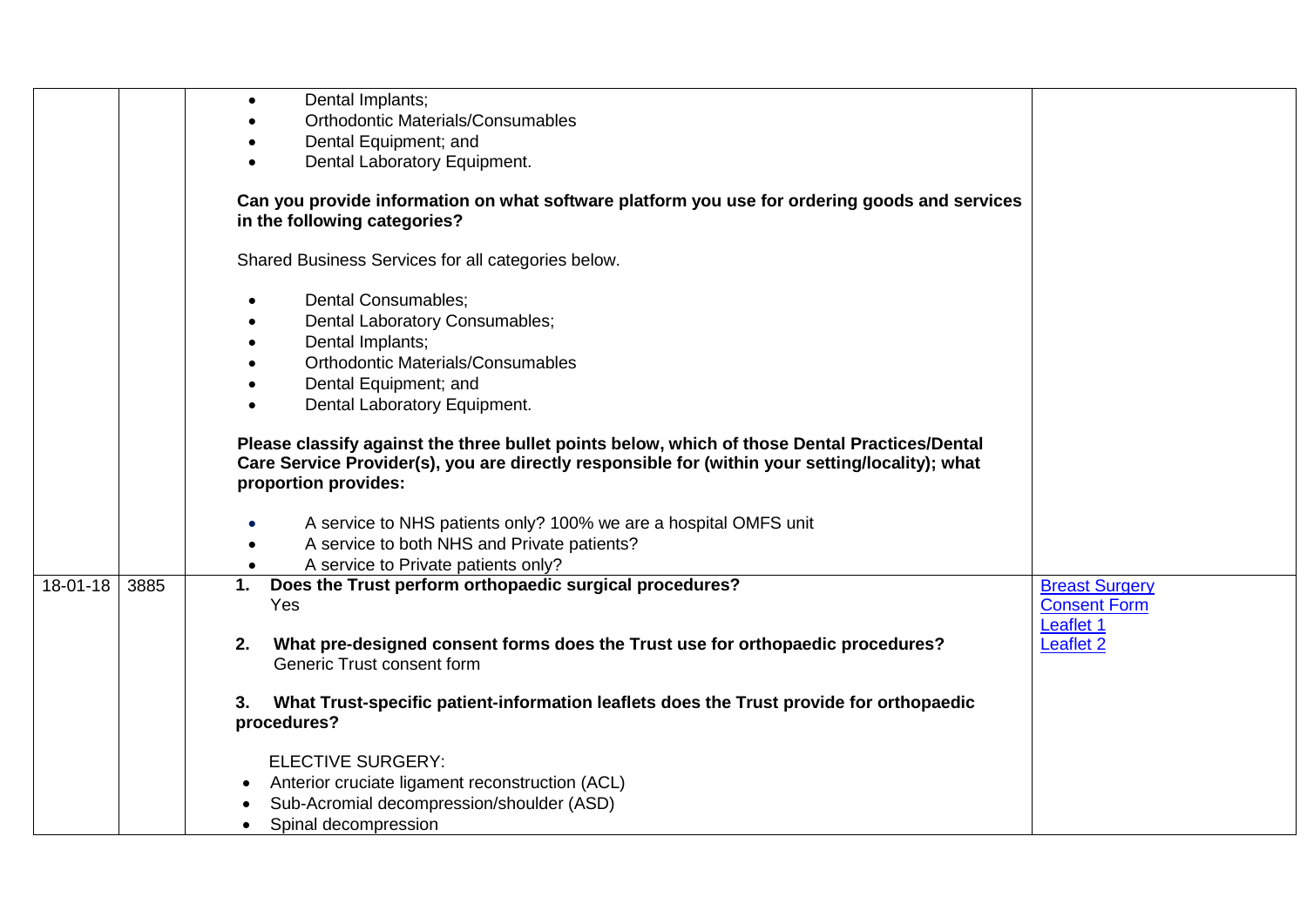|  |    | Dupuytren's contracture                                                                                                           |  |
|--|----|-----------------------------------------------------------------------------------------------------------------------------------|--|
|  |    | <b>Tennis/Golfers Elbow</b>                                                                                                       |  |
|  |    | Total Hip guides                                                                                                                  |  |
|  |    | <b>Total Knee guides</b>                                                                                                          |  |
|  |    | <b>Carpel Tunnel Decompression</b>                                                                                                |  |
|  |    | Knee Arthroscopy together with Knee exercises                                                                                     |  |
|  |    | Total Knee replacement surgery (ERP) if needed                                                                                    |  |
|  |    | MISC: -                                                                                                                           |  |
|  |    | Checklist for pre-assessment appointment with instructions to book joint school                                                   |  |
|  |    | National Joint Registration (NJR)                                                                                                 |  |
|  |    | OT form - Hips only                                                                                                               |  |
|  |    | PROMS patient info                                                                                                                |  |
|  |    | Pain relief after surgery                                                                                                         |  |
|  |    | Surgical directorate booklet                                                                                                      |  |
|  |    |                                                                                                                                   |  |
|  | 4. | Does the Trust perform mastectomies?                                                                                              |  |
|  |    | Yes                                                                                                                               |  |
|  |    |                                                                                                                                   |  |
|  | 5. | Does the Trust use pre-designed consent forms for mastectomies?<br><b>No</b>                                                      |  |
|  |    |                                                                                                                                   |  |
|  | 6. | Does the Trust provide Trust-specific patient-information leaflets for mastectomies?                                              |  |
|  |    | Use those from Breast Cancer Care                                                                                                 |  |
|  |    |                                                                                                                                   |  |
|  | 7. | Does the Trust perform wide local excisions?                                                                                      |  |
|  |    | Yes                                                                                                                               |  |
|  |    |                                                                                                                                   |  |
|  | 8. | Does the Trust use pre-designed consent forms for wide local excisions?                                                           |  |
|  |    | No                                                                                                                                |  |
|  |    |                                                                                                                                   |  |
|  | 9. | Does the Trust provide Trust-specific patient-information leaflets for wide local excisions?<br>Use those from Breast Cancer Care |  |
|  |    |                                                                                                                                   |  |
|  |    | 10. Does the Trust perform caesarian sections?                                                                                    |  |
|  |    | Yes                                                                                                                               |  |
|  |    |                                                                                                                                   |  |
|  |    | 11. Does the Trust use pre-designed consent forms for caesarian sections?                                                         |  |
|  |    |                                                                                                                                   |  |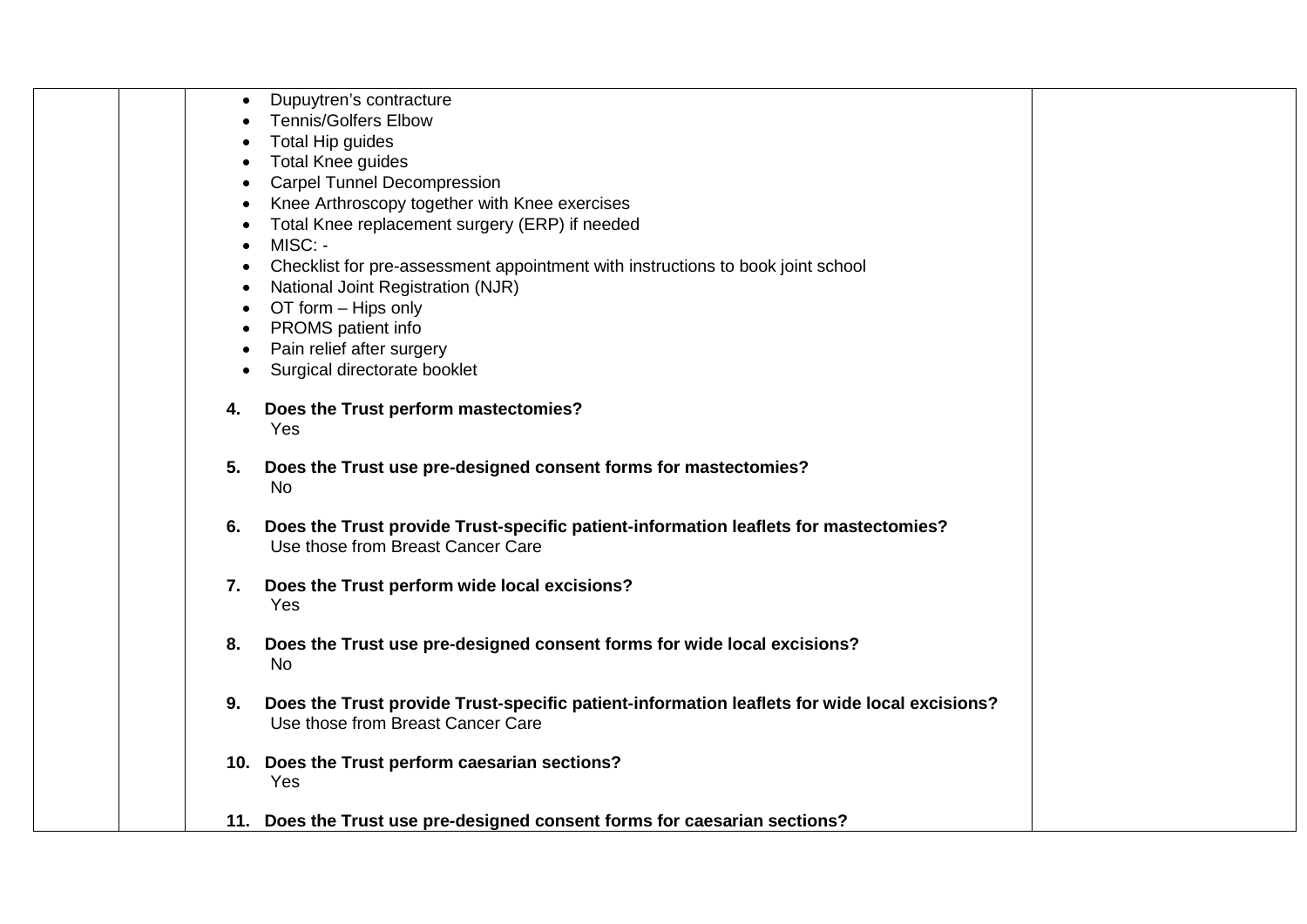|          |      | Yes                                                                                                                                                                                                                                                                                                                                                                                                                                                                                                                                                                                                  |  |
|----------|------|------------------------------------------------------------------------------------------------------------------------------------------------------------------------------------------------------------------------------------------------------------------------------------------------------------------------------------------------------------------------------------------------------------------------------------------------------------------------------------------------------------------------------------------------------------------------------------------------------|--|
|          |      | 12. Does the Trust provide Trust-specific patient-information leaflets for caesarian sections?<br>Yes, please see documents attached.                                                                                                                                                                                                                                                                                                                                                                                                                                                                |  |
| 19-01-18 | 3886 | 1) Does your Trust employ ENT (Otolaryngology) Doctors?<br>If the answer to this question is No, there is no need to answer any further questions - please just<br>confirm the answer to this question. If the answer is Yes, please proceed to Question 2.                                                                                                                                                                                                                                                                                                                                          |  |
|          |      | Yes                                                                                                                                                                                                                                                                                                                                                                                                                                                                                                                                                                                                  |  |
|          |      | 2a) Do you employ any Specialty Registrars (StR's) in ENT (Otolaryngology)? This means doctors at<br>level StR3 to StR8 who are part of a recognised School of Surgery / LETB training scheme. If Yes,<br>please answer 'yes' and proceed to Question 3. If No please answer Question 2b.                                                                                                                                                                                                                                                                                                            |  |
|          |      | Yes                                                                                                                                                                                                                                                                                                                                                                                                                                                                                                                                                                                                  |  |
|          |      | 2b) Do you host any Specialty Registrars (StR's) in ENT (Otolaryngology) employed by a LETB<br>training scheme (in some rotations the StR's have contracts with the LETB, instead of individual<br>trusts). This means doctors at level StR3 to StR8 who are part of a recognised School of Surgery /<br>LETB training scheme employed by the LETB. If Yes, please answer 'yes' and proceed to Question                                                                                                                                                                                              |  |
|          |      | 3. If the answer to Question 2a and 2b is No, there is no need to answer any further questions -<br>please just confirm the answer to these questions.                                                                                                                                                                                                                                                                                                                                                                                                                                               |  |
|          |      | No                                                                                                                                                                                                                                                                                                                                                                                                                                                                                                                                                                                                   |  |
|          |      | 3) How many Specialty Registrars (StR's) in ENT (Otolaryngology) do you (or the LETB, in your Trust)<br>employ?                                                                                                                                                                                                                                                                                                                                                                                                                                                                                      |  |
|          |      | $\overline{2}$                                                                                                                                                                                                                                                                                                                                                                                                                                                                                                                                                                                       |  |
|          |      | 4) For each of these Specialty Registrars (StR's), please provide the following information:<br>Averaged per week over a rotational cycle for on call and daytime commitments, excluding any<br>leave of any kind, or public holidays, or regional study days if they are not at least once per<br>fortnight, for the registrar or any other member of the medical staff, including consultants, how<br>many hours and (if applicable) how many half-day sessions does the Specialty Registrar spend in<br>the following activities (E.g. If the Registrar spent from 9AM until 1PM as paid personal |  |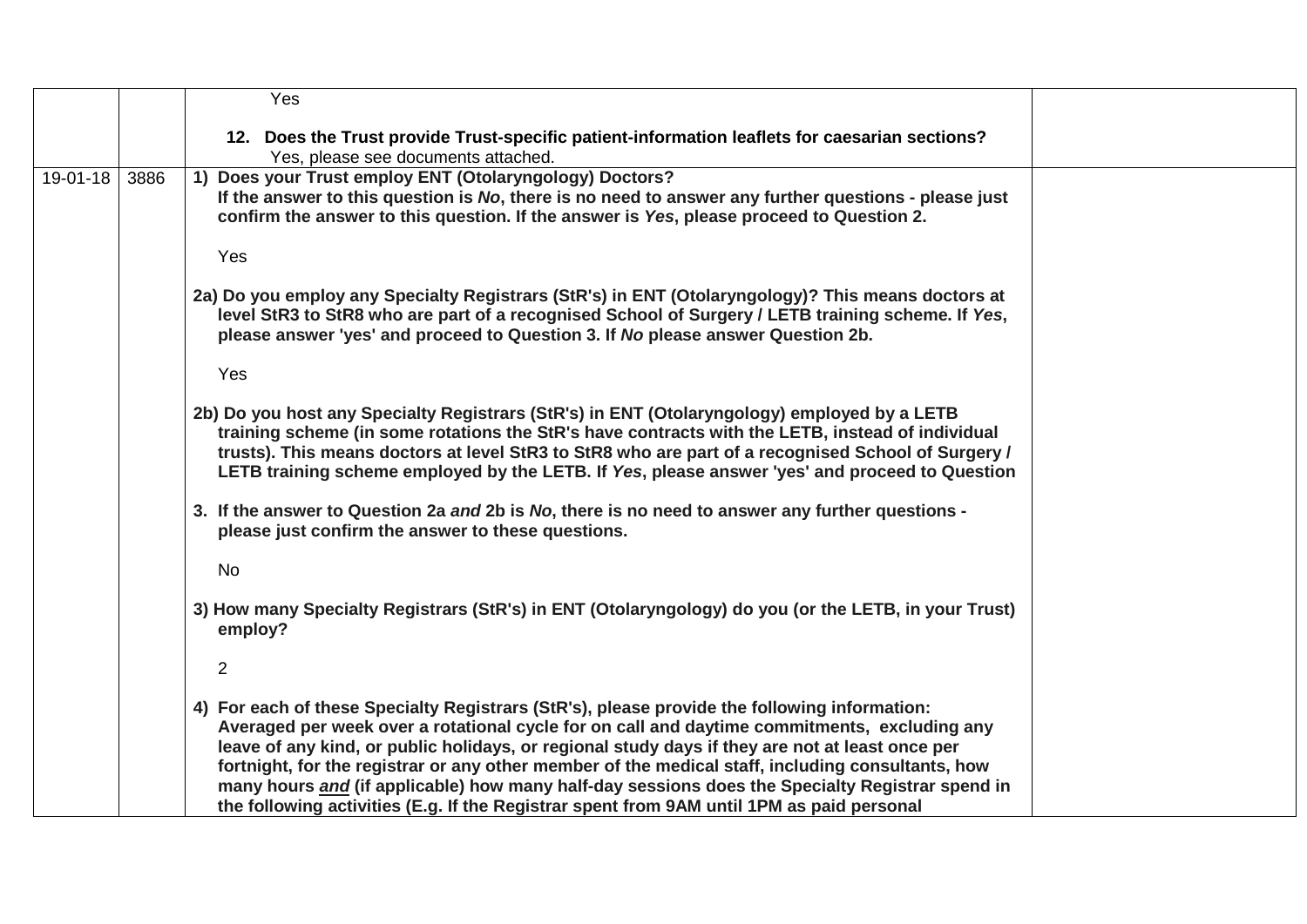| development time one day per week, the answer to that question would be 4 hours and 1 half day):                      |
|-----------------------------------------------------------------------------------------------------------------------|
| a) On Consultant supervised ward rounds?                                                                              |
| Post 1) 1.5 hrs<br>Post 2) 3 hrs                                                                                      |
| b) On other ward rounds (non supervised)?                                                                             |
| $1)$ 3hrs<br>2) 1.5 hrs                                                                                               |
| c) In Consultant supervised outpatient clinics?1) 12hrs / 3 half days                                                 |
| 2)16hrs / 4 half days                                                                                                 |
| d) In other outpatient clinics (non supervised)?                                                                      |
| Nil                                                                                                                   |
| e) In Consultant supervised operating sessions?                                                                       |
| 1) 20hrs / 5 half days<br>2) $16$ hrs / 4 half days                                                                   |
| f) In other operating sessions (non supervised)?                                                                      |
| <b>Nil</b>                                                                                                            |
| g) In paid personal development / Study / SPA time?                                                                   |
| 1) 4 hrs $/1$ half day 2) 4 hrs $/1$ half day                                                                         |
| h) Departmental teaching?                                                                                             |
| 1) $0.5$ hrs<br>2) 0.5 hrs                                                                                            |
| i) Undertaking emergency on call work (excluding time when they are also undertaking one of the<br>activities above)? |
| Both posts 1 in 8.                                                                                                    |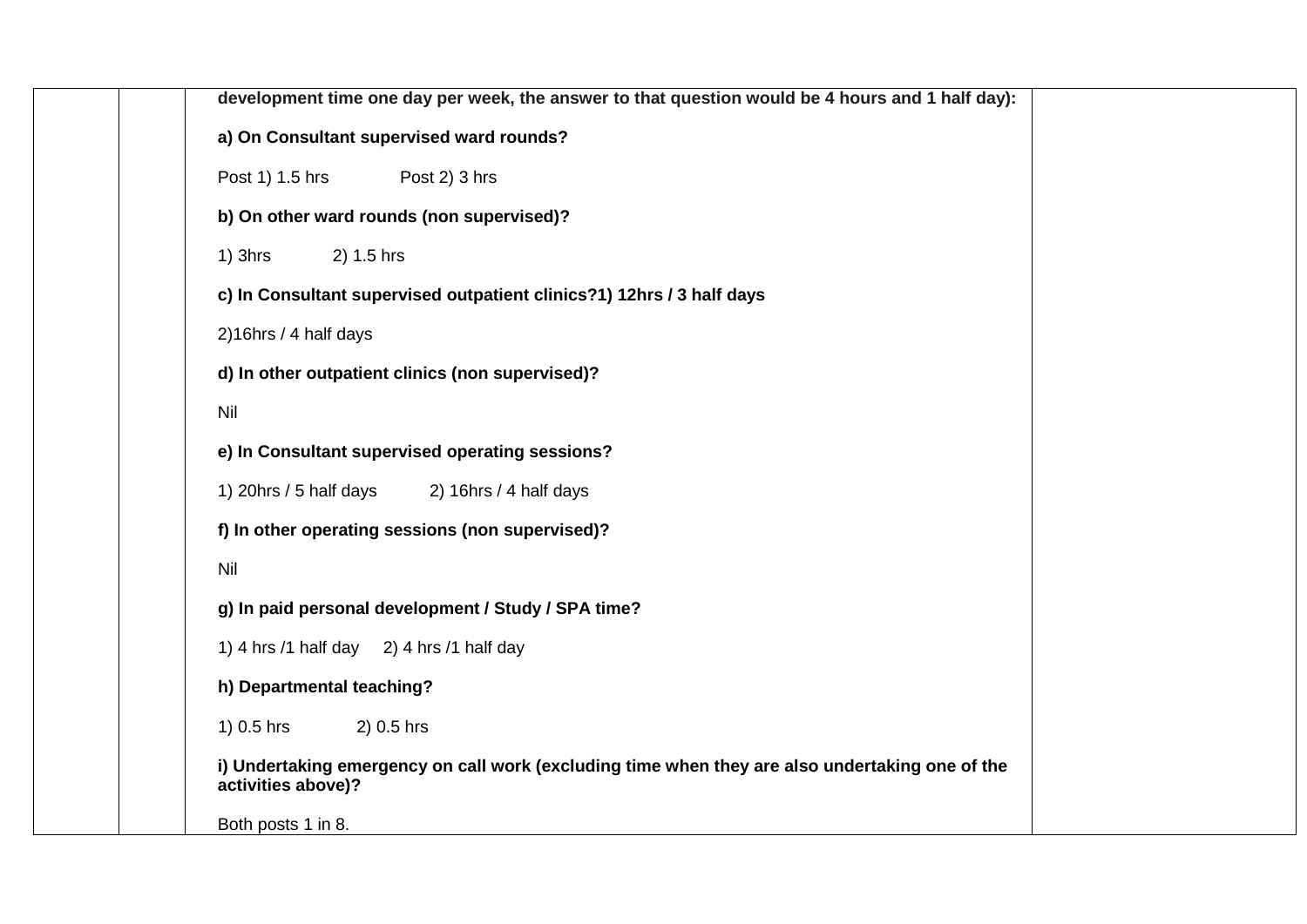|                |      | j) Any other contracted regular activities - please give hours / sessions and specify the activity?                                                                                                                                                                                                                                                    |  |
|----------------|------|--------------------------------------------------------------------------------------------------------------------------------------------------------------------------------------------------------------------------------------------------------------------------------------------------------------------------------------------------------|--|
|                |      | H&N MDT meeting 1 hour per week, both posts.                                                                                                                                                                                                                                                                                                           |  |
|                |      | 5) Is the Specialty Registrar (StR) compulsory resident when on call?                                                                                                                                                                                                                                                                                  |  |
|                |      | Non-resident on-call                                                                                                                                                                                                                                                                                                                                   |  |
|                |      | 6) After weekday nights on call, does the Specialty Registrar (StR) routinely have time off the next<br>day because they have been on call?                                                                                                                                                                                                            |  |
|                |      | As per terms and conditions if request significantly disrupted during non-resident on-call the Doctors<br>should inform their employer immediately so time off in lieu can be organised.                                                                                                                                                               |  |
| $19 - 01 - 18$ | 3887 | 1. How many children aged under-18 were admitted to hospital through each of your accident and<br>emergency departments between 1 April 2016 and 31 March 2017 due to self-harming?                                                                                                                                                                    |  |
|                |      | 49                                                                                                                                                                                                                                                                                                                                                     |  |
|                |      | 2. Can you provide an age breakdown of admittances for this period?                                                                                                                                                                                                                                                                                    |  |
|                |      | 15<br>16<br>17<br>$\overline{2}$<br>3<br>5<br>8<br>12<br>13<br>14<br>Unknown<br>$\mathbf 0$<br>6<br>9<br>10<br>11<br>Ages<br>4<br>3<br>8<br>10<br>12<br>13                                                                                                                                                                                             |  |
|                |      | Please note the presenting complaint field on the Trust A&E system is a free text field, and is populated by<br>A&E reception staff when patients arrive i.e this could state sickness, which may or may not be due to<br>alcohol, and therefore would not be picked up by any searches. We are therefore unable to provide accurate<br>data for this. |  |
| 22-01-18       | 3888 | How many disposable drinking cups has your trust purchased in each year for the last five years?                                                                                                                                                                                                                                                       |  |
|                |      | The Trust does not keep a record of this information.                                                                                                                                                                                                                                                                                                  |  |
| $22 - 01 - 18$ | 3889 | For each scanner operated anywhere by your Trust                                                                                                                                                                                                                                                                                                       |  |
|                |      |                                                                                                                                                                                                                                                                                                                                                        |  |
|                |      | <b>Manufacturer?</b><br>1.                                                                                                                                                                                                                                                                                                                             |  |
|                |      | 2.<br>Model?                                                                                                                                                                                                                                                                                                                                           |  |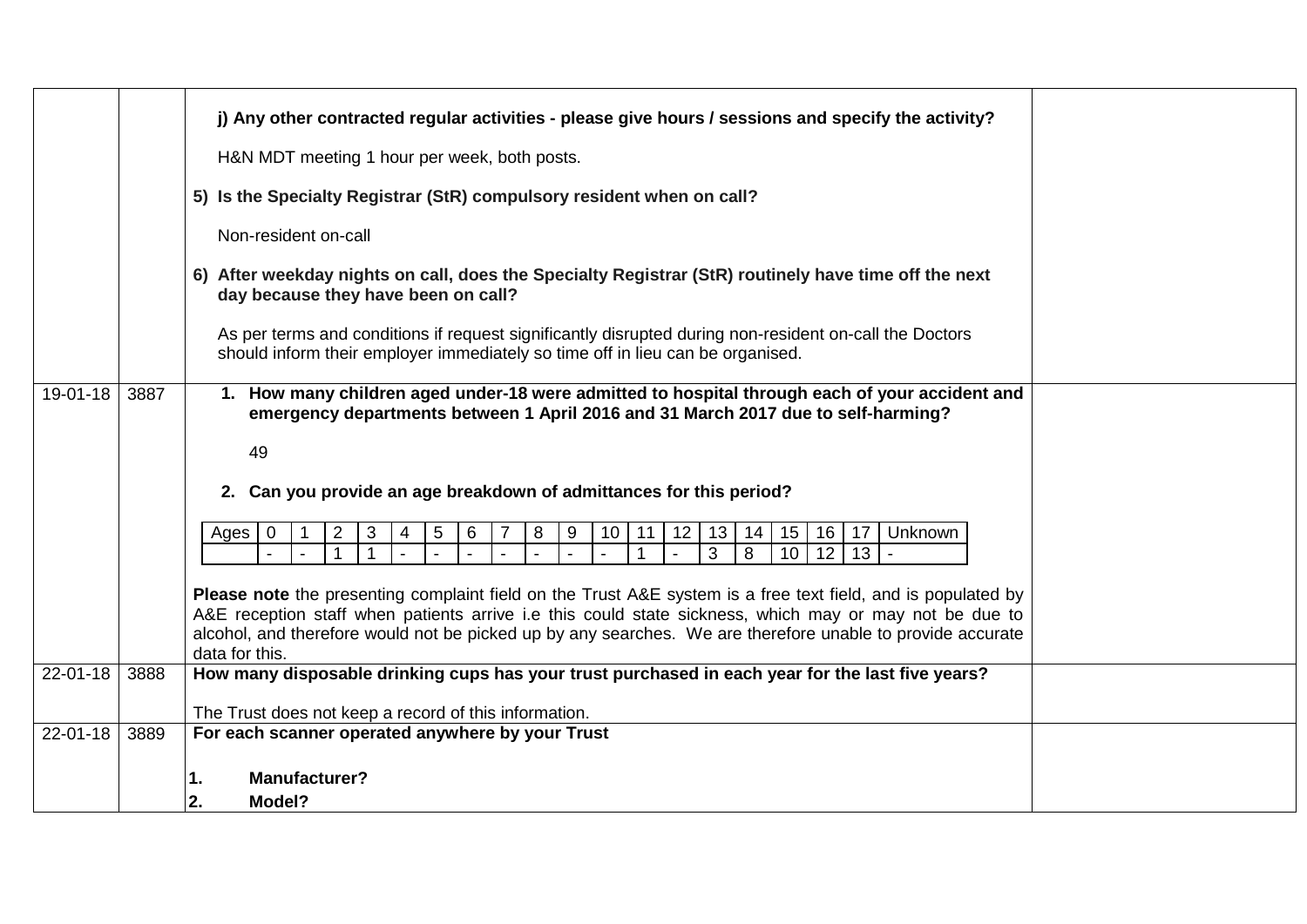| Do your scanners have fast T1 mapping capacity?<br>4.<br>5.<br>Located in which hospital within Trust?<br>6.<br><b>Acquisition year?</b><br>7.<br>How it was financed (owned by Trust, leased or held under Managed Equipment Service<br>('MES') arrangements)?<br>If MES, which provider do you use?<br>8.<br>What year will the equipment be replaced?<br>9.<br>10.<br>Is maintenance done by the Trust, by the Manufacturer or by 3rd party provider?<br>If 3rd party provider which provider do you use?<br>11.<br>12.<br>What are the operational hours of the equipment?<br>I can confirm that Milton Keynes University Hospital outsource all MRI services to InHealth. For further<br>information, please email info@inhealthgroup.com<br>$22 - 01 - 18$<br>3890<br>The Trust can also only report on the headcount, not the FTE of staff with absences.<br>1. How many total staff members (headcount whole-time equivalent number) were recorded as being<br>absent from work (off sick) for flu symptoms in the financial or calendar year 2015-2016, 2016-17,<br>2017 -18 (for 2017-18 - please supply figures as up to date as possible. For example, up to end of<br>Jan 2018) |  | 3.<br><b>Software version?</b> |  |
|----------------------------------------------------------------------------------------------------------------------------------------------------------------------------------------------------------------------------------------------------------------------------------------------------------------------------------------------------------------------------------------------------------------------------------------------------------------------------------------------------------------------------------------------------------------------------------------------------------------------------------------------------------------------------------------------------------------------------------------------------------------------------------------------------------------------------------------------------------------------------------------------------------------------------------------------------------------------------------------------------------------------------------------------------------------------------------------------------------------------------------------------------------------------------------------------|--|--------------------------------|--|
|                                                                                                                                                                                                                                                                                                                                                                                                                                                                                                                                                                                                                                                                                                                                                                                                                                                                                                                                                                                                                                                                                                                                                                                              |  |                                |  |
|                                                                                                                                                                                                                                                                                                                                                                                                                                                                                                                                                                                                                                                                                                                                                                                                                                                                                                                                                                                                                                                                                                                                                                                              |  |                                |  |
|                                                                                                                                                                                                                                                                                                                                                                                                                                                                                                                                                                                                                                                                                                                                                                                                                                                                                                                                                                                                                                                                                                                                                                                              |  |                                |  |
|                                                                                                                                                                                                                                                                                                                                                                                                                                                                                                                                                                                                                                                                                                                                                                                                                                                                                                                                                                                                                                                                                                                                                                                              |  |                                |  |
|                                                                                                                                                                                                                                                                                                                                                                                                                                                                                                                                                                                                                                                                                                                                                                                                                                                                                                                                                                                                                                                                                                                                                                                              |  |                                |  |
|                                                                                                                                                                                                                                                                                                                                                                                                                                                                                                                                                                                                                                                                                                                                                                                                                                                                                                                                                                                                                                                                                                                                                                                              |  |                                |  |
|                                                                                                                                                                                                                                                                                                                                                                                                                                                                                                                                                                                                                                                                                                                                                                                                                                                                                                                                                                                                                                                                                                                                                                                              |  |                                |  |
|                                                                                                                                                                                                                                                                                                                                                                                                                                                                                                                                                                                                                                                                                                                                                                                                                                                                                                                                                                                                                                                                                                                                                                                              |  |                                |  |
|                                                                                                                                                                                                                                                                                                                                                                                                                                                                                                                                                                                                                                                                                                                                                                                                                                                                                                                                                                                                                                                                                                                                                                                              |  |                                |  |
|                                                                                                                                                                                                                                                                                                                                                                                                                                                                                                                                                                                                                                                                                                                                                                                                                                                                                                                                                                                                                                                                                                                                                                                              |  |                                |  |
|                                                                                                                                                                                                                                                                                                                                                                                                                                                                                                                                                                                                                                                                                                                                                                                                                                                                                                                                                                                                                                                                                                                                                                                              |  |                                |  |
|                                                                                                                                                                                                                                                                                                                                                                                                                                                                                                                                                                                                                                                                                                                                                                                                                                                                                                                                                                                                                                                                                                                                                                                              |  |                                |  |
|                                                                                                                                                                                                                                                                                                                                                                                                                                                                                                                                                                                                                                                                                                                                                                                                                                                                                                                                                                                                                                                                                                                                                                                              |  |                                |  |
|                                                                                                                                                                                                                                                                                                                                                                                                                                                                                                                                                                                                                                                                                                                                                                                                                                                                                                                                                                                                                                                                                                                                                                                              |  |                                |  |
|                                                                                                                                                                                                                                                                                                                                                                                                                                                                                                                                                                                                                                                                                                                                                                                                                                                                                                                                                                                                                                                                                                                                                                                              |  |                                |  |
|                                                                                                                                                                                                                                                                                                                                                                                                                                                                                                                                                                                                                                                                                                                                                                                                                                                                                                                                                                                                                                                                                                                                                                                              |  |                                |  |
|                                                                                                                                                                                                                                                                                                                                                                                                                                                                                                                                                                                                                                                                                                                                                                                                                                                                                                                                                                                                                                                                                                                                                                                              |  |                                |  |
|                                                                                                                                                                                                                                                                                                                                                                                                                                                                                                                                                                                                                                                                                                                                                                                                                                                                                                                                                                                                                                                                                                                                                                                              |  |                                |  |
|                                                                                                                                                                                                                                                                                                                                                                                                                                                                                                                                                                                                                                                                                                                                                                                                                                                                                                                                                                                                                                                                                                                                                                                              |  |                                |  |
| The Trust's system records flu with coughs and colds therefore the we are unable to provide a figure                                                                                                                                                                                                                                                                                                                                                                                                                                                                                                                                                                                                                                                                                                                                                                                                                                                                                                                                                                                                                                                                                         |  |                                |  |
|                                                                                                                                                                                                                                                                                                                                                                                                                                                                                                                                                                                                                                                                                                                                                                                                                                                                                                                                                                                                                                                                                                                                                                                              |  |                                |  |
| How many registered nurses (headcount whole-time equivalent on Agenda for Change band 5 and<br>2.                                                                                                                                                                                                                                                                                                                                                                                                                                                                                                                                                                                                                                                                                                                                                                                                                                                                                                                                                                                                                                                                                            |  |                                |  |
| above) were                                                                                                                                                                                                                                                                                                                                                                                                                                                                                                                                                                                                                                                                                                                                                                                                                                                                                                                                                                                                                                                                                                                                                                                  |  |                                |  |
| a) recorded as being absent from work (off sick) for flu symptoms in the financial or calendar year                                                                                                                                                                                                                                                                                                                                                                                                                                                                                                                                                                                                                                                                                                                                                                                                                                                                                                                                                                                                                                                                                          |  |                                |  |
| 2015-2016, 2016-17, 2017 -18 (for 2017-18 - please supply figures as up to date as possible. For                                                                                                                                                                                                                                                                                                                                                                                                                                                                                                                                                                                                                                                                                                                                                                                                                                                                                                                                                                                                                                                                                             |  |                                |  |
| example, up to end of Jan 2018)                                                                                                                                                                                                                                                                                                                                                                                                                                                                                                                                                                                                                                                                                                                                                                                                                                                                                                                                                                                                                                                                                                                                                              |  |                                |  |
|                                                                                                                                                                                                                                                                                                                                                                                                                                                                                                                                                                                                                                                                                                                                                                                                                                                                                                                                                                                                                                                                                                                                                                                              |  |                                |  |
| The Trust's system records flu with coughs and colds therefore the we are unable to provide a figure                                                                                                                                                                                                                                                                                                                                                                                                                                                                                                                                                                                                                                                                                                                                                                                                                                                                                                                                                                                                                                                                                         |  |                                |  |
| b) for how many days were these recorded absences (total) - using the same periods stated                                                                                                                                                                                                                                                                                                                                                                                                                                                                                                                                                                                                                                                                                                                                                                                                                                                                                                                                                                                                                                                                                                    |  |                                |  |
| above. Eg. 200 days from 2015-16                                                                                                                                                                                                                                                                                                                                                                                                                                                                                                                                                                                                                                                                                                                                                                                                                                                                                                                                                                                                                                                                                                                                                             |  |                                |  |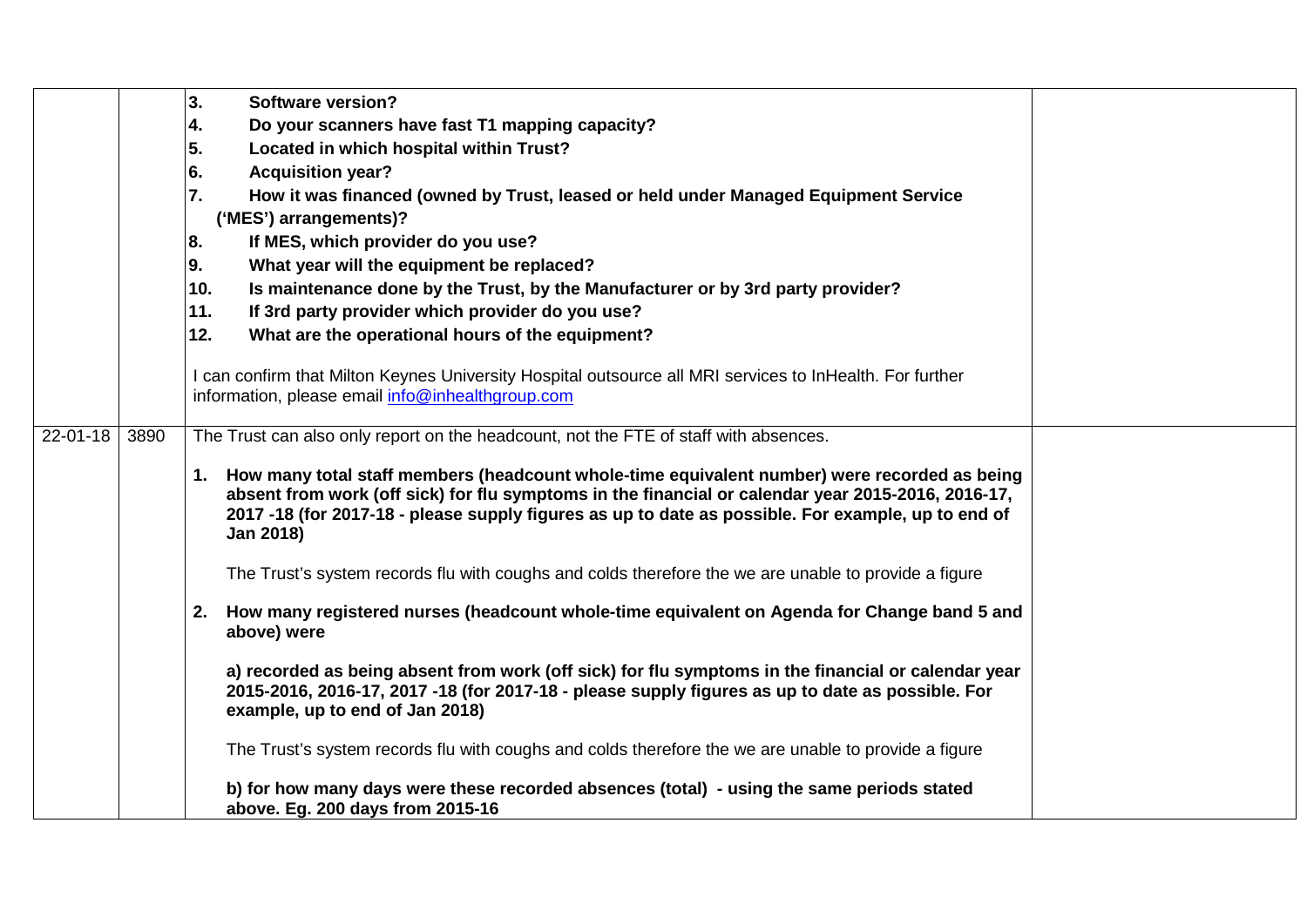|                |      |           | The Trust's system records flu with coughs and colds therefore the we are unable to provide a figure                                                                                                                                                                                                                                                    |  |
|----------------|------|-----------|---------------------------------------------------------------------------------------------------------------------------------------------------------------------------------------------------------------------------------------------------------------------------------------------------------------------------------------------------------|--|
|                |      |           | 3. How many doctors (headcount whole-time equivalent number from foundation year one and<br>above) were recorded as                                                                                                                                                                                                                                     |  |
|                |      |           | a) being absent from work (off sick) for flu symptoms in the financial or calendar year 2015-2016,<br>2016-17, 2017 -18 (for 2017-18 - please supply figures as up to date as possible. For example, up<br>to end of Jan 2018)                                                                                                                          |  |
|                |      |           | The Trust's system records flu with coughs and colds therefore the we are unable to provide a figure                                                                                                                                                                                                                                                    |  |
|                |      |           | b) for many days were these recorded absences (total) for the same periods stated above. Eg. 200<br>days from 2015-16                                                                                                                                                                                                                                   |  |
|                |      |           | The Trust's system records flu with coughs and colds therefore the we are unable to provide a figure                                                                                                                                                                                                                                                    |  |
|                |      |           | 4. Has the possibility of a mandatory flu vaccination for frontline NHS staff (for example, those<br>working in A&E, adult or children's wards) been discussed at any trust meetings? If so, please<br>provide details of what was said/discussed and on what date.                                                                                     |  |
|                |      |           | The possibility of mandatory flu vaccination of frontline staff has not been discussed at various trust meetings.<br>The trust does not mandate flu vaccination for frontline NHS staff.                                                                                                                                                                |  |
| $22 - 01 - 18$ | 3891 |           | • The cost of providing food to patients at your trust for the years 2015/16 and 2016/17. Please<br>can this data be expressed in terms of the average cost per patient per day. It can be either per<br>financial year or calendar year, whichever way your system records it - but please make clear<br>which one you are providing in your response. |  |
|                |      |           | 2015/16 Financial year - £8.35<br>2016/17 Financial year - £8.56                                                                                                                                                                                                                                                                                        |  |
|                |      | $\bullet$ | The number of complaints received about food at your trust received in 2017 (financial year or<br>calendar year as applicable) and any details you have regarding the nature of those complaints<br>(food temperature, menu variety, presentation etc)                                                                                                  |  |
|                |      |           | The Trust receives feedback through multiple channels, whilst these are logged, they would not be                                                                                                                                                                                                                                                       |  |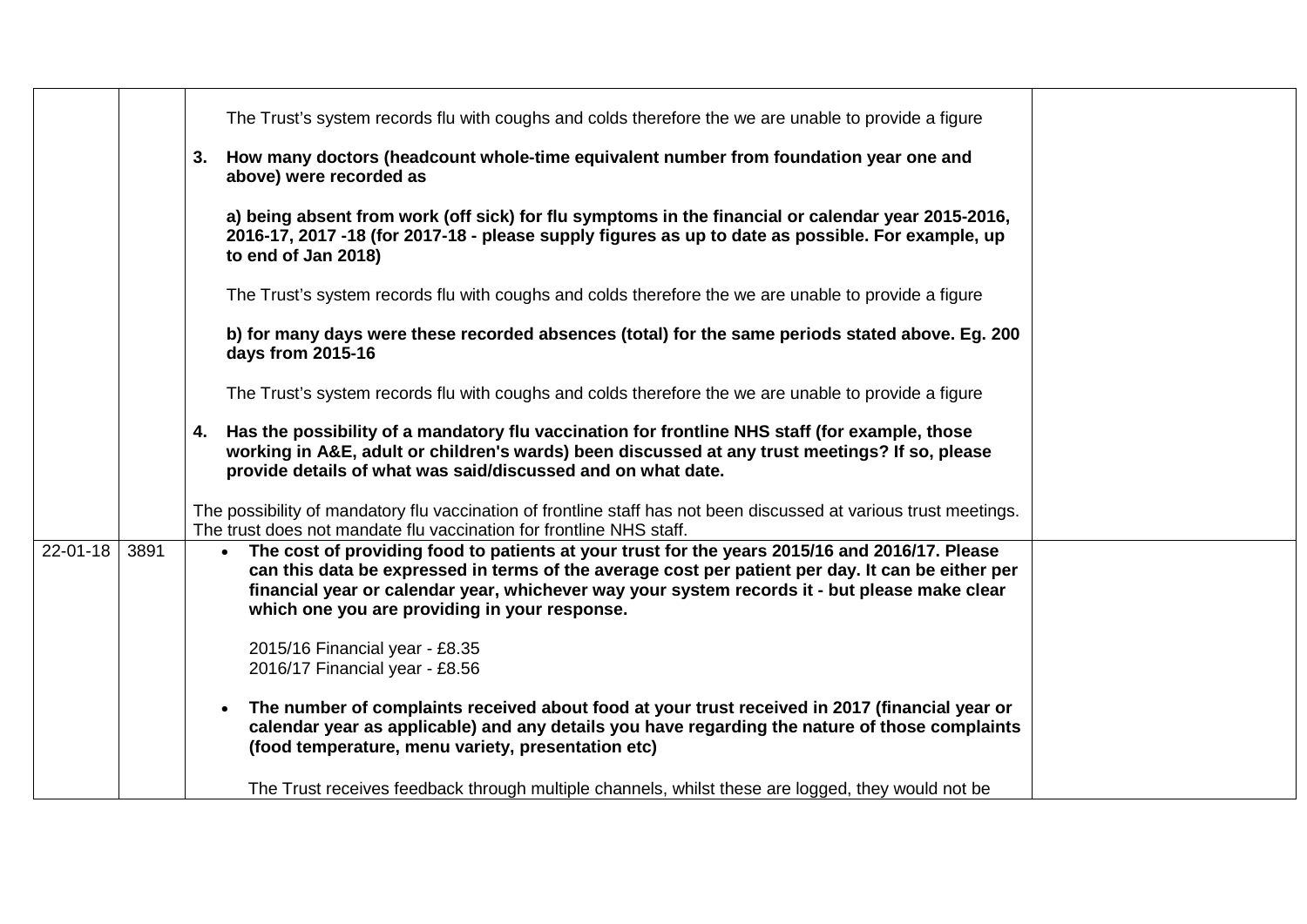|          |      | classed as formal compliments or complaints. We have received no formal complaints.                                                                                                                                                                                                                                                                                                                                                                                                                                                                                                                                                                                                                                                                                                                |  |
|----------|------|----------------------------------------------------------------------------------------------------------------------------------------------------------------------------------------------------------------------------------------------------------------------------------------------------------------------------------------------------------------------------------------------------------------------------------------------------------------------------------------------------------------------------------------------------------------------------------------------------------------------------------------------------------------------------------------------------------------------------------------------------------------------------------------------------|--|
|          |      | • The percentage of food returned untouched in 2017 (financial year or calendar year as<br>applicable) and what happens to the uneaten food.                                                                                                                                                                                                                                                                                                                                                                                                                                                                                                                                                                                                                                                       |  |
|          |      | 5.5% uneaten food is disposed of. The Trust does not record figures for untouched meals.                                                                                                                                                                                                                                                                                                                                                                                                                                                                                                                                                                                                                                                                                                           |  |
|          |      | How many of the 5 food standards required by the standard NHS Contract is your trust<br>$\bullet$<br>currently meeting? The standards I refer to are listed in detail<br>here https://www.gov.uk/government/news/new-rules-to-serve-up-better-food-for-nhs-patients-<br>and-staff                                                                                                                                                                                                                                                                                                                                                                                                                                                                                                                  |  |
|          |      | The restaurant serves a range of food and meets national CQUIN guidelines. All of the drinks the Trust<br>stock are free of added sugar, meals served are balanced and nutritious and we regularly work with<br>our dietitians. With reference to sustainable foods, we select suppliers from NHS supply chain and our<br>main suppliers, such as Brakes, have full sustainability policies. The Trust also support a number of<br>SME's, for example greengrocers and butchers. We ensure low levels of HFSS in all our meals, both<br>restaurant and patient catering. The Trust do have protected meal times, there are volunteers and staff<br>to help patients eat and finally we do have food charts to monitor nutrition. Dietitians are on hand for<br>more complex cases of malnutrition. |  |
|          |      | Do you cook fresh food on site for patients?<br>The majority of food is bought in and regenerated, however we do cook some fresh food such as<br>purees and special diets, through a dedicated diet chef.                                                                                                                                                                                                                                                                                                                                                                                                                                                                                                                                                                                          |  |
|          |      | Does your trust ask for feedback from patients regarding their experiences of hospital food?                                                                                                                                                                                                                                                                                                                                                                                                                                                                                                                                                                                                                                                                                                       |  |
|          |      | Yes, in multiple formats such as through supplier visits, friends and family test feedback and direct with the<br>catering manager                                                                                                                                                                                                                                                                                                                                                                                                                                                                                                                                                                                                                                                                 |  |
| 23-01-18 | 3892 | 1) Do you know about the Government's Cloud First policy?<br><b>Yes</b><br><b>No</b>                                                                                                                                                                                                                                                                                                                                                                                                                                                                                                                                                                                                                                                                                                               |  |
|          |      | 2) Is your organisation using a public cloud for any area of your IT infrastructure?<br>Yes<br>$\bullet$<br>No - If no, please answer questions 6-8                                                                                                                                                                                                                                                                                                                                                                                                                                                                                                                                                                                                                                                |  |
|          |      |                                                                                                                                                                                                                                                                                                                                                                                                                                                                                                                                                                                                                                                                                                                                                                                                    |  |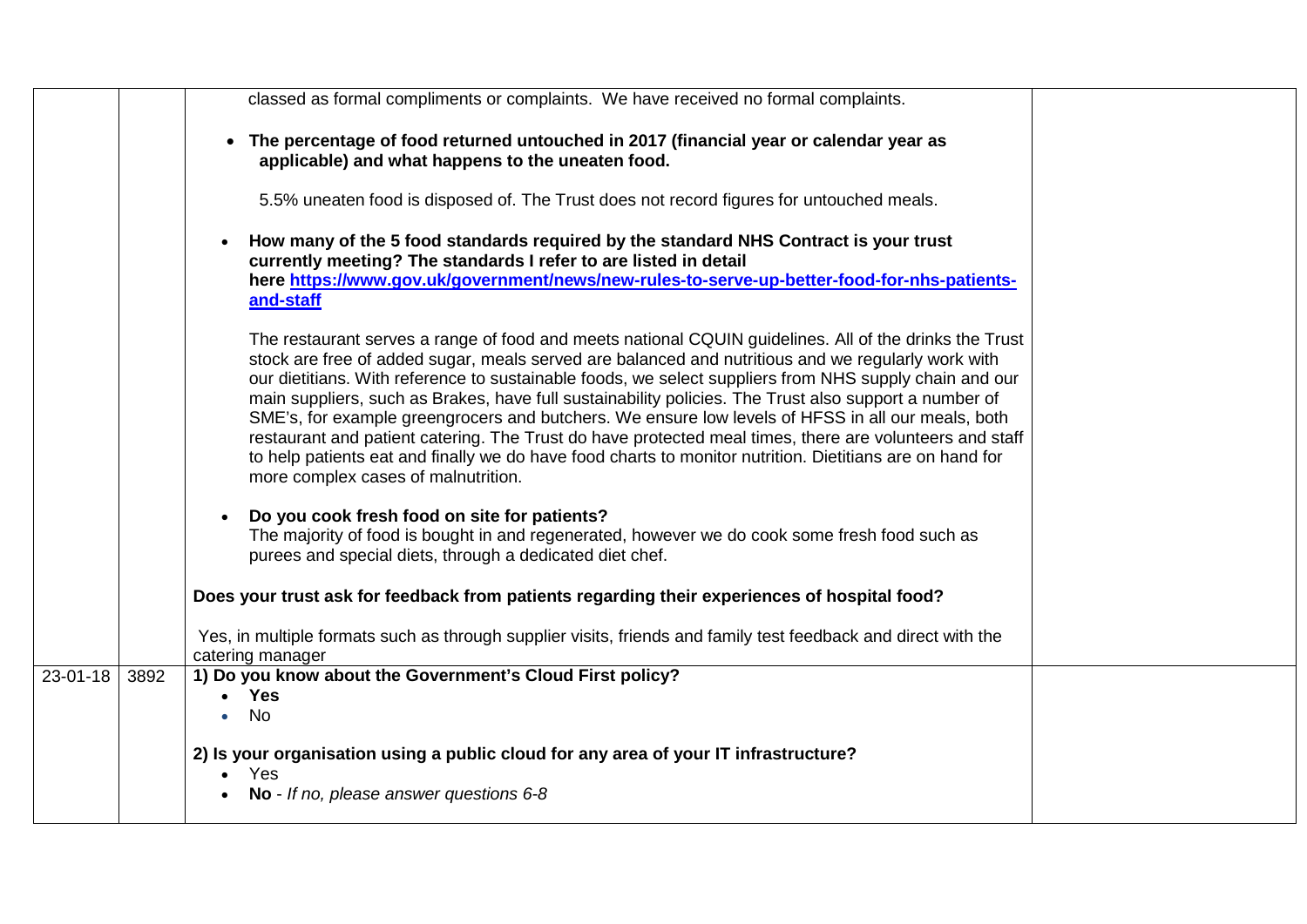| 3) What percentage of your IT infrastructure has already been migrated to the public cloud?                 |
|-------------------------------------------------------------------------------------------------------------|
| Less than 25%                                                                                               |
| 25% - 50%                                                                                                   |
| 50% - 75%                                                                                                   |
| 75% - 100%                                                                                                  |
| N/A                                                                                                         |
|                                                                                                             |
| 4) Which area(s) of your organisation's IT infrastructure has/have been migrated (in part or in whole)      |
| to the public cloud? Select all that apply.                                                                 |
| Database(s)<br>$\bullet$                                                                                    |
| Application(s)                                                                                              |
| Security                                                                                                    |
| Storage                                                                                                     |
| We have not migrated anything to the cloud                                                                  |
| N/A<br>$\bullet$                                                                                            |
|                                                                                                             |
| 5) If you are not 100% cloud first, what is your timeline to migrate the rest of your infrastructure to the |
| public cloud?                                                                                               |
| I am 100% cloud                                                                                             |
| 6 months or less                                                                                            |
| 6-12 months                                                                                                 |
| 1-2 years                                                                                                   |
| $2 +$ years                                                                                                 |
| No, we don't plan to move everything to the cloud                                                           |
| $\bullet$ N/A                                                                                               |
|                                                                                                             |
| 6) What barriers to public cloud adoption have you experienced? Select all that apply.                      |
| Lack of skills needed to implement/manage<br>$\bullet$                                                      |
| Security/compliance concerns                                                                                |
| <b>Budget constraints</b>                                                                                   |
| Inability to prove return on investment (ROI)                                                               |
| Need to continue supporting old, legacy technology                                                          |
| Vendor lock-in (with a cloud provider)                                                                      |
| Concerns over IT managing multi-vendor environments                                                         |
| <b>No barriers</b>                                                                                          |
|                                                                                                             |
| 7) How many monitoring and management tools are you currently using to gain visibility into your IT         |
| infrastructure?                                                                                             |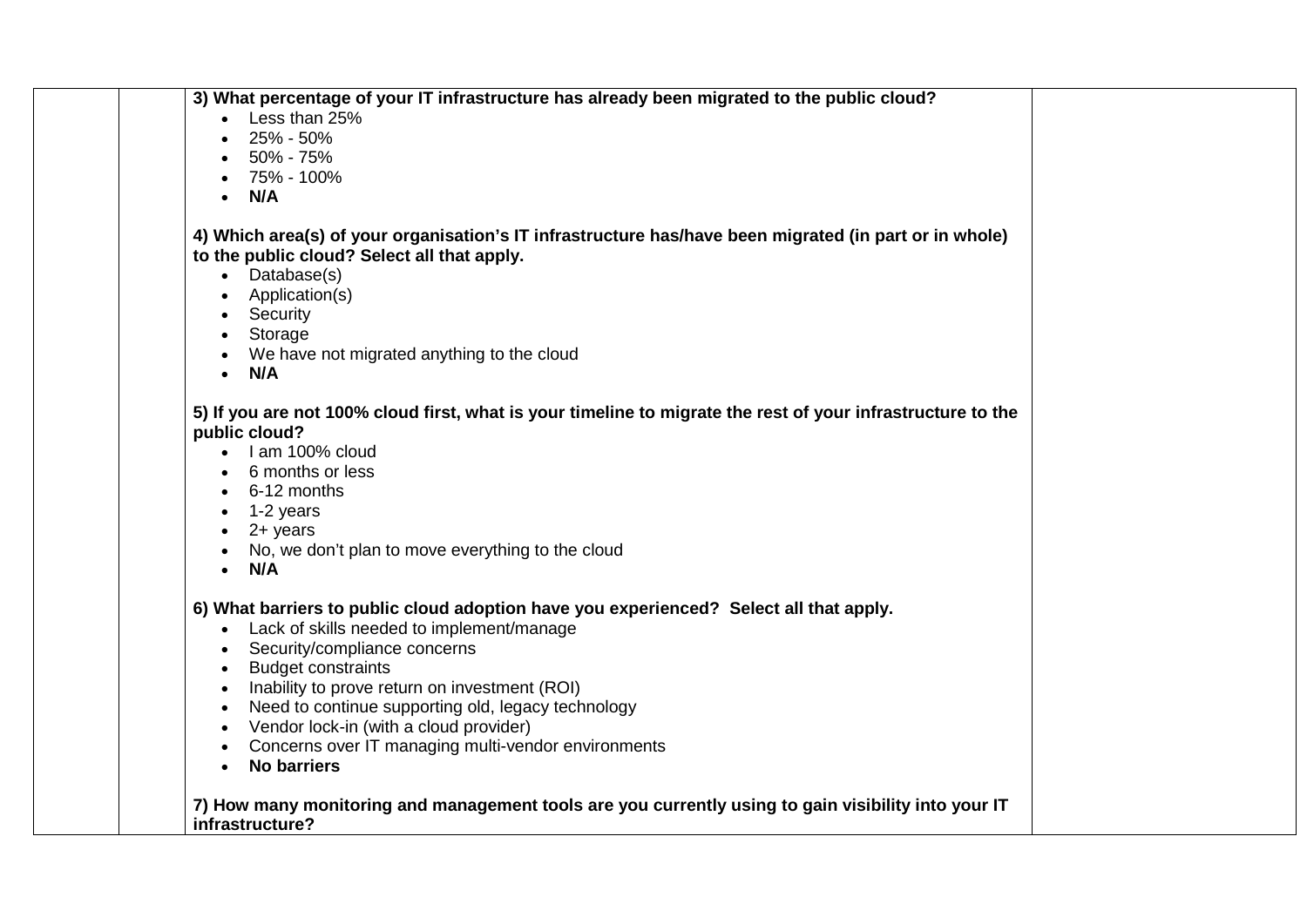|                |      | $\mathbf 1$<br>$\bullet$<br>$2 - 3$<br>4-5 Approximately<br>$6 - 7$<br>$8-9$<br>10 or more<br>Not sure<br>8) Are you able to use the same monitoring and management tools for on-premises infrastructure and<br>cloud environments?<br>Yes<br>$\bullet$<br>No<br>Not sure<br>$\bullet$<br>9) What are the biggest challenges you face when monitoring and managing your public cloud<br>environment? Select all that apply.<br>• Lack of control and visibility into performance<br>Uncertainty where date resides<br>Protecting and securing the cloud environments<br>Performance downtime<br>Determining the most suitable workloads to move to the cloud<br>Not fully understanding the benefits of the cloud<br>N/A<br>$\bullet$<br>10) Are you seeing the expected ROI from public cloud adoption?<br>Yes<br><b>No</b> |  |
|----------------|------|------------------------------------------------------------------------------------------------------------------------------------------------------------------------------------------------------------------------------------------------------------------------------------------------------------------------------------------------------------------------------------------------------------------------------------------------------------------------------------------------------------------------------------------------------------------------------------------------------------------------------------------------------------------------------------------------------------------------------------------------------------------------------------------------------------------------------|--|
|                |      | Still can't determine                                                                                                                                                                                                                                                                                                                                                                                                                                                                                                                                                                                                                                                                                                                                                                                                        |  |
|                |      | N/A<br>$\bullet$                                                                                                                                                                                                                                                                                                                                                                                                                                                                                                                                                                                                                                                                                                                                                                                                             |  |
| 24-01-18       | 3893 | Can you please provide the number of incidents between 1 January 2015 and 31 December 2017 in<br>which the Trust selected either of the two above options (i.e. birth defects and intra-op problems)<br>when notifying NHS Resolution of an incident. Can you also provide a brief description of what<br>caused these incidents.<br>I can confirm there have been no incidents in the time period stated.                                                                                                                                                                                                                                                                                                                                                                                                                   |  |
| $24 - 01 - 18$ | 3894 | I would be grateful if you could send me an up to date list of Hospital Consultants, by name and                                                                                                                                                                                                                                                                                                                                                                                                                                                                                                                                                                                                                                                                                                                             |  |
|                |      | department/location, working within your trust. I have searched your website and cannot seem to find                                                                                                                                                                                                                                                                                                                                                                                                                                                                                                                                                                                                                                                                                                                         |  |
|                |      |                                                                                                                                                                                                                                                                                                                                                                                                                                                                                                                                                                                                                                                                                                                                                                                                                              |  |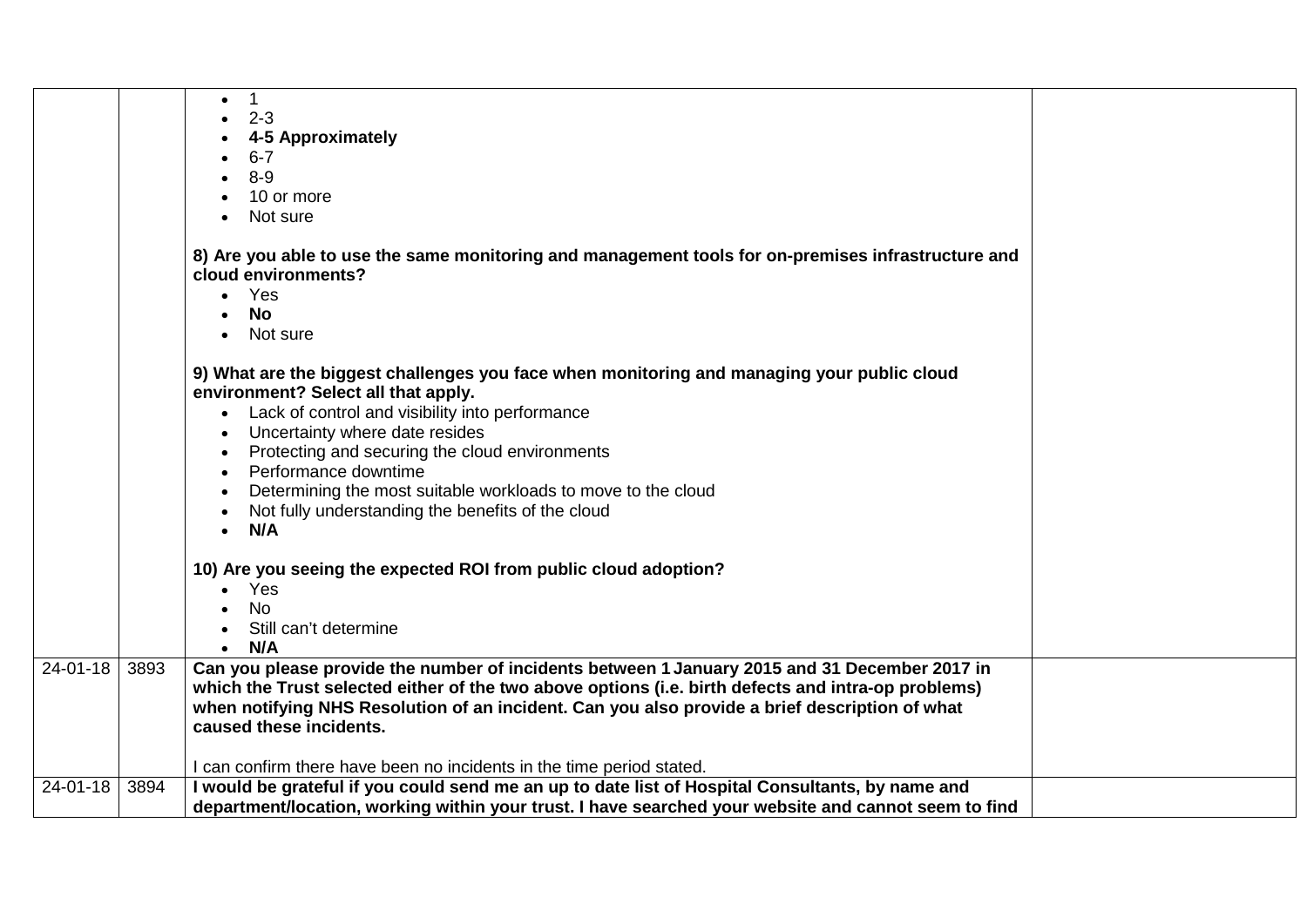|                |      | the most current information I am looking for.                                                                                                                                                                                                   |  |
|----------------|------|--------------------------------------------------------------------------------------------------------------------------------------------------------------------------------------------------------------------------------------------------|--|
|                |      | Alternatively, please direct me to your online Consultant listing, if you can confirm that this<br>information is updated regularly (NOT NHS Choices please as this is often years out of date!).                                                |  |
|                |      | The full list of hospital consultants can be found on our website at<br>http://www.mkhospital.nhs.uk/index.php?option=com_content&view=article&id=628&Itemid=752                                                                                 |  |
|                |      | If you click on individual consultant names, this will give you their details.                                                                                                                                                                   |  |
| $24 - 01 - 18$ | 3895 | 1. Who, in your organisation, is responsible for deciding how your energy is bought? Please<br>provide the full name, title, email address and telephone number.                                                                                 |  |
|                |      | Please note individual staff details are exempt under Section 40, Personal Information (where<br>disclosure may contravene the Data Protection Act) unless permission to release is given or the<br>information is already in the public domain. |  |
|                |      | 2. For each of these commodities – electricity, gas and water – please can you answer the<br>following questions:<br>a. What is your current contract term - start date (DD/MM/YYYY) to end date (DD/MM/YYYY)?<br>31/3/19                        |  |
|                |      | b. Do you have any options to extend? If so, what are they? No                                                                                                                                                                                   |  |
|                |      | c. What is your terminateon notice period? 12 months                                                                                                                                                                                             |  |
|                |      | d. Who is your supplier? EDF Electricity, Corona Gas, Anglian Water.                                                                                                                                                                             |  |
|                |      | e. How many meters do you have? Two incoming fiscal gas meters, an incoming fiscal water meter<br>and the two billed main electric half hourly supply meters which supplies the whole site                                                       |  |
|                |      | f. What is your annual spend? Electricity £994366 ex VAT, GAS £470036 ex VAT water £276991                                                                                                                                                       |  |
|                |      | g. What is your consumption? Water - 101319 m3, gas 2449273 kWh, electricity 11073105 kWh                                                                                                                                                        |  |
|                |      | h. Do you currently procure your energy through a framework/PBO (Public Buying<br>Organisation)? If so, which one? Yes                                                                                                                           |  |
|                |      | i. Do you use a consultancy to facilitate your energy procurement? If so, who? TEAM                                                                                                                                                              |  |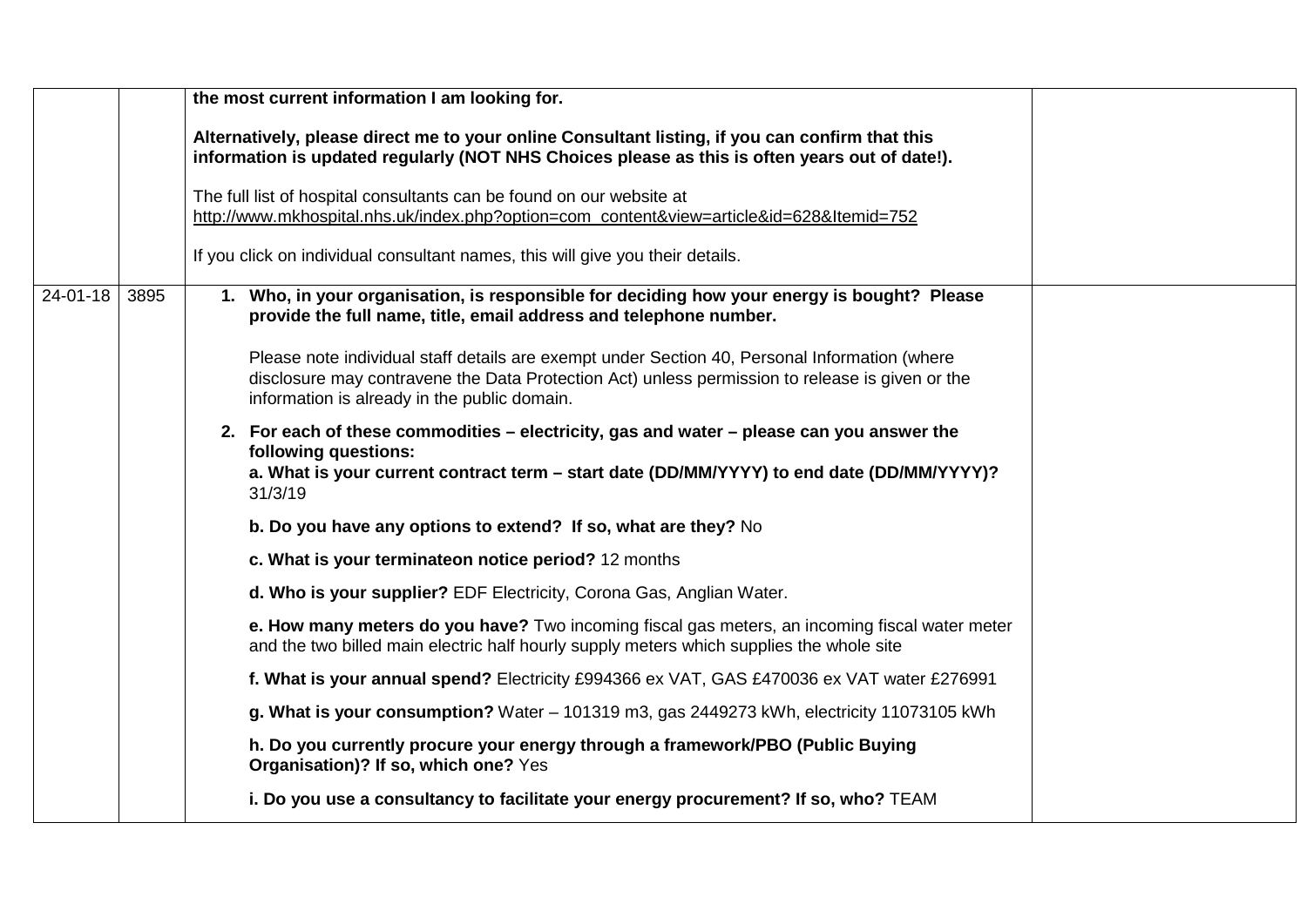|                |      | j. Are you happy with your supplier? Yes                                                                                                                 |                       |
|----------------|------|----------------------------------------------------------------------------------------------------------------------------------------------------------|-----------------------|
|                |      | k. Are you happy with your PBO? Yes                                                                                                                      |                       |
|                |      | I. Are you happy with your consultancy? Yes                                                                                                              |                       |
|                |      | m. What do you think makes a good Supplier? Good information and value for money                                                                         |                       |
|                |      | n. What do you think makes a good PBO? Good information and value for money                                                                              |                       |
| $25 - 01 - 18$ | 3896 | Please could you provide details of the number of temporary (agency) staff you had in place on 15th<br>January 2018 in each of the following categories: |                       |
|                |      | - Occupational therapists - 1<br>- Physiotherapists - 0                                                                                                  |                       |
| 25-01-18       | 3897 | Please see attached spreadsheet for the data regarding Ophthalmology.                                                                                    | Link to spreadsheet   |
|                |      | <b>Reporting</b>                                                                                                                                         |                       |
|                |      | Number of Plain Film reports/ images completed by the Trust in 2015 2016 and 2017?                                                                       |                       |
|                |      | 2015 - Reports by Trust 73247/ Images 96291                                                                                                              |                       |
|                |      | 2016 – Reports by Trust 82943/ Images 98441                                                                                                              |                       |
|                |      | 2017 - Reports by Trust 88705/ Images 98178                                                                                                              |                       |
|                |      | Number of General reports /images completed by the Trust in 2015 2016 and 2017?                                                                          |                       |
|                |      | As above - all plain films are classed as general work                                                                                                   |                       |
|                |      | Spend on all General imaging for the Trust in 2017?                                                                                                      |                       |
|                |      | The spend was £5.4M in Main Xray at MKUHT for 2017 - this includes ultrasound and interventional                                                         |                       |
| 26-01-18       | 3898 | Does your organisation have a Facebook Page(s)? If yes, what is/are the url(s) and when were<br>they set up?                                             | <b>Link to Policy</b> |
|                |      |                                                                                                                                                          |                       |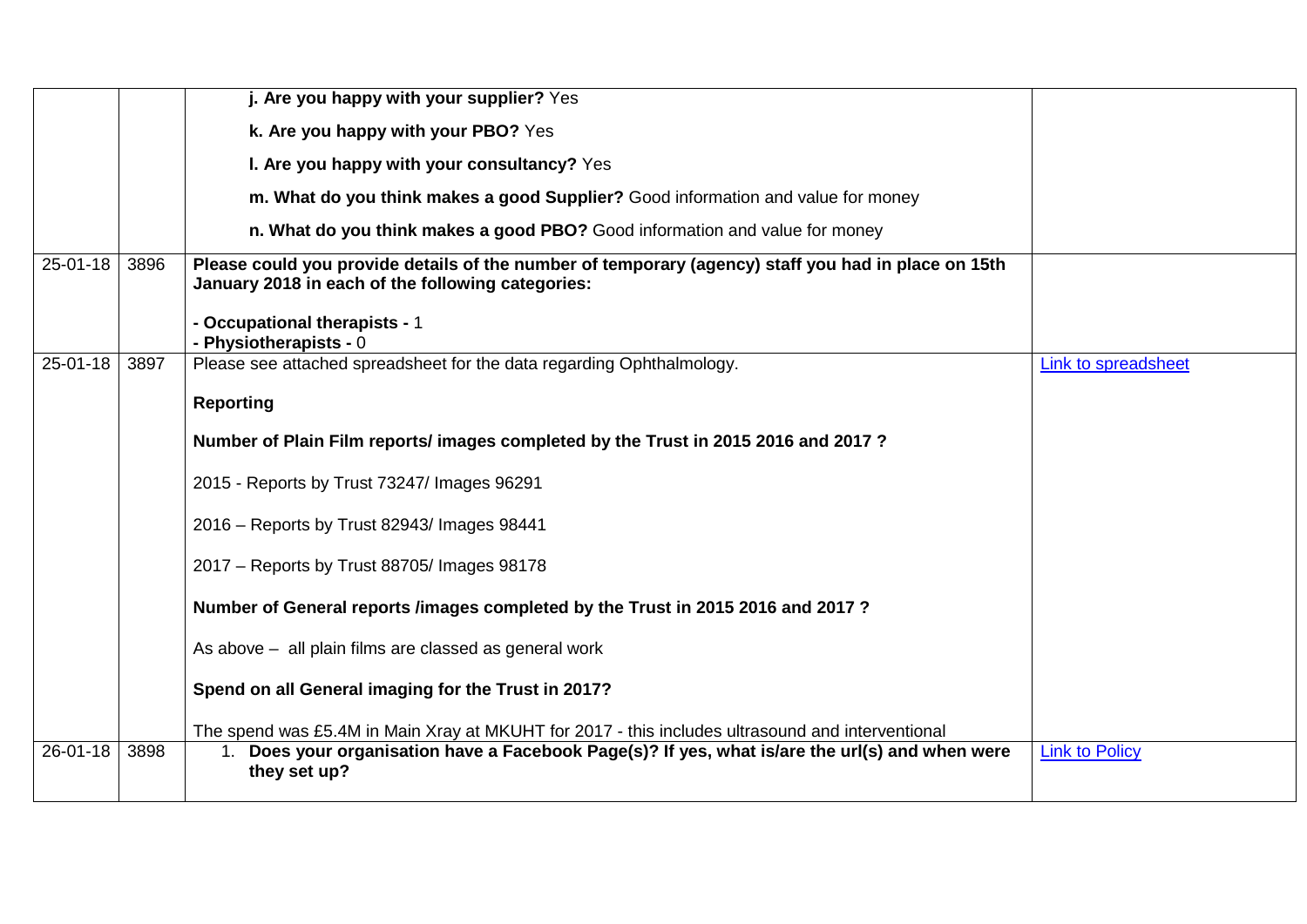|                |      | Yes, the page was set up in 2014 and the url is: https://www.facebook.com/MiltonKeynesHospital/                                                                                                                                                   |
|----------------|------|---------------------------------------------------------------------------------------------------------------------------------------------------------------------------------------------------------------------------------------------------|
|                |      | 2. Does your organisation advertise or spend any money on Facebook? If yes, please can you<br>outline what expenditure has occurred and break down expenditure per calendar year (January<br>to December) since 2004?                             |
|                |      | There was no spending before 2017.<br>2017 spend: £1952.32. All monies have been spent on advertising recruitment open days.                                                                                                                      |
|                |      | 3. Does your organisation have a Twitter Account? If yes, what is/are the url(s) and when were<br>they set up?                                                                                                                                    |
|                |      | Yes, the page was set up in 2009 and the url is: https://twitter.com/MKHospital                                                                                                                                                                   |
|                |      | 4. Does your organisation advertise or spend any money on Twitter? If yes, please can you<br>outline what expenditure has occurred and break down expenditure per calendar year (January<br>to December) since 2006?                              |
|                |      | No money has been spent                                                                                                                                                                                                                           |
|                |      | 5. Does your organisation use Google G-Suite services (Google services) or does your<br>organisation rely on google for any services (such as email hosting)? If yes, what are the<br>services, when were they agreed and how much did they cost? |
|                |      | No we do not use Google G-Suite Services                                                                                                                                                                                                          |
|                |      | 6. Does your organisation advertise or spend any money on Google? If yes, please can you<br>outline what expenditure has occurred and break down expenditure per calendar year (January<br>to December) since the payments first began?           |
|                |      | No money has been spent                                                                                                                                                                                                                           |
|                |      | Is there an official policy for the use of organisational Facebook or Twitter Accounts (ie how to post,<br>what to use it for and when to delete or preserve records)? If there is a policy (or policies) please<br>may I be provided with them?  |
|                |      | We have a social media that we actively promote and can be found on our staff intranet and which I have<br>attached.                                                                                                                              |
| $30 - 01 - 18$ | 3899 | a) For each of the financial years i) 2013/14, ii) 2014/15, iii) 2015/16, iv) 2016/17 and v) 2017/18 to date,                                                                                                                                     |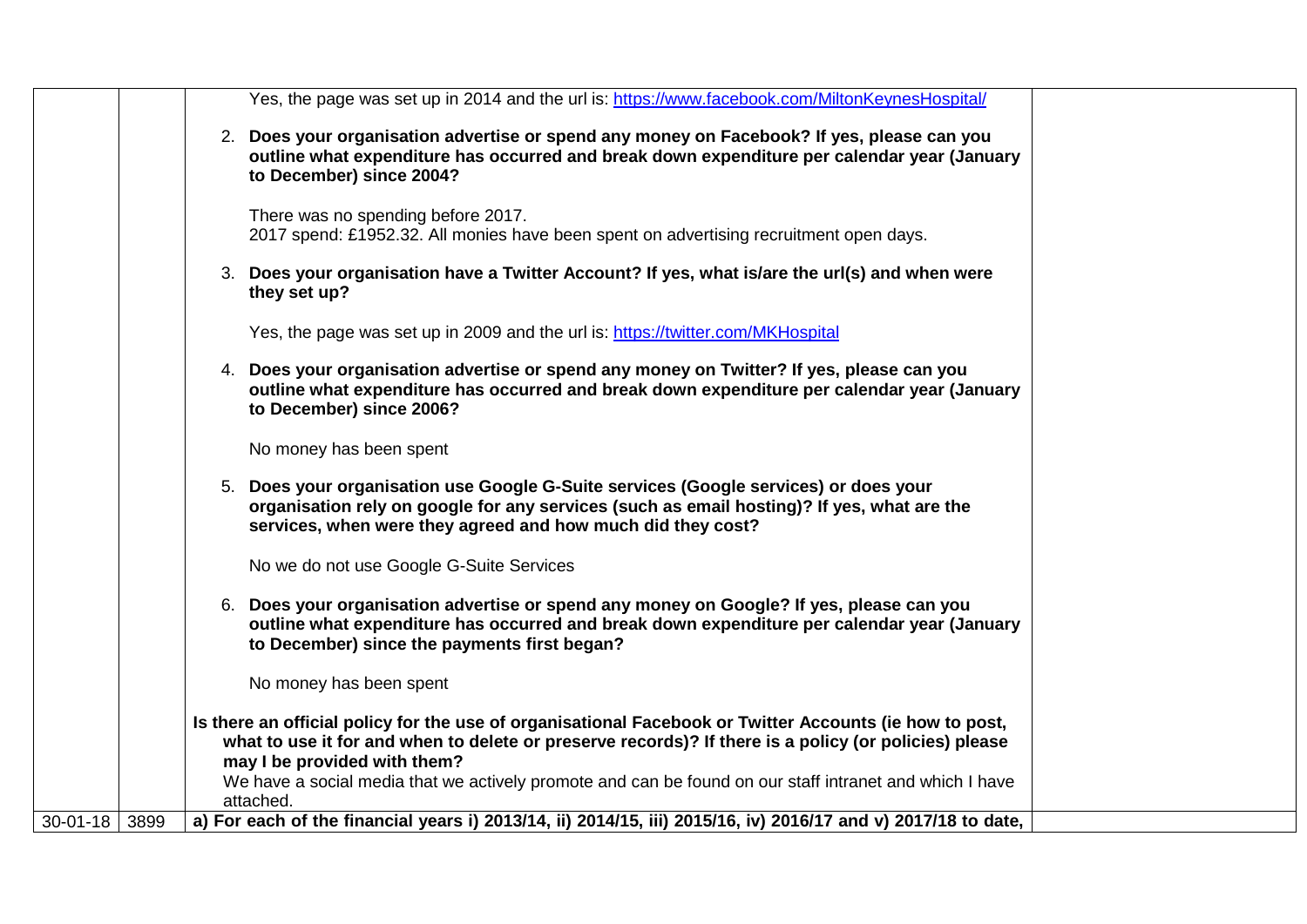|                |      |       | please state:<br>1. The total sum of payments made by your trust to NHS staff exiting the trust as part of a<br>compromise agreement*<br>2. The total number of payments made by your trust to NHS staff exiting the trust as part of a<br>compromise agreement<br>3. The mean average amount paid by your trust to NHS staff exiting the trust as part of a<br>compromise agreement |                                                    |                                                                                                                                                                                                                                                                                                                        |  |  |
|----------------|------|-------|--------------------------------------------------------------------------------------------------------------------------------------------------------------------------------------------------------------------------------------------------------------------------------------------------------------------------------------------------------------------------------------|----------------------------------------------------|------------------------------------------------------------------------------------------------------------------------------------------------------------------------------------------------------------------------------------------------------------------------------------------------------------------------|--|--|
|                |      | 2014. |                                                                                                                                                                                                                                                                                                                                                                                      |                                                    | b) If possible within the cost limits of the FOIA, the three largest amounts paid by your trust to<br>individual members of NHS staff exiting the trust as part of a compromise agreement since 1 April                                                                                                                |  |  |
|                |      |       | found in the annual report which can be found at<br>http://www.mkhospital.nhs.uk/index.php?view=list&slug=annual-<br>reports&option=com_docman&layout=table&Itemid=646                                                                                                                                                                                                               |                                                    | Please note the last compromise agreements, included as part of the accounts, were in 2013/14 and can be<br>There have been no compromise agreements recorded in the accounts since then.                                                                                                                              |  |  |
| $30 - 01 - 18$ | 3900 |       | Question                                                                                                                                                                                                                                                                                                                                                                             | <b>Respons</b><br>e                                | <b>Note</b>                                                                                                                                                                                                                                                                                                            |  |  |
|                |      |       | <b>Within your Trust</b><br>how many patients<br>have you treated with<br>any variant of Eating<br>Disorder in the year<br>2016/17?                                                                                                                                                                                                                                                  | Elective -<br>4<br>Emergen<br>cy - 23<br>Other - 2 | Included are all patients who were admitted to MKUH<br>between the 1st April 2016 and the 31st March 2017,<br>who had any of the following ICD10 Diagnosis Codes<br>assigned to the admission. This has not been limited to<br>the primary diagnosis.<br>- F500: Anorexia nervosa<br>- F501: Atypical anorexia nervosa |  |  |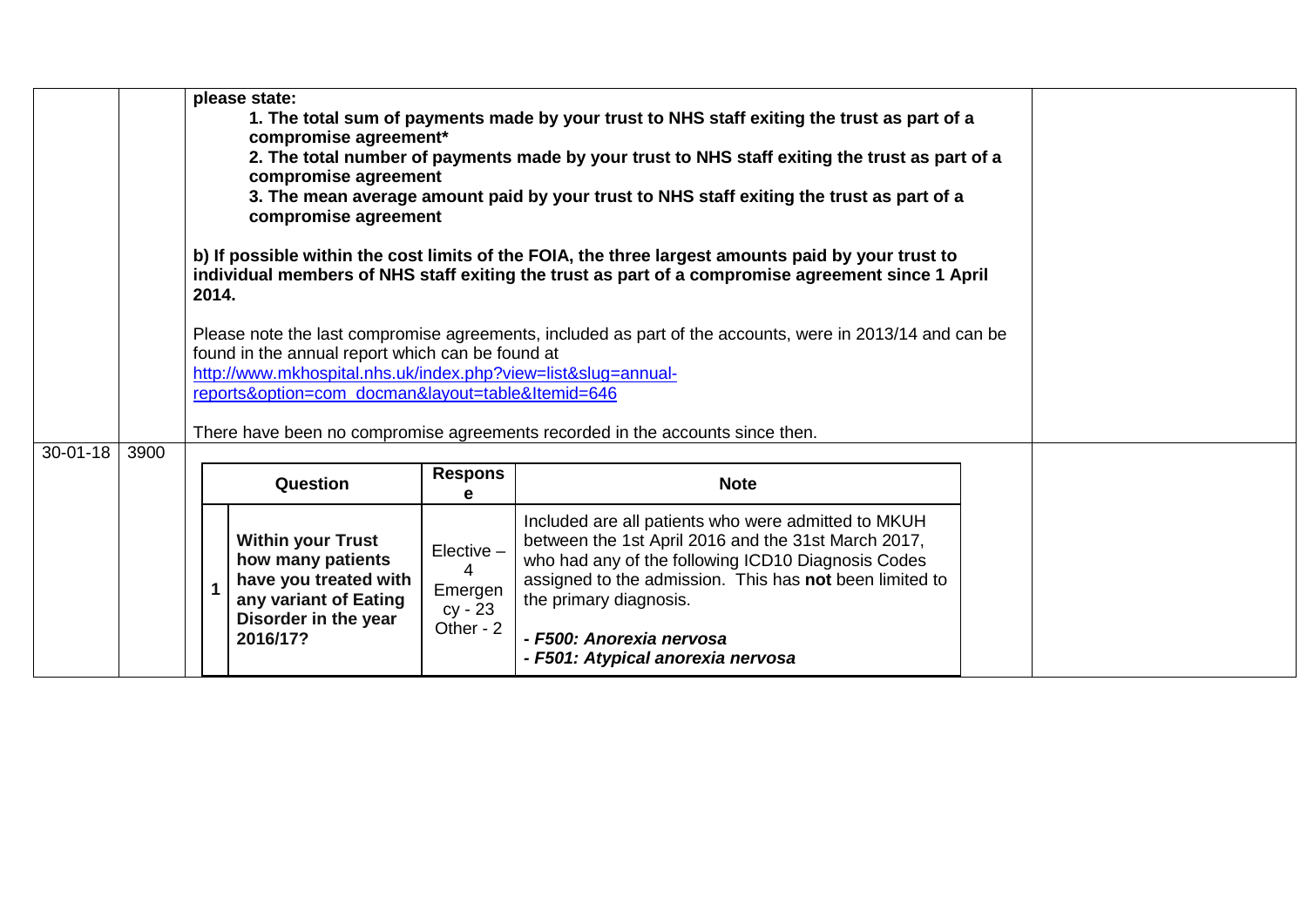|                | (Please state whether<br>patients were treated<br>as an inpatient,<br>outpatient or non-<br>elective). |    | - F502: Bulimia nervosa<br>- F503: Atypical bulimia nervosa<br>- F504: Overeating associated with other<br>psychological disturbances<br>- F505: Vomiting associated with other<br>psychological disturbances<br>- F508: Other eating disorders<br>- F509: Eating disorder, unspecified<br>Note that if a patient had more than one admission<br>during the time period with a different admission type,<br>they will be duplicated across these results.<br>Figures for outpatient attendances are not available, as<br>MKUH does not record diagnosis against outpatient<br>attendances. |
|----------------|--------------------------------------------------------------------------------------------------------|----|--------------------------------------------------------------------------------------------------------------------------------------------------------------------------------------------------------------------------------------------------------------------------------------------------------------------------------------------------------------------------------------------------------------------------------------------------------------------------------------------------------------------------------------------------------------------------------------------|
|                | In the year 2016/17<br>how many patients<br>did you treat with the<br>following conditions:            |    |                                                                                                                                                                                                                                                                                                                                                                                                                                                                                                                                                                                            |
| $\overline{2}$ | a) Anorexia Nervosa?                                                                                   | 12 | Included are all patients who were admitted to MKUH<br>between the 1st April 2016 and the 31st March 2017,<br>who had any of the following ICD10 Diagnosis Codes<br>assigned to the admission. This has not been limited to<br>the primary diagnosis.<br>- F500: Anorexia nervosa<br>Figures for outpatient attendances are not available, as<br>MKUH does not record diagnosis against outpatient<br>attendances.                                                                                                                                                                         |
|                | b) Bulimia Nervosa?                                                                                    | 5  | Included are all patients who were admitted to MKUH<br>between the 1st April 2016 and the 31st March 2017,<br>who had any of the following ICD10 Diagnosis Codes<br>assigned to the admission. This has not been limited to                                                                                                                                                                                                                                                                                                                                                                |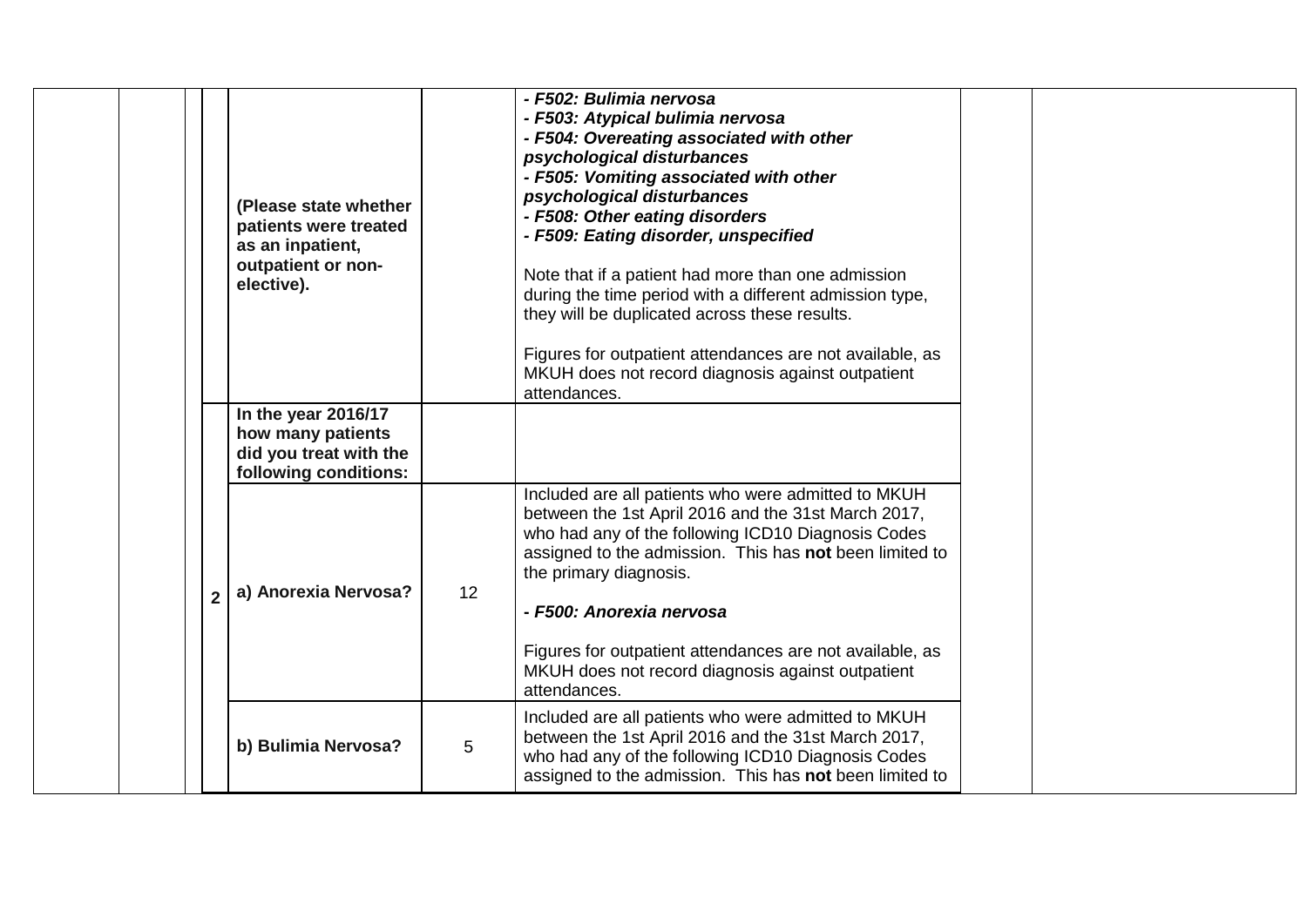|                 |      |                                                                                                                         | the primary diagnosis.                                                                                                                                                                                                                                |  |  |  |
|-----------------|------|-------------------------------------------------------------------------------------------------------------------------|-------------------------------------------------------------------------------------------------------------------------------------------------------------------------------------------------------------------------------------------------------|--|--|--|
|                 |      |                                                                                                                         | - F502: Bulimia nervosa                                                                                                                                                                                                                               |  |  |  |
|                 |      | c) Binge Eating<br>Disorder?                                                                                            | MKUH's clinical coding department have identified that<br>the ICD10 code for 'Bulimia Nervosa' and 'Binge Eating<br>Disorder' are the same.                                                                                                           |  |  |  |
|                 |      |                                                                                                                         | Figures for outpatient attendances are not available, as<br>MKUH does not record diagnosis against outpatient<br>attendances.                                                                                                                         |  |  |  |
|                 |      | d) Eating Disorder<br><b>Not Otherwise</b><br><b>Specified</b>                                                          | Included are all patients who were admitted to MKUH<br>between the 1st April 2016 and the 31st March 2017,<br>who had any of the following ICD10 Diagnosis Codes<br>assigned to the admission. This has not been limited to<br>the primary diagnosis. |  |  |  |
|                 |      | (EDNOS)/Other<br><b>Specified Feeding or</b><br><b>Eating Disorder</b>                                                  | 10<br>- F508: Other eating disorders<br>- F509: Eating disorder, unspecified                                                                                                                                                                          |  |  |  |
|                 |      | (OSFED)?                                                                                                                | Figures for outpatient attendances are not available, as<br>MKUH does not record diagnosis against outpatient<br>attendances.                                                                                                                         |  |  |  |
| $30-01-18$ 3901 |      | Completed via Survey Monkey                                                                                             |                                                                                                                                                                                                                                                       |  |  |  |
| $31 - 01 - 18$  | 3902 |                                                                                                                         | 1. How many hospitals have a policy regarding the use of messaging apps by their staff?                                                                                                                                                               |  |  |  |
|                 |      | 2. A list of hospitals that have a policy.                                                                              |                                                                                                                                                                                                                                                       |  |  |  |
|                 |      | 3. Does the policy forbid the use of social messaging apps for sharing patient information?                             |                                                                                                                                                                                                                                                       |  |  |  |
|                 |      | 4. A list of hospitals that are paying for messaging apps                                                               |                                                                                                                                                                                                                                                       |  |  |  |
|                 |      | 5. For the last 3 financial years (2014/15 - 2016/17) what is the total amount spent by hospitals on<br>messaging apps? |                                                                                                                                                                                                                                                       |  |  |  |
|                 |      |                                                                                                                         |                                                                                                                                                                                                                                                       |  |  |  |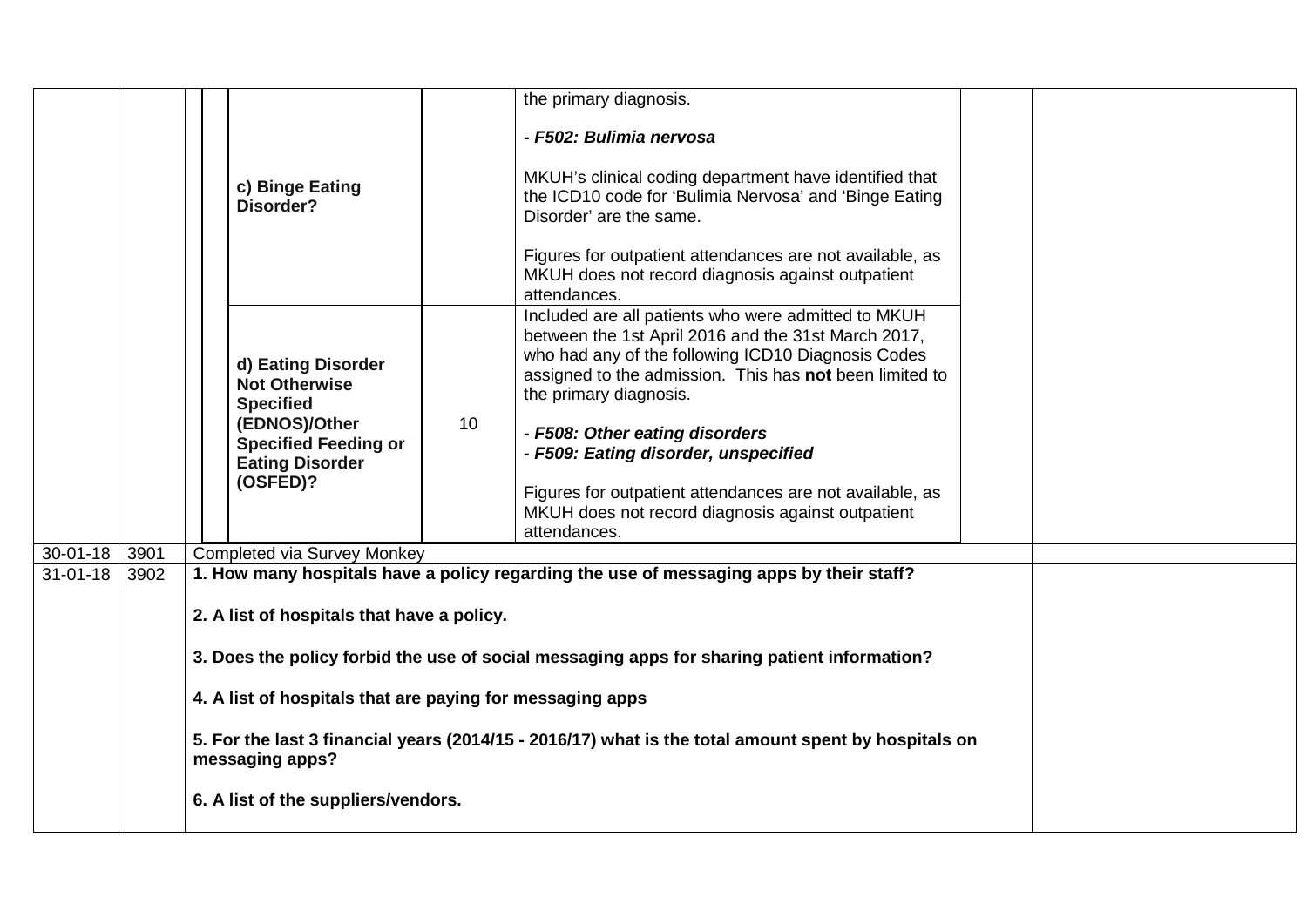|                |      | 7. What is the contract type?                                                                                                                                                                                                                                                                                                                                                                                                                                                                                                                                                                                                                                                                                                                                                                                                                 |  |
|----------------|------|-----------------------------------------------------------------------------------------------------------------------------------------------------------------------------------------------------------------------------------------------------------------------------------------------------------------------------------------------------------------------------------------------------------------------------------------------------------------------------------------------------------------------------------------------------------------------------------------------------------------------------------------------------------------------------------------------------------------------------------------------------------------------------------------------------------------------------------------------|--|
|                |      | 8. When does the contract start/end?                                                                                                                                                                                                                                                                                                                                                                                                                                                                                                                                                                                                                                                                                                                                                                                                          |  |
|                |      | Please note Milton Keynes is a single site Trust.                                                                                                                                                                                                                                                                                                                                                                                                                                                                                                                                                                                                                                                                                                                                                                                             |  |
|                |      | The Trust uses Cisco Jabber for text messaging patients regarding their appointments this was included as<br>part of our Network refresh, there is no specific cost for this.                                                                                                                                                                                                                                                                                                                                                                                                                                                                                                                                                                                                                                                                 |  |
|                |      | Staff are informed at both Trust Induction and annual Information Governance Training that the use of social<br>messaging apps is forbidden for sharing patient information.                                                                                                                                                                                                                                                                                                                                                                                                                                                                                                                                                                                                                                                                  |  |
|                |      | Various policies within the Trust cover the use of Apps.                                                                                                                                                                                                                                                                                                                                                                                                                                                                                                                                                                                                                                                                                                                                                                                      |  |
| $31 - 01 - 18$ | 3903 | <b>Regarding Patient Communication:</b><br>Is the above service provided in-house or contracted out to an external supplier(s); and if externally<br>outsourced:<br>Please provide details of the systems or process which is currently used by the Trust to<br>$\bullet$<br>communicate with patients by the letter and the organisation or individuals responsible for<br>implementing and maintaing this service?<br>One of the systems used by the Trust to print outpatient letters is the Cerner Millennium eCare<br>system. When outpatient staff book appointments in eCare, a letter is automatically generated with<br>the details of the hospital appointment and this is posted out to the patient. The letter can also be<br>manually generated if preferred. The IT Back Office team confugure/amend the wording of the letters |  |
|                |      | at the request of the Patient Services Manager and other CSU leads, and configure the link between<br>the users pc, printers and Cerner in order for the letter generation element to work.                                                                                                                                                                                                                                                                                                                                                                                                                                                                                                                                                                                                                                                   |  |
|                |      | Does the Trust use the services of an external provider for patients and non-patients letters?<br><b>No</b>                                                                                                                                                                                                                                                                                                                                                                                                                                                                                                                                                                                                                                                                                                                                   |  |
|                |      | Please provide the Trust's current letter printing service supplier?<br>$\bullet$<br>In House                                                                                                                                                                                                                                                                                                                                                                                                                                                                                                                                                                                                                                                                                                                                                 |  |